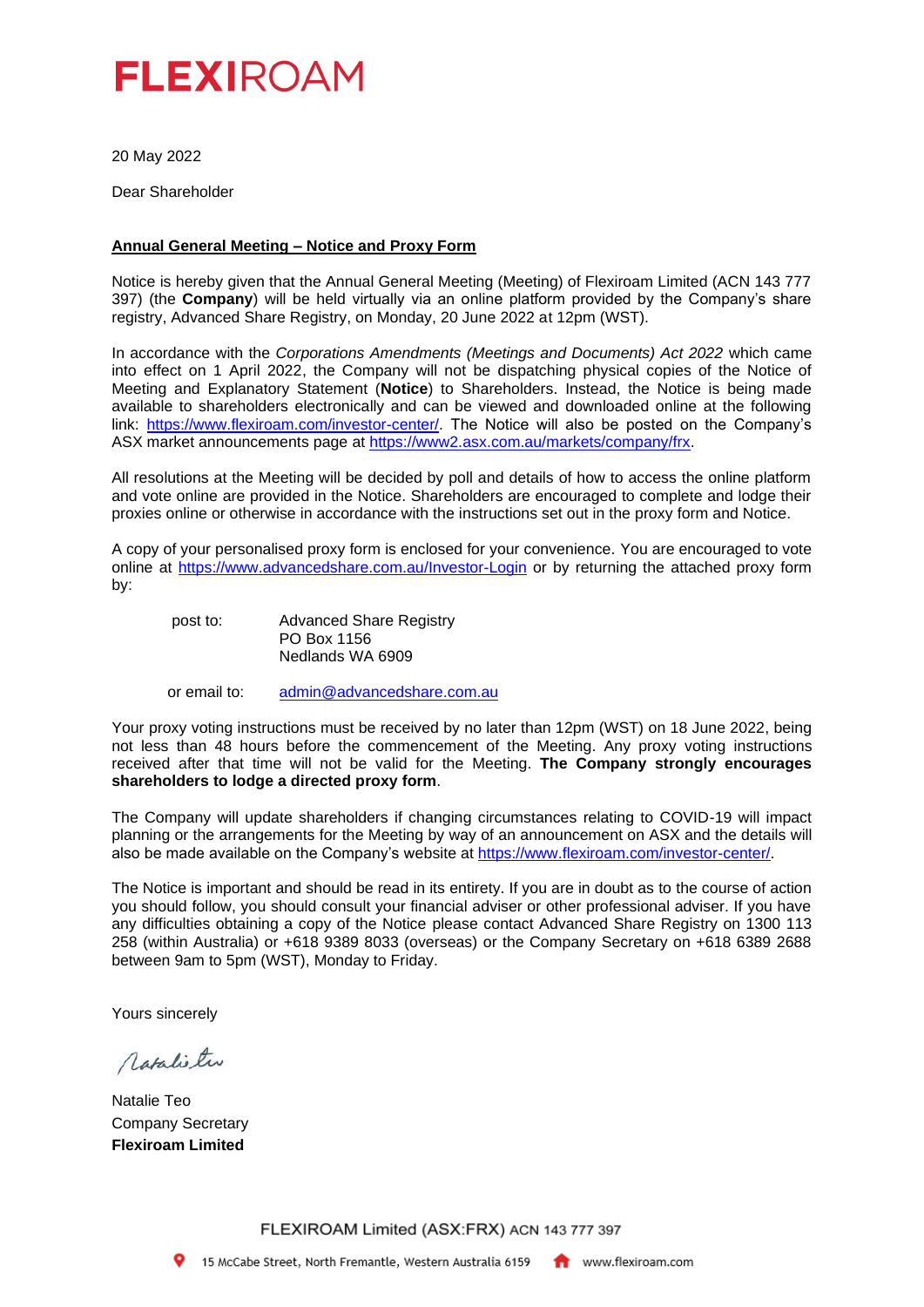# **Flexiroam Limited ACN 143 777 397**

# **Notice of Annual General Meeting**

TIME: 12:00 pm (WST)

DATE: Monday, 20 June 2022

PLACE: To be a virtual meeting accessible through the share registry's online platform

# **IMPORTANT NOTE**

The Notice of Annual General Meeting, Explanatory Statement and Proxy Form should be read in their entirety. If you are in doubt as to how you should vote, you should seek advice from your professional adviser prior to voting.

Shareholders will not be able to attend the meeting in-person but will instead be able to attend and participate in the Meeting using the share registry's online platform. Information on how to attend the Meeting virtually and vote online is set out in this Notice of Meeting.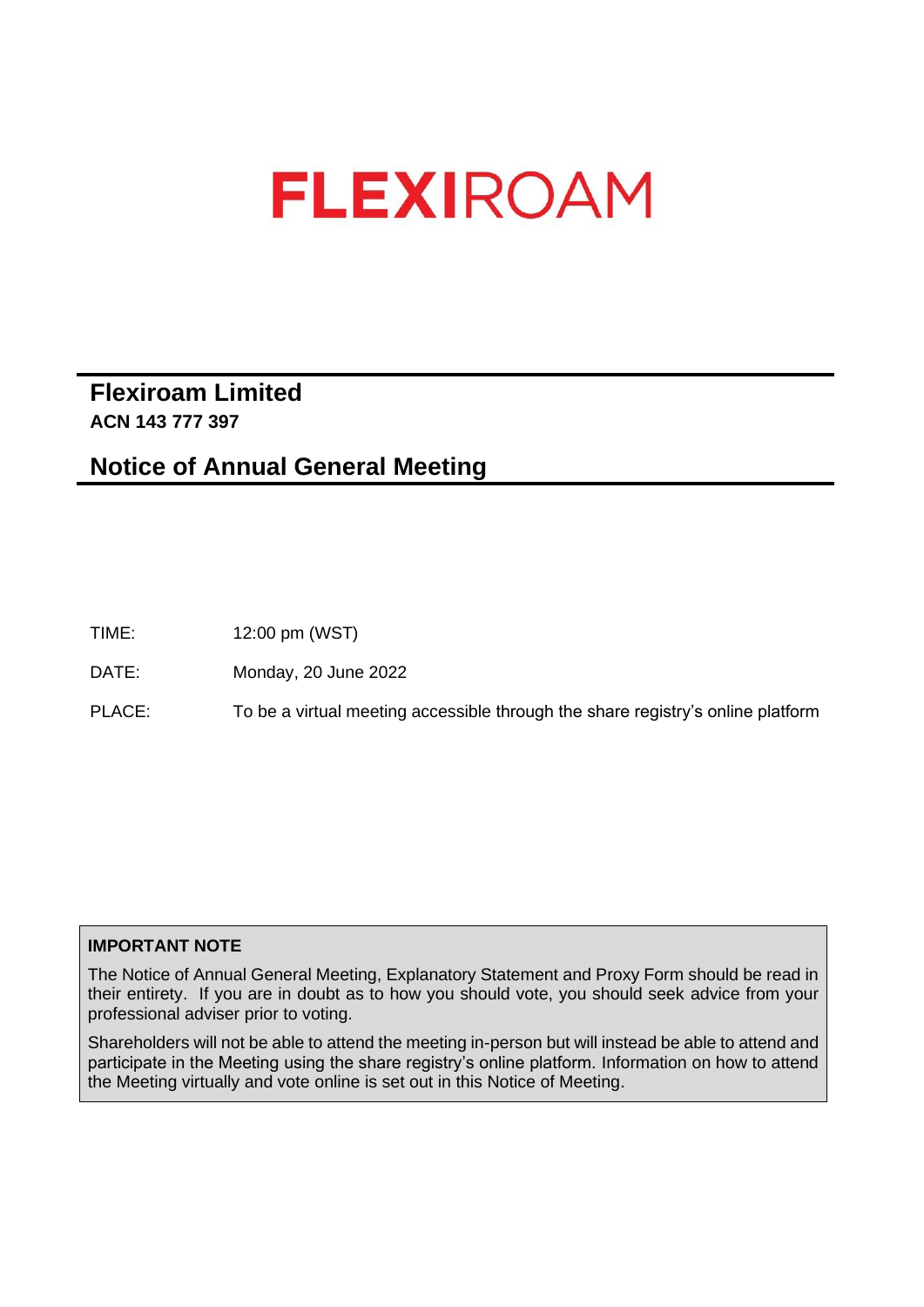# **Notice of Annual General Meeting**

Notice is hereby given that the Annual General Meeting of Shareholders of Flexiroam Limited (ACN 143 777 397) (**Flexiroam** or the **Company**) will be held virtually through Advanced Share Registry's online platform commencing at 12:00 pm (WST) on Monday, 20 June 2022 (**Meeting**).

The Explanatory Statement which accompanies this Notice contains further information in relation to the items of business to be considered at the Meeting. The Explanatory Statement forms part of this Notice.

Terms and abbreviations used in this Notice are defined in the Glossary in the Explanatory Statement.

#### **Business**

#### **Item 1 - Financial and Other Reports for the Year Ended 31 March 2022**

To receive and consider the Annual Report of the Company for the financial year ended 31 March 2022, together with the Directors' Report and the Auditor's Report therein.

*Note: There is no requirement for Shareholders to approve these reports.* 

#### **Resolution 1 – Adoption of Remuneration Report**

To consider and, if thought fit, to pass the following resolution as an **ordinary resolution**:

*"That, for the purposes of section 250R(2) of the Corporations Act and for all other purposes, the Remuneration Report for the year ended 31 March 2022 be adopted."*

*Note: The vote on this Resolution is advisory only and does not bind the Directors nor the Company.*

#### **Resolution 2 – Re-election of Director – Mr Kenn Tat (Jefrey) Ong**

To consider and, if thought fit, to pass the following resolution as an **ordinary resolution**:

*"That, in accordance with clause 11.3 of the Constitution, Listing Rule 14.5 and for all other purposes, Mr Kenn Tat (Jefrey) Ong, a Director who was appointed on 18 March 2015, retires and being eligible, is re-elected as a Director on the terms and conditions in the Explanatory Statement."* 

#### **Resolution 3 – Re-election of Director – Mr Tat Seng Koh**

To consider and, if thought fit, to pass the following resolution as an **ordinary resolution**:

*"That, in accordance with clause 11.3 of the Constitution, Listing Rule 14.5 and for all other purposes, Mr Tat Seng Koh, a Director who was appointed on 3 September 2018, retires and being eligible, is re-elected as a Director on the terms and conditions in the Explanatory Statement."* 

#### **Resolution 4 – Approval of the 10% Placement Facility**

To consider and, if thought fit, to pass the following resolution as a **special resolution**:

*"That, for the purposes of Listing Rule 7.1A and for all other purposes, Shareholders approve the issue of Equity Securities totalling up to 10% of the issued capital of the Company (at the time of issue) calculated in accordance with the formula prescribed in Listing Rule 7.1A.2 and on the terms and conditions in the Explanatory Statement."*

#### **Resolutions 5(a) and 5(b) – Ratification of prior issue of Placement Shares**

To consider and, if thought fit, to pass each as a **separate ordinary resolution** the following:

*"That, pursuant to and in accordance with Listing Rule 7.4 and for all other purposes, Shareholders approve and ratify the issue of:* 

- *(a) 37,500,000 Shares at an issue price of \$0.04 per Share on 27 October 2021; and*
- *(b) 38,475,541 Shares at an issue price of \$0.048 per Share on 15 February 2022;*

*under Listing Rule 7.1, and otherwise on the terms and conditions in the Explanatory Statement."*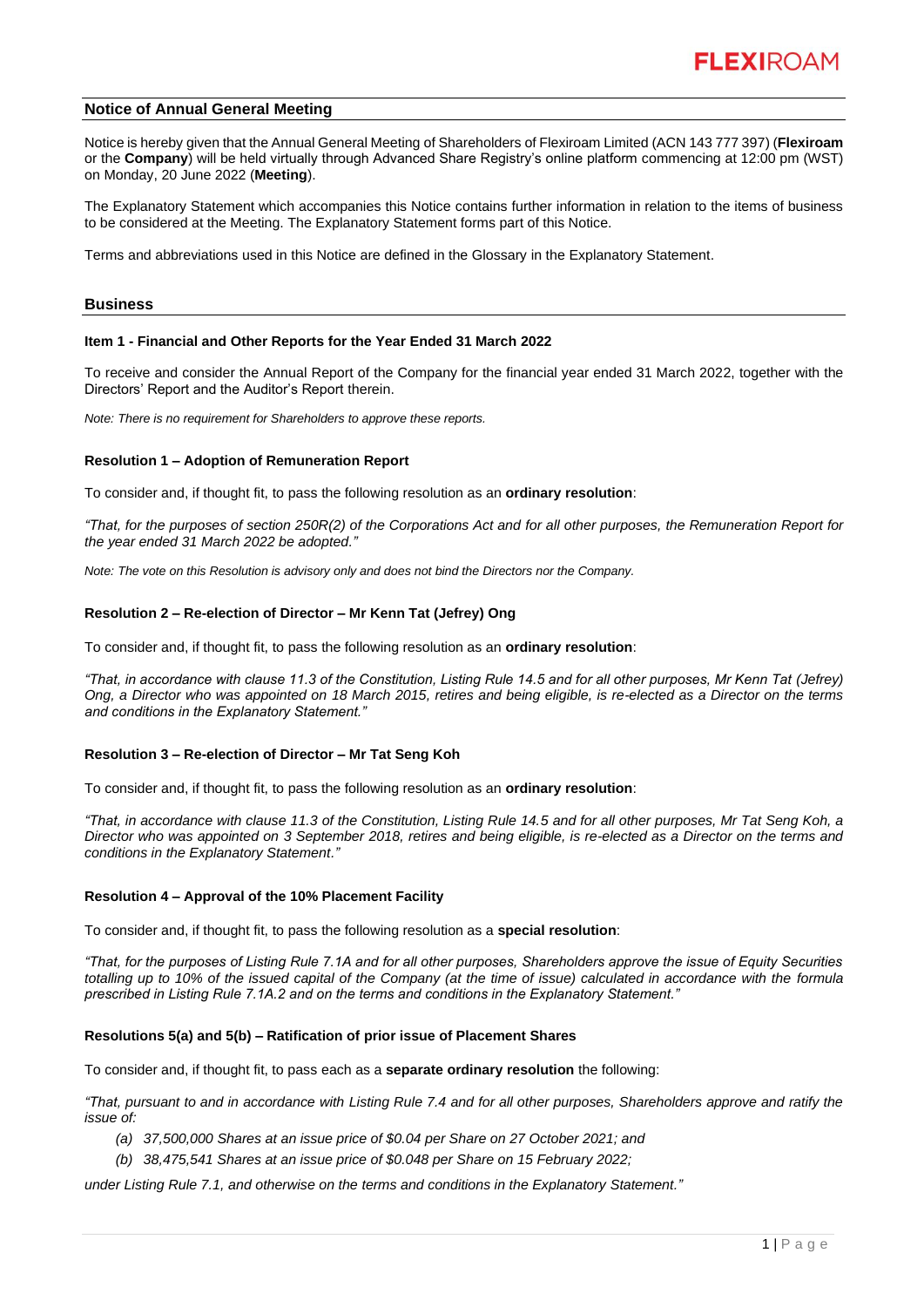

#### **Resolution 6 – Ratification of prior issue of Placement Shares**

To consider and, if thought fit, to pass the following resolution as an **ordinary resolution**:

*"That, pursuant to and in accordance with Listing Rule 7.4 and for all other purposes, Shareholders approve and ratify the issue of 18,816,129 Shares under Listing Rule 7.1A on 15 February 2022 at an issue price of \$0.048 per Share, and otherwise on the terms and conditions in the Explanatory Statement."*

#### **Resolution 7 – Approval to issue 10,000,000 FY2023 CEO Performance Rights to Mr Marc Barnett**

To consider and, if thought fit, to pass the following resolution as an **ordinary resolution**:

*"That, pursuant to Listing Rule 10.14, sections 200E and 208 of the Corporations Act and for all other purposes, Shareholders approve the issue of 10,000,000 FY2023 CEO Performance Rights to Mr Marc Barnett (or his nominee) in accordance with the Company's Employee Incentive Plan, and on the terms and conditions in the Explanatory Statement."*

#### **Resolution 8– Approval to issue an Executive Performance Right for FY2023 to Mr Marc Barnett**

To consider and, if thought fit, to pass the following resolution as an **ordinary resolution**:

*"That, pursuant to Listing Rule 10.14, sections 200E and 208 of the Corporations Act and for all other purposes, Shareholders approve the issue of an Executive Performance Right to a maximum value of \$175,000 to Mr Marc Barnett (or his nominee) for the 2023 financial year in accordance with the Company's Employee Incentive Plan, and on the terms and conditions in the Explanatory Statement."*

# **Voting Exclusions**

Pursuant to the Listing Rules, the Company will disregard any votes cast in favour of:

- **Resolution 4,** if at the time of the Meeting, the Company is proposing to make an issue of Equity Securities under the 10% Placement Facility, by or on behalf of any persons who are expected to participate in, or who will obtain a material benefit as a result of, the proposed issue (except a benefit solely by reason of being a Shareholder), or an associate of those persons.
- **Resolutions 5(a), 5(b) and 6**, by or on behalf of any persons who participated in the issue of these Placement Shares or an associate of those persons.
- **Resolutions 7 and 8**, by or on behalf of, any Director, and any person who is eligible to participate in the Employee Incentive Plan (**Eligible Participant**), or a person whose relationship with the Company, a Director or an Eligible Participant is such that, in ASX's opinion, the acquisition of equity securities should be approved by Shareholders, or an associate of those persons.

However, the above voting exclusions do not apply to a vote cast in favour of the relevant Resolution by:

- a person as proxy or attorney for a person who is entitled to vote, in accordance with directions given to the proxy or attorney to vote on the relevant Resolutions in that way; or
- the Chair of the Meeting as proxy for a person who is entitled to vote, in accordance with a direction given to the Chair to vote on the relevant Resolution as the Chair decides; or
- a holder acting solely in a nominee, trustee, custodial or other fiduciary capacity on behalf of a beneficiary provided the following conditions are met:
	- the beneficiary provides written confirmation to the holder that the beneficiary is not excluded from voting, and is not an associate of a person excluded from voting, on the Resolution; and
	- o the holder votes on the Resolution in accordance with directions given by the beneficiary to the holder to vote in that way.

#### **Voting Prohibitions**

• **Resolution 1**: In accordance with the Corporations Act, a vote of this Resolution must not be cast (in any capacity) by or on behalf of a member of the Key Management Personnel, details of whose remuneration are included in the Remuneration Report, or a Closely Related Party of such a member.

However, a vote may be cast by such person if the vote is not cast on behalf of a person who is excluded from voting on this Resolution, and:

o the voter is appointed as a proxy in writing that specifies the way the proxy is to vote on this Resolution; or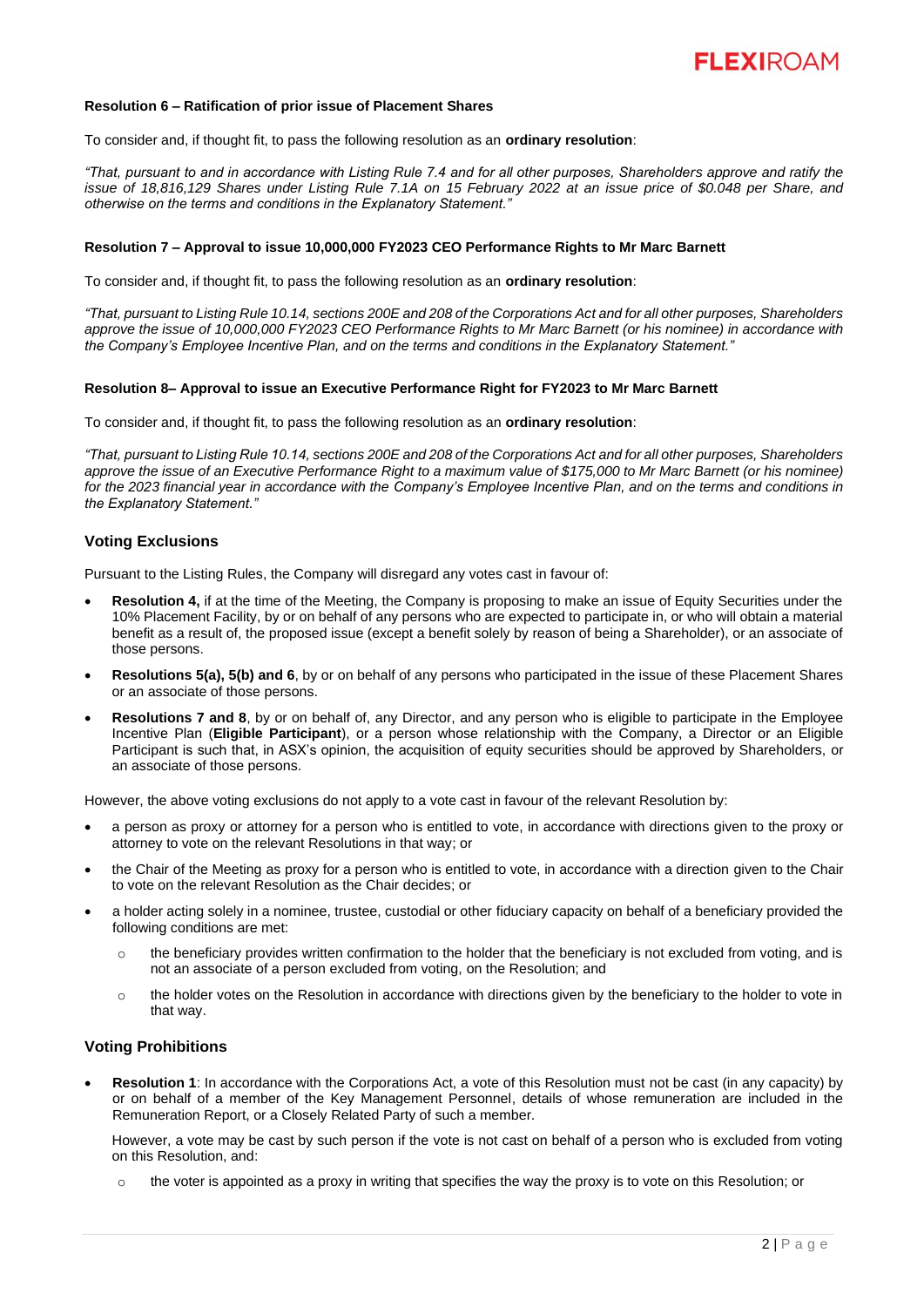- $\circ$  expressly authorises the Chair to exercise the proxy even though this Resolution is connected directly or indirectly with the remuneration of a member of the Key Management Personnel.
- **Resolutions 7 and 8**: In accordance with section 200E(2A) of the Corporations Act, a vote on these Resolutions must not be cast (in any capacity) by or on behalf of any person who may be entitled to receive a benefit in connection with that person's retirement from office or position of employment, the subject of the Resolutions, or an associate of such a person.

In accordance with section 224 of the Corporations Act, a vote on these Resolutions must not be cast by a related party of the Company to whom the Resolutions would permit a financial benefit to be given, or an associate of such related party.

In accordance with section 250BD of the Corporations Act, a person appointed as proxy must not vote, on the basis of that appointment, on these Resolutions if:

- o the proxy is a member of the Key Management Personnel, details of whose remuneration are included in the Remuneration Report or a Closely Related Party of such a member; and
- o the appointment does not specify the way the proxy is to vote on this Resolution.

However, a person (the voter) described above may cast a vote on this Resolution as a proxy if the vote is not cast on behalf of a person described above and either:

- o the voter is appointed as a proxy in writing that specifies the way the proxy is to vote on this Resolution; or
- o the person is the Chair of the Meeting;
- o the appointment expressly authorises the Chair to exercise the proxy even though this Resolution is connected directly or indirectly with the remuneration of a member of the Key Management Personnel.

# **Attendance and Participation**

The Meeting will be held virtually via an online platform facilitated by the Company's share registry, Advanced Share Registry on Monday, 20 June 2022 at 12:00 pm (WST).

Information about how to attend the Meeting virtually is set out below under "Voting online". Voting at the Meeting will be by poll rather than by show of hands.

# **How to vote**

#### Entitlement to vote

The Company has determined that the time for determining a person's entitlement to vote at the Meeting is Saturday, 18 June 2022 at 12:00 pm (WST). Only those Shareholders entered on the Company's Share Register at that time will be entitled to attend and vote at the Meeting virtually via the online platform. Registrable transfers or transmission applications received after this time will be disregarded in determining entitlements to vote at the Meeting.

#### Attendance

Given the current COVID-19 circumstances and in the interests of public health and safety of Shareholders, the Meeting is being held as a virtual meeting whereby Shareholders will only be able to attend and participate in the Meeting through an online platform.

# Voting online

Shareholders and their proxies, attorneys or corporate representatives will be able to attend and participate in the Meeting through an online platform at [www.advancedshare.com.au/virtual-meeting.](http://www.advancedshare.com.au/virtual-meeting) This online platform will allow Shareholders to attend the Meeting in real time and allow them to vote and ask questions in respect to the Resolutions.

It is recommended that Shareholders try to log on to the online platform at least 15 minutes prior to the scheduled start time for the Meeting.

Shareholders who wish to participate virtually may do so in accordance with the following instructions:

- 1) Go t[o https://www.advancedshare.com.au/Dashboard/Virtual-Meeting-Centre-Login](https://www.advancedshare.com.au/Dashboard/Virtual-Meeting-Centre-Login)
- 2) Login using the Meeting ID and your personalised Shareholder ID which can be found on your personalised Proxy Form
- 3) After logging in, a banner will be displayed and you can join the Virtual Meeting Portal where you can participate in the meeting, directly lodge questions, and enter poll instructions
- 4) There will be a live webcast where you can view and listen to the virtual Meeting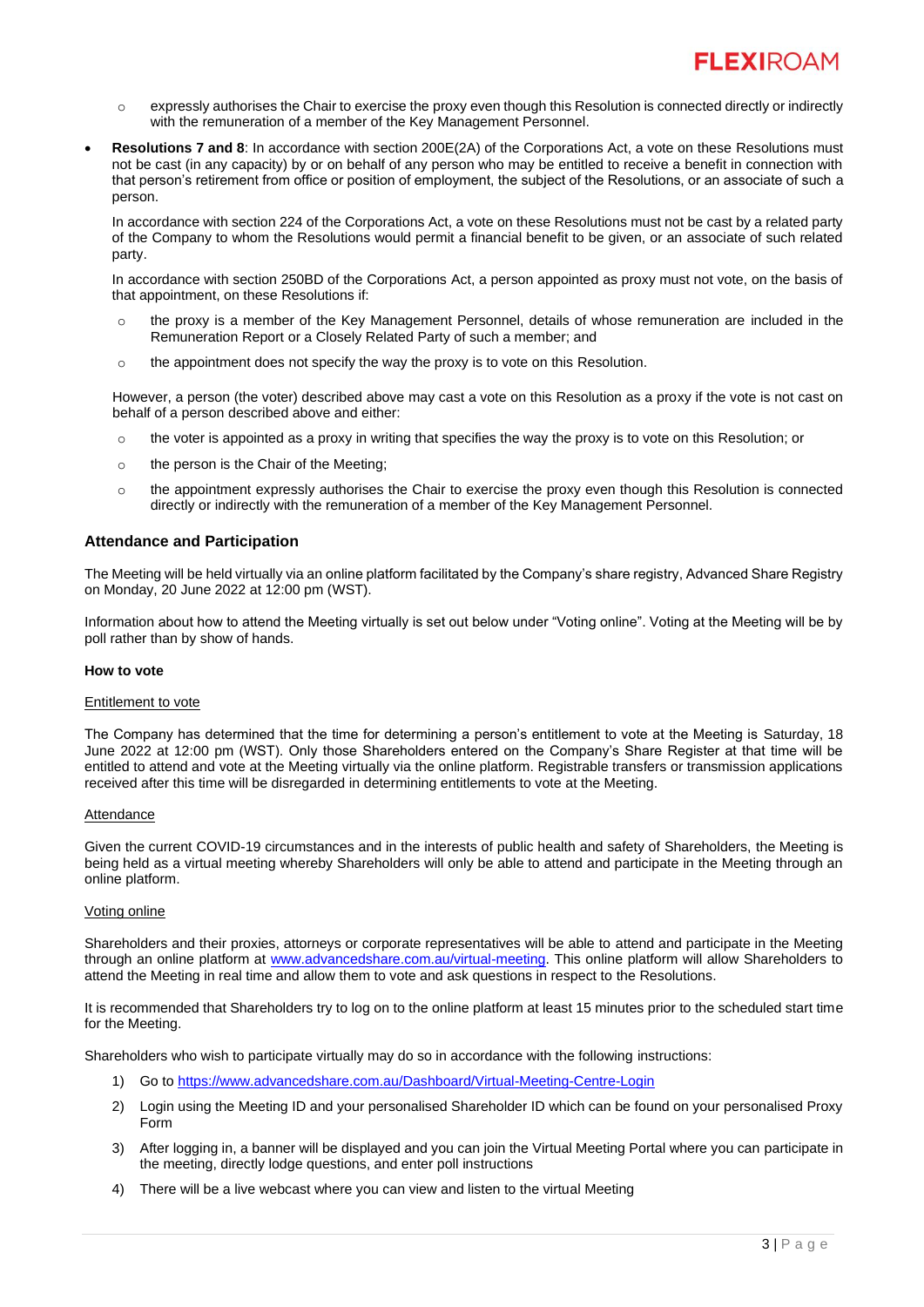5) Shareholders and their proxies will be able to vote on the resolutions directly through the online platform at any time between the commencement of the Meeting and the closure of voting as announced by the Chair

Shareholders who have not received their personalised Proxy Form should contact Advanced Share Registry on the following numbers as soon as possible and well in advance of the Meeting to avoid any delays on the day of the Meeting:

- 1300 113 258 (within Australia); or
- +61 8 9389 8033 (overseas).

# **Other business**

In accordance with section 250S(1) of the Corporations Act, Shareholders are invited to ask questions about or make comments on the management of the Company and to raise any other business which may lawfully be brought before the Meeting.

**By Order of the Board**

Matalie two

Natalie Teo Company Secretary Flexiroam Limited 20 May 2022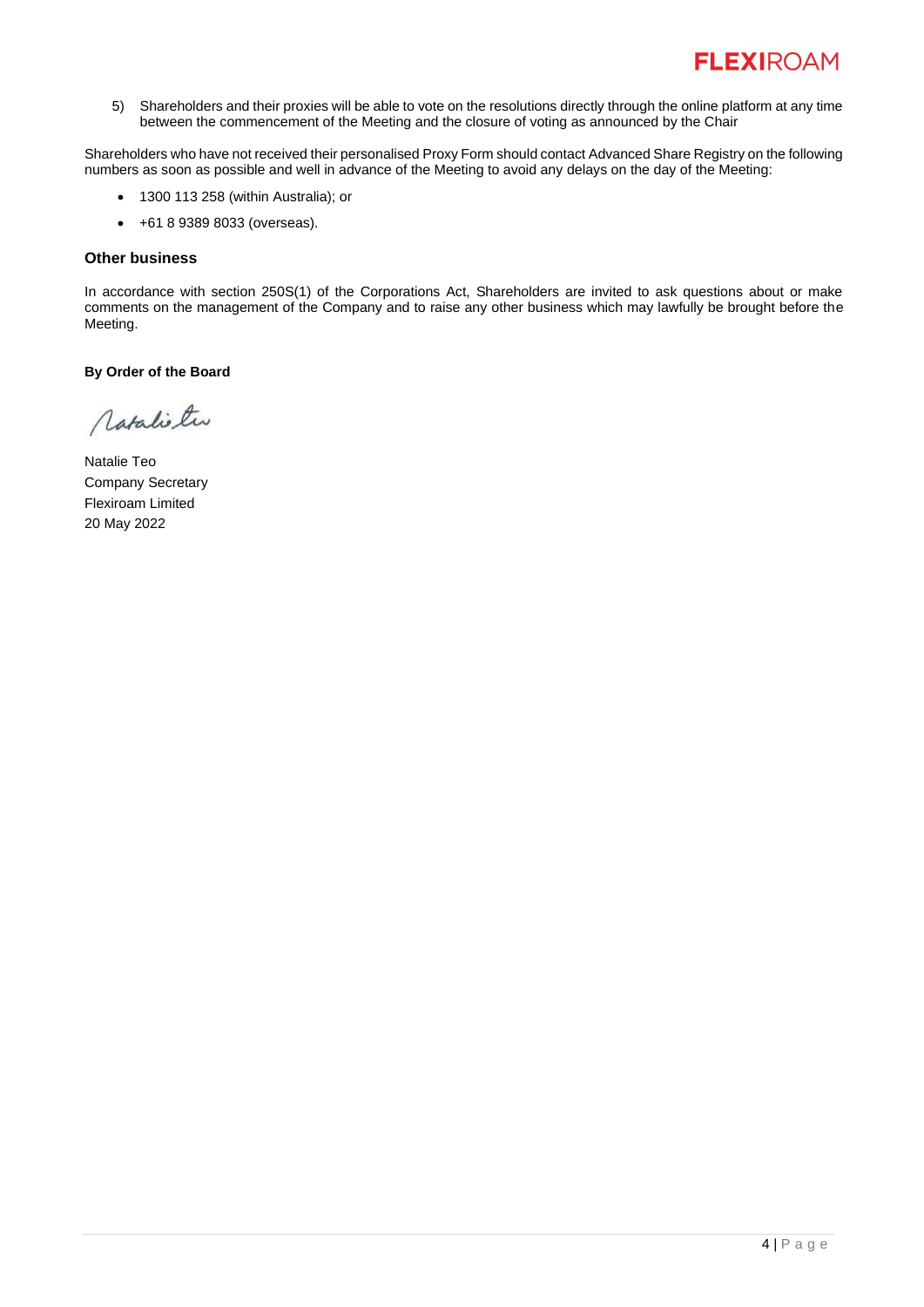# **Explanatory Statement**

This Explanatory Statement has been prepared for the information of Shareholders in relation to the business to be conducted at the Company's Annual General Meeting (**Meeting**).

The purpose of this Explanatory Statement is to provide Shareholders with all information known to the Company which is material to a decision on how to vote on the Resolutions in the accompanying Notice.

This Explanatory Statement should be read in conjunction with the Notice. Capitalised terms used in this Notice and Explanatory Statement are defined in the Glossary. A Proxy Form is located at the end of this Explanatory Statement.

#### **1. Proxies**

Please note that:

- (a) a Shareholder entitled to attend and vote at the Meeting is entitled to appoint a proxy;
- (b) a proxy need not be a member of the Company;
- (c) a Shareholder may appoint a body corporate or an individual as its proxy;
- (d) a body corporate appointed as a Shareholder's proxy may appoint an individual as its representative to exercise any of the powers that the body may exercise as the Shareholder's proxy; and
- (e) Shareholders entitled to cast two or more votes may appoint two proxies and may specify the proportion or number of votes each proxy is appointed to exercise, but where the proportion or number is not specified, each proxy may exercise half of the votes.

If a Shareholder appoints a body corporate as its proxy and the body corporate wishes to appoint an individual as its representative, the body corporate should provide that person with a certificate or letter executed in accordance with the Corporations Act authorising him or her to act as that company's representative. The authority may be sent to the Company or its share registry in advance of the Meeting.

The enclosed Proxy Form provides further details on appointing proxies and lodging proxy forms.

Even if you plan to attend the Meeting virtually via the online platform, you are still encouraged to submit your Proxy Form in advance of the Meeting so that your votes can still be counted if for any reason you cannot attend.

Proxy Forms must be received by no later than 12:00 pm (WST) on Saturday, 18 June 2022. Proxy Forms received later than this time will be invalid.

# **2. Virtual Meeting instructions**

The Company has been closely monitoring the ongoing COVID-19 pandemic and the Board has decided that the Meeting will be held through an online platform provided by Advanced Share Registry, the Company's share registry service provider. Shareholders will be able to listen to the proceedings, view the presentations, send online questions to the Board and vote in real time.

Instructions and additional information regarding virtual attendance and participation are set out in the Notice of Meeting and accompanying Proxy Form.

# **3. Item 1 – Financial Statements and Reports**

In accordance with the Constitution, the business of the Meeting will include receipt and consideration of the Annual Report of the Company for the financial year ended 31 March 2022. The Company will not provide a hard copy of the Company's Annual Report to Shareholders unless specifically requested to do so. The Company's Annual Report is available free-of-charge on its website at [https://www.flexiroam.com/investor-center/.](https://www.flexiroam.com/investor-center/)

There is no requirement either in the Corporations Act or the Company's Constitution for Shareholders to vote on, approve or adopt the Annual Report. Shareholders will have a reasonable opportunity at the Meeting to ask questions about or make comments on the Annual Report and on the management of the Company.

The Auditor of the Company is required to attend the Meeting and will be available to take Shareholders' questions about the conduct of the audit, the preparation and content of the Auditor's Report, the accounting policies adopted by the Company in relation to the preparation of the financial statements contained in the Annual Report, and the independence of the Auditor in relation to the conduct of the audit.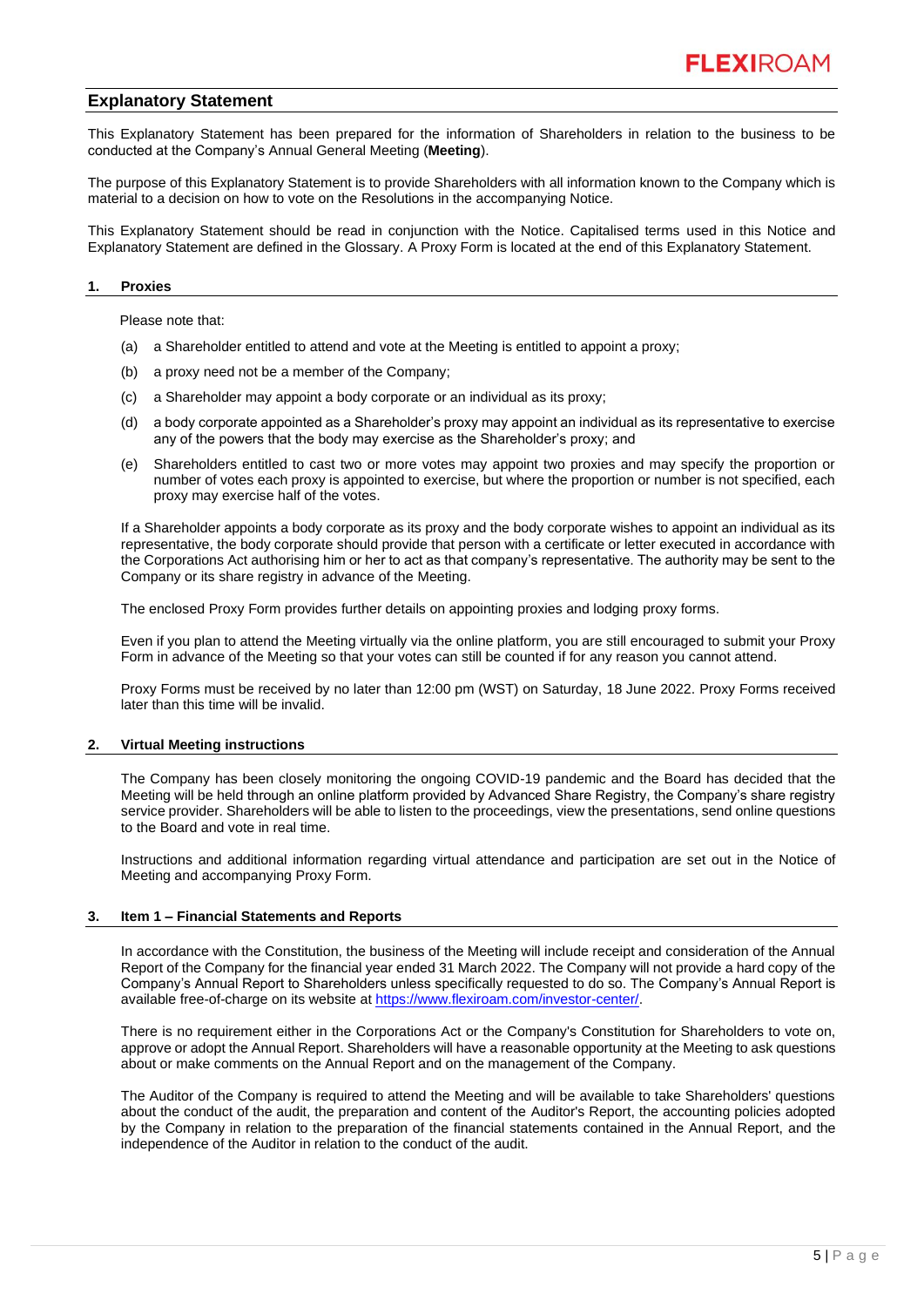#### **4. Resolution 1 – Adoption of Remuneration Report**

#### 4.1 **General**

The Remuneration Report of the Company for the financial year ended 31 March 2022 is included in the Directors' Report in the Annual Report. The Remuneration Report sets out the Company's remuneration arrangements for the Directors and senior management of the Company.

Section 249L(2) of the Corporations Act requires a company to inform shareholders that a resolution on the remuneration report will be put at the annual general meeting. Section 250R(2) of the Corporations Act requires a resolution that the remuneration report to be adopted must be put to the vote. Resolution 1 seeks this approval.

In accordance with section 250R(3) of the Corporations Act, Shareholders should note that Resolution 1 is an "advisory only" resolution which does not bind the Directors. Under section 250SA of the Corporations Act, the Chair will provide a reasonable opportunity for discussion of the Remuneration Report at the Meeting.

If at least 25% of the votes on Resolution 1 are voted against the adoption of the Remuneration Report at the Meeting, and then again at the Company's 2023 annual general meeting, the Company will be required to put to Shareholders a resolution proposing the calling of a general meeting (**Spill Meeting**) to consider the appointment of the Directors (**Spill Resolution**).

If more than 50% of Shareholders vote in favour of the Spill Resolution, the Company must convene the Spill Meeting within 90 days of the Company's 2023 annual general meeting. All of the Directors who were in office when the Company's 2022 Directors' Report was approved, other than the Managing Director of the Company, shall cease to hold office immediately before the end of the Spill Meeting but may stand for re-election at the Spill Meeting. Following the Spill Meeting, those persons whose election or re-election as directors is approved will be the directors of the Company.

# 4.2 **Previous voting results**

At the Company's 2021 annual general meeting, 99.89% of votes were cast in favour of the remuneration report. Accordingly, the Spill Resolution is not relevant for this Meeting.

#### 4.3 **Board recommendation**

Given the material personal interests of all Directors in this Resolution, the Board makes no recommendation to Shareholders regarding Resolution 1.

# 4.4 **Voting intention**

If the Chair of the Meeting is appointed as your proxy and you have not specified the way the Chair is to vote on Resolution 1, by signing and returning the Proxy Form, you are considered to have provided the Chair with an express authorisation to vote the proxy in accordance with the Chair's intention.

Shareholders are urged to carefully read the Proxy Form and to provide a direction to the proxy on how to vote on Resolution 1.

#### **5. Resolution 2 – Re-election of Mr Kenn Tat (Jefrey) Ong as a Director**

#### 5.1 **General**

In accordance with clause 11.3 of the Constitution, at every annual general meeting, one third of the Directors (excluding the Managing Director) must retire from office by rotation and are eligible for re-election. The Directors to retire are those who have been in office for 3 years since their appointment or last re-appointment or who have been longest in office since their appointment or last re-appointment or, if the Directors have been in office for an equal length of time, by agreement.

Listing Rule 14.5 provides that an entity which has directors must hold an election of directors at each annual general meeting.

On 1 April 2022, founder and Chief Innovation Officer Jefrey Ong transitioned into the role of Non-Executive Director and accordingly retires and seeks re-election in accordance with Listing Rule 14.5 and clause 11.3 of the Constitution.

Mr Ong founded Flexiroam in 2011 and has successfully co-founded three other technology-based companies. Under his leadership, the Company was successfully admitted to the Official List of the ASX in 2015 and saw its network expand rapidly to over 200 countries with 520 network operators. The Board acknowledges that Mr Ong has always been an integral part of Flexiroam and believes that the Company will continue to benefit from his technical skills and extensive industry knowledge.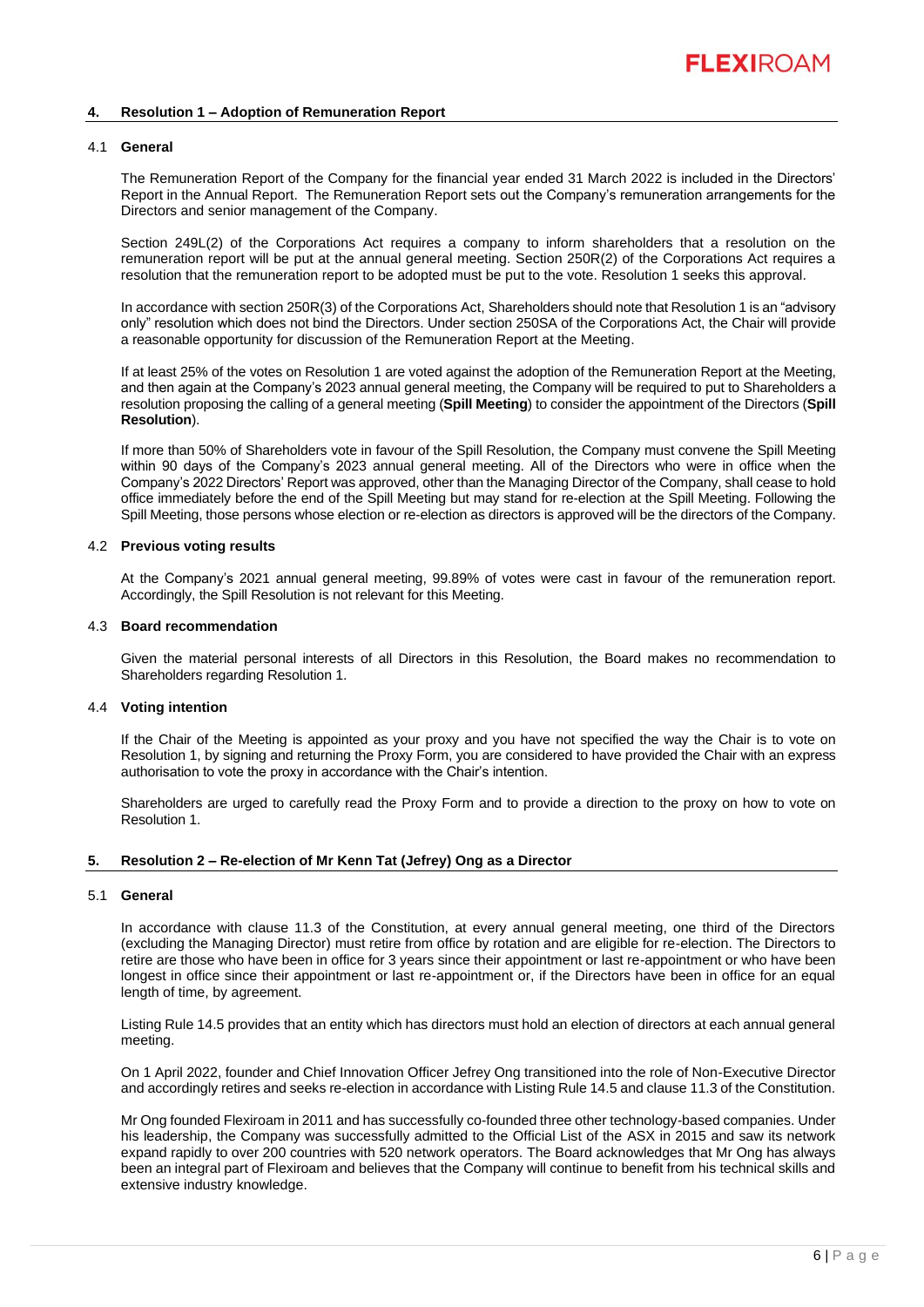

The Board does not consider Mr Ong to be an independent director.

If Resolution 2 is passed, Mr Ong will be re-appointed as a Non-Executive Director of the Company.

If Resolution 2 is not passed, Mr Ong will not be appointed as a Non-Executive Director of the Company.

#### 5.2 **Board Recommendation**

Resolution 2 is an ordinary resolution.

The Board has considered Mr Ong's performance since his appointment to the Board and considers that Mr Ong's skills and experience will continue to enhance the Board's ability to perform its role.

The Directors (other than Mr Ong) recommend Shareholders vote in favour of the re-election of Mr Ong.

#### 5.3 **Voting intention**

The Chair of the Meeting intends to vote all undirected proxies in favour of Resolution 2.

#### **6. Resolution 3 – Re-election of Mr Tat Seng Koh as a Director**

#### 6.1 **General**

Mr Tat Seng Koh was appointed as a Director on 3 September 2018 and was previously re-elected at the annual general meeting held on 30 October 2020.

Under this Resolution, Mr Koh has elected to retire by rotation, and being eligible, seeks re-election as a Director of the Company in accordance with Listing Rule 14.5 and clause 11.3 of the Constitution, as summarised in section 5.1 above.

Mr Koh has extensive leadership experience and a successful track record in corporate finance. He has successfully listed a number of companies on Bursa Malaysia and two companies on the London Stock Exchange, PureCircle and MayAir. Mr Koh was previously an Executive Director of MayAir and the Group Chief Finance Officer of PureCircle and MayAir.

Having regard to the ASX Principles and Mr Koh's role as a Non-Executive Director, the Board does not consider Mr Koh to be an independent director as he is a substantial Shareholder of the Company.

If Resolution 3 is passed, Mr Koh will be re-appointed as a Non-Executive Director of the Company.

If Resolution 3 is not passed, Mr Koh will not be appointed as a Non-Executive Director of the Company.

#### 6.2 **Board Recommendation**

Resolution 3 is an ordinary resolution.

The Board has considered Mr Koh's performance since his appointment to the Board and considers that Mr Koh's skills and experience will continue to enhance the Board's ability to perform its role.

The Directors (other than Mr Koh) recommend Shareholders vote in favour of the re-election of Mr Koh.

#### 6.3 **Voting intention**

The Chair of the Meeting intends to vote all undirected proxies in favour of Resolution 3.

# **7. Resolution 4 – Approval for Additional 10% Placement Facility**

#### 7.1 **General**

Broadly speaking, and subject to a number of exceptions, Listing Rule 7.1 limits the amount of equity securities that a listed company can issue without the approval of its shareholders over any twelve (12) month period to 15% of its issued share capital at the start of that period.

Under Listing Rule 7.1A, however, an eligible entity can seek approval from its shareholders, by way of a special resolution passed at its annual general meeting, to add an additional 10% capacity (**10% Placement Facility**).

An "eligible entity" for the purposes of Listing Rule 7.1A is an entity that is not included in the S&P/ASX 300 Index and has a market capitalisation less than the amount prescribed by ASX (currently \$300 million).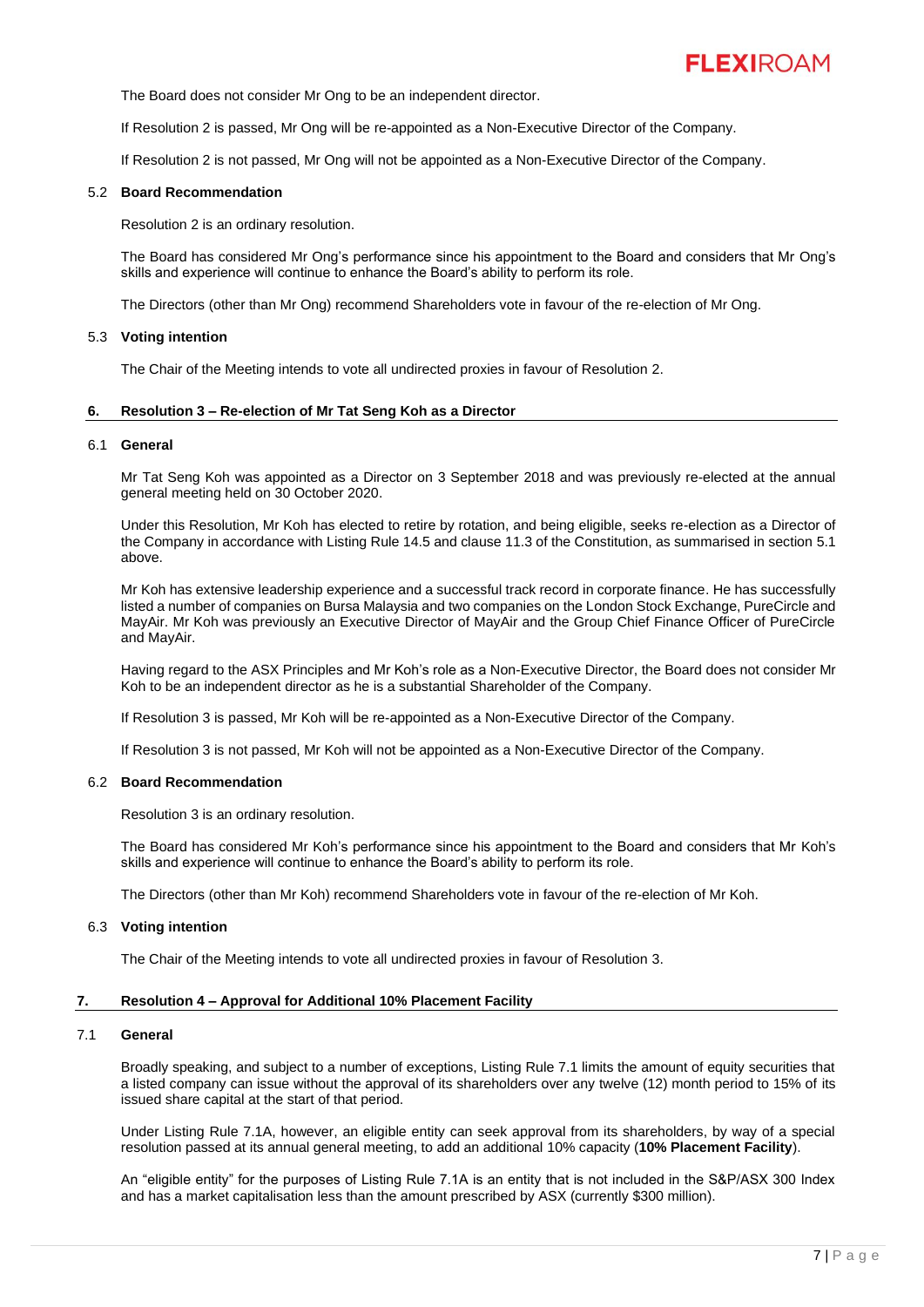As of the date of this Notice of Meeting, the Company has a market capitalisation of approximately \$[28 million] and therefore is an eligible entity. If at the time of the Meeting the Company is no longer an eligible entity this Resolution will be withdrawn.

**Resolution 4 is a special resolution. Accordingly, at least 75% of votes cast by Shareholders present and eligible to vote at the Meeting must be in favour of this Resolution for it to be passed.** This Resolution seeks Shareholder approval by way of a special resolution for the Company to have the additional 10% Placement Facility provided for in Listing Rule 7.1A to issue equity securities without Shareholder approval.

If Resolution 4 is passed, the Company will be able to issue equity securities up to the combined 25% limit under Listing Rules 7.1 and 7.1A without any further Shareholder approval.

If Resolution 4 is not passed, the Company will not be able to access the additional 10% capacity to issue equity securities without shareholder approval provided for in Listing Rule 7.1A and will remain subject to the 15% limit on issuing equity securities without shareholder approval set out in Listing Rule 7.1.

The Board believes that this Resolution is in the best interests of the Company and unanimously recommends that Shareholders vote in favour of this Resolution.

# 7.2 **Description of Listing Rule 7.1A**

# (a) **Equity securities**

The equity securities issued under the 10% Placement Facility must be in the same class as an existing class of quoted equity securities. The Company currently has two classes of equity securities on issue being:

- 601,295,275 fully paid ordinary Shares; and
- 65,620,842 quoted Options exercisable at \$0.12 each on or before 31 October 2022,

# (**Equity Securities**).

# (b) **Formula for calculating the 10% Placement Facility**

Listing Rule 7.1A.2 provides that under the approved 10% Placement Facility, the Company may issue or agree to issue during the 12 month period after the date of the annual general meeting, a number of Equity Securities calculated in accordance with the following formula:

# *(A x D) – E*

where:

- *A* is the number of fully paid ordinary securities on issue at the commencement of the relevant period:
	- plus the number of fully paid ordinary securities issued in the relevant period under an exception in Listing Rule 7.2 (other than exceptions 9, 16 or 17);
	- plus the number of fully paid ordinary securities issued in the relevant period on the conversion of convertible securities within Listing Rule 7.2 exception 9 where:
		- o the convertible securities were issued or agreed to be issued before the commencement of the relevant period; or
		- $\circ$  the issue of, or agreement to issue, the convertible securities was approved, or taken under the Listing Rules to have been approved, under Listing Rule 7.1 or 7.4;
	- plus the number of fully paid ordinary securities issued in the relevant period under an agreement to issue securities within Listing Rule 7.2 exception 16 where:
		- $\circ$  the agreement was entered into before the commencement of the relevant period; or
		- o the agreement or issue was approved, or taken under the Listing Rules to have been approved, under Listing Rule 7.1 or 7.4;
	- plus the number of partly paid ordinary securities that became fully paid in the relevant period;
	- plus the number of any other fully paid ordinary securities issued in the relevant period with approval under Listing Rule 7.1 or 7.4 ; and
	- less the number of fully paid ordinary securities cancelled in the relevant period.

*Note that "A" has the same meaning as in Listing Rule 7.1 when calculating an entity's 15% annual placement capacity.*

*D* is 10%.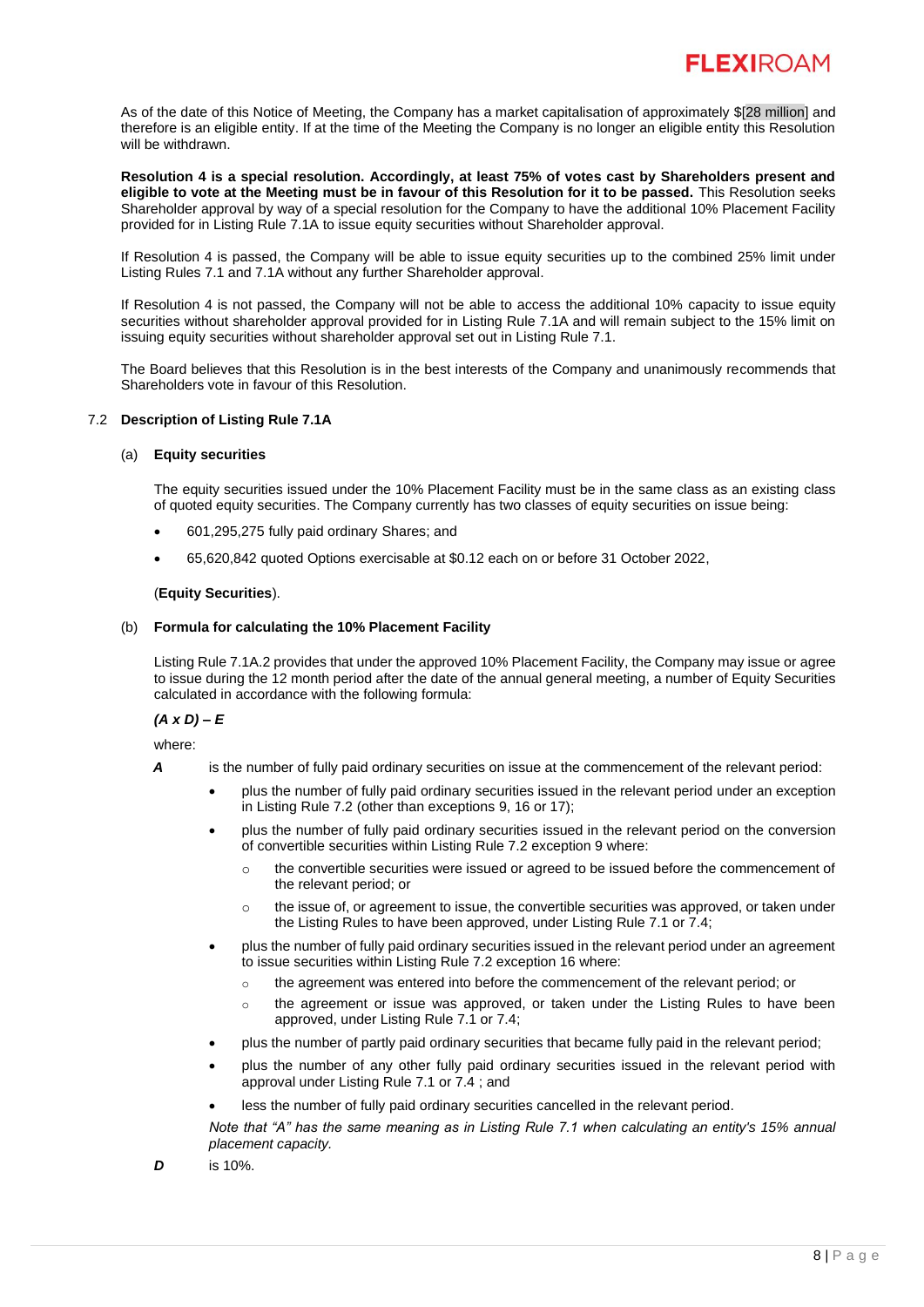*E* is the number of Equity Securities issued or agreed to be issued under Listing Rule 7.1A.2 in the relevant period where the issue or agreement has not been subsequently approved by Shareholders under Listing Rule 7.4.

"Relevant Period" means:

- if the entity has been admitted to the official list for 12 months or more, the 12 month period immediately preceding the date of the issue or agreement; or
- if the entity has been admitted to the official list for less than 12 months, the period from the date the entity was admitted to the official list to the date immediately preceding the date of the issue or agreement.

# (c) **Listing Rule 7.1**

The Company's ability to issue Equity Securities under Listing Rule 7.1A will be in addition to the entity's 15% annual placement capacity under Listing Rule 7.1.

# 7.3 **Specific information required by Listing Rule 7.3A**

In accordance with Listing Rule 7.3A, the information below is provided in relation to this Resolution:

# (a) **10% Placement Period**

Shareholder approval of the 10% Placement Facility under Listing Rule 7.1A will be valid from the date of the Meeting at which the approval is obtained and expires on the earlier to occur of:

- the date which is twelve (12) months after the date of the Meeting at which the approval is obtained;
- the time and date of the Company's next annual general meeting; and
- the time and date on which Shareholders approve a transaction under Listing Rule 11.1.2 (a significant change to the nature or scale of activities) or 11.2 (disposal of main undertaking),

# (**10% Placement Period**).

# (b) **Minimum Issue Price**

The Equity Securities may be issued at an issue price of not less than 75% of the volume weighted average market price (**VWAP**) of Equity Securities in that class, calculated over fifteen (15) Trading Days on which trades in that class were recorded immediately before:

- the date on which the price at which the securities are to be issued is agreed by the Company and the recipient of the securities; and
- if the securities are not issued within ten (10) Trading Days of the above date, the date on which the securities are issued.

# (c) **Date of Issue**

The Company will only issue the Equity Securities under the 10% Placement Facility during the 10% Placement Period.

Shareholder approval of the 10% Placement Facility will cease to be valid if Shareholders approve a transaction under Listing Rule 11.1.2 or 11.2.

# (d) **Risk of voting dilution**

If this Resolution is approved by Shareholders and the Company issues the maximum number of Equity Securities available under the 10% Placement Facility, the existing Shareholders' economic and voting power in the Company will be diluted (in the case of Options, only if the Options are converted into Shares).

There is a risk that:

- the market price for the Company's Equity Securities in that class may be significantly lower on the issue date than on the date of the approval under Listing Rule 7.1A; and
- the securities may be issued at a price that is at a discount (as described above) to the market price for the Company's Equity Securities on the issue date,

which may have an effect on the amount of funds raised by the issue of securities under Listing Rule 7.1A.

The table shows the potential dilution of existing Shareholders on the basis of three (3) different assumed issue prices and values for the variable "A" in the formula in Listing Rule 7.1A.2: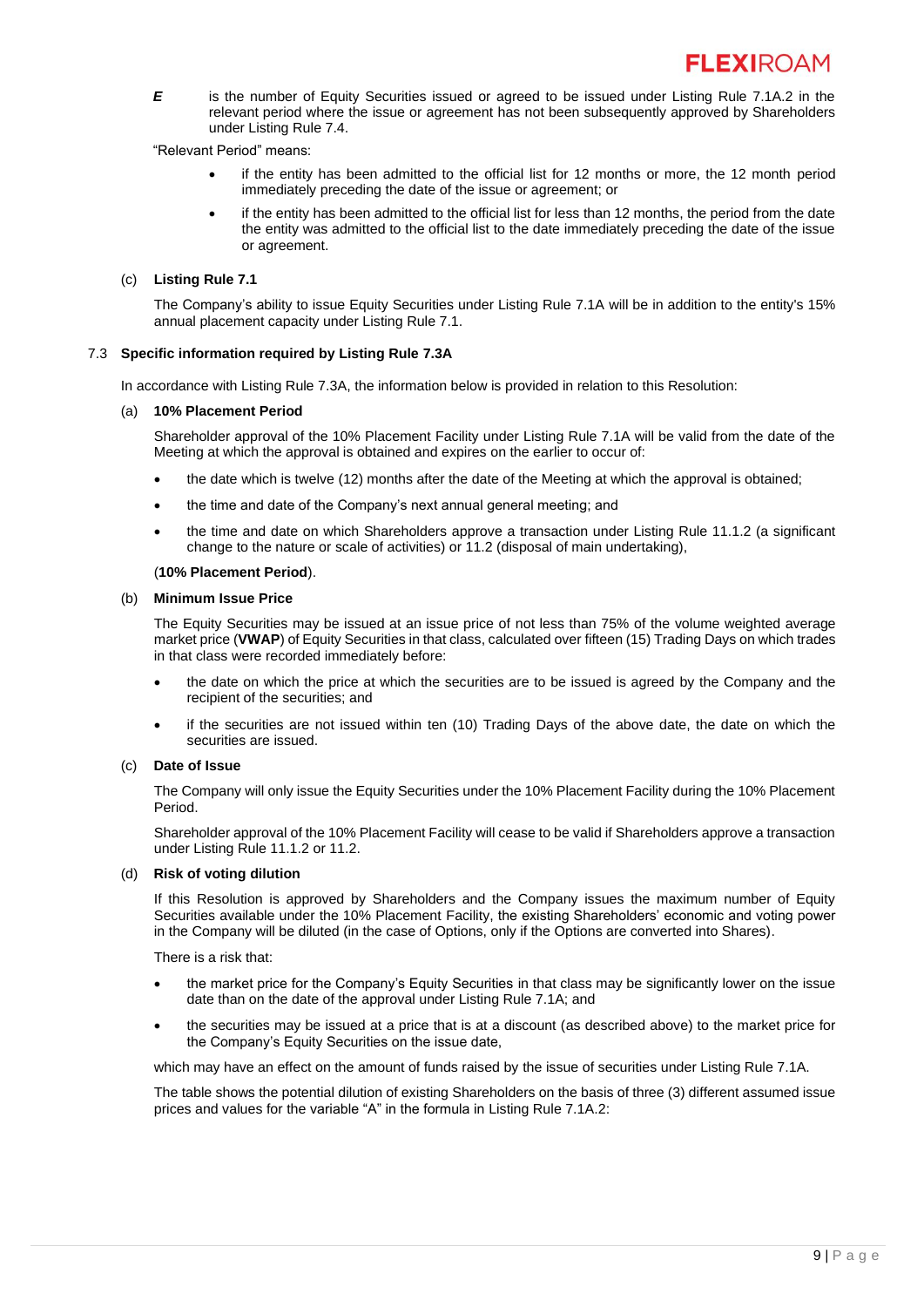|                                     | <b>Dilution</b>                                       |                                                    |                                                    |                                                    |
|-------------------------------------|-------------------------------------------------------|----------------------------------------------------|----------------------------------------------------|----------------------------------------------------|
| Number of Shares on<br><b>Issue</b> | Number of Shares<br>issued under the<br>10% Placement | Funds raised based<br>on issue price of<br>\$0.023 | Funds raised based<br>on issue price of<br>\$0.046 | Funds raised based<br>on issue price of<br>\$0.069 |
|                                     | Facility                                              | (50% decrease in<br><b>Market Price)</b>           | (Current Market)<br>Price)                         | (50% increase in<br><b>Market Price)</b>           |
| 601,295,275<br>(Current Variable A) | 60,129,528                                            | \$1,382,979                                        | \$2,765,958                                        | \$4,148,937                                        |
| 901,942,913<br>(50% increase)*      | 90,194,291                                            | \$2,074,469                                        | \$4,148,937                                        | \$6,223,406                                        |
| 1,202,590,550<br>(100% increase)*   | 120,259,055                                           | \$2,765,958                                        | \$5,531,917                                        | \$8,297,875                                        |

\* The number of Shares on issue (variable "A" in the formula) could increase as a result of the issue of Shares that do not require Shareholder approval (such as under a pro-rata rights issue or scrip issued under a takeover offer) or that are issued with Shareholder approval under Listing Rule 7.1.

**Notes:** The table above uses the following assumptions:

- 1. The current Shares on issue are the Shares on issue as at 19 April 2022.
- 2. The current market price set out above is the last price at which Shares were traded prior to 19 April 2022 (being \$0.046).
- 3. The Company issues the maximum possible number of Equity Securities under the 10% Placement Facility.
- 4. The issue of Equity Securities under the 10% Placement Facility consists only of Shares. It is assumed that no Options are exercised into Shares before the date of issue of the Equity Securities.
- 5. The calculations above do not show the dilution that any one particular Shareholder will be subject to. All Shareholders should consider the dilution caused to their own shareholding depending on their specific circumstances.
- 6. This table does not set out any dilution pursuant to approvals under Listing Rule 7.1.

# (e) **Allocation policy**

The Company's allocation policy is dependent on the prevailing market conditions at the time of any proposed issue pursuant to the 10% Placement Facility.

The allottees of the Equity Securities to be issued under the 10% Placement Facility have not yet been determined. However, the allottees of Equity Securities could consist of current Shareholders or new investors, or both, none of whom will be a related party or an associate of a related party of the Company.

The Company's allocation policy and the identity of the allottees of Equity Securities under Listing Rule 7.1A will depend on a number of factors, including:

- the purpose of the issue (for cash consideration) during the 10% Placement Period;
- the structure and timeframe of capital raising opportunities available to the Company and any alternative methods for raising funds that are available to the Company (such as a pro rata entitlements issue or an offer under a share purchase plan);
- the potential effect on the control of the Company;
- the financial situation and likely future capital requirements of the Company;
- prevailing market conditions; and
- advice from the Company's corporate or financial advisors.

Based on the Company's historical cashflow reports and capital raising activities in the past twelve (12) months, the Company considers that it may raise funds during the 10% Placement Period, although this cannot be guaranteed. As at the date of this Notice, no specific intention to issue Equity Securities in relation to any parties, investors of existing securityholders have been formed. In addition, no intentions have been formed in relation to the possible number of issues, or the time frame in which the issues could be made. Subject to the requirements of the Listing Rules and the Corporations Act, the Board reserves the right to determine at the time of any issue of Equity Securities under Listing Rule 7.1A, the allocation policy that the Company will adopt for that issue.

If and when the determination is made to proceed with an issue of Equity Securities during the 10% Placement Period, details regarding the allottees and purposes of issue will be disclosed pursuant to the Company's obligations under Listing Rules 3.10.3 and 7.1A.4.

Offers made under Listing Rule 7.1A may be made to parties (excluding any related parties) including professional and sophisticated investors, existing Shareholders, clients of Australian Financial Service Licence holders and/or their nominees, or any other person to whom the Company is able to make an offer of Equity Securities.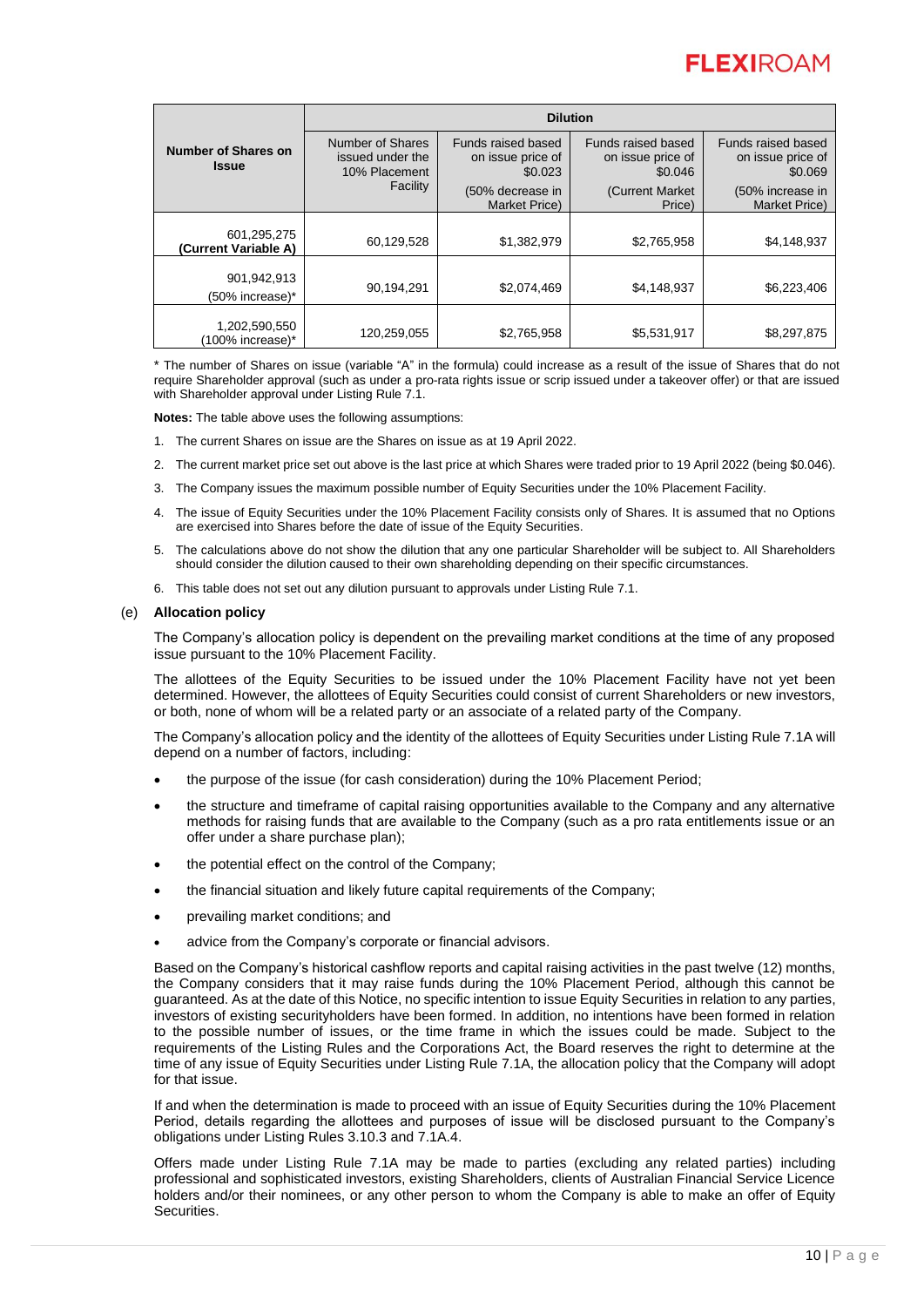

# (f) **Purpose of issue under 10% Placement Facility**

The Company may decide to issue Equity Securities under the 10% Placement Facility for cash consideration to raise funds for the purpose of advancing any of its projects, potential acquisitions or investments and working capital.

# (g) **Previous Approval under Listing Rule 7.1A**

The Company obtained approval under Listing Rule 7.1A at its previous annual general meeting held on 19 August 2021.

In the twelve (12) months preceding the date of the Meeting and as at the date of this Notice, the Company has issued 18,816,129 Placement Shares under Listing Rule 7.1A. This represents 3.75% of the total number of Shares on issue at the commencement of that 12 month period.

Details of the issue under Listing Rule 7.1A are set out Schedule 1.

#### (h) **Voting Exclusion**

A voting exclusion statement is included in the Notice

#### 7.4 **Board Recommendation**

The Board recommends that Shareholders vote in favour of Resolution 4 as it will give the Company the flexibility to raise and fund working capital whilst preserving the Company's cash reserves.

#### 7.5 **Voting intention**

The Chair of the Meeting intends to vote all undirected proxies in favour of Resolution 4.

#### **8. Resolutions 5(a), 5(b) and 6 – Ratification of prior issue of Placement Shares**

#### 8.1 **General**

As of the date of this Notice, the Company has raised a total of \$4,250,000 (before costs) by way of two private placements to professional, sophisticated and other exempt investors, comprising existing and new shareholders, through the issue of:

- (a) 37,500,000 Shares at an issue price of \$0.04 per Share on 27 October 2021; and
- (b) 57,291,670 Shares at an issue price of \$0.048 per Share on 15 February 2022,

#### (**Placement Shares**).

No capital raising fees were paid for each placement. The Placement Shares issued are fully paid ordinary shares in the Company and rank equally with all other existing Shares on issue.

75,975,541 of the Placement Shares were issued using the Company's 15% annual capacity under Listing Rule 7.1, with the remaining 18,816,129 being issued under the Company's 10% Placement Facility under Listing Rule 7.1A.

Resolutions 5(a), 5(b) and 6 seek the approval of Shareholders pursuant to Listing Rule 7.4 to ratify the issue of Placement Shares.

Resolutions 5(a), 5(b) and 6 are ordinary resolutions.

#### 8.2 **Listing Rules 7.1, 7.1A and 7.4**

Listing Rule 7.1 provides that a company must not, subject to specified exceptions, issue or agree to issue more Equity Securities during any twelve (12) month period than the amount which represents 15% of the number of fully paid ordinary securities on issue at the commencement of that twelve (12) month period.

A summary of Listing Rule 7.1A is contained in section 7.2 above. The Company obtained approval for the 10% Placement Facility at its last annual general meeting held on 19 August 2021. The 10% Placement Facility is in addition to the Company's 15% annual placement capacity under Listing Rule 7.1.

Listing Rule 7.4 sets out an exception to Listing Rule 7.1 and 7.1A. It provides that where a company in general meeting ratifies a previous issue or agreement to issue securities made pursuant to Listing Rule 7.1 and 7.1A (and provided that the previous issue or agreement to issue did not breach Listing Rule 7.1 and 7.1A) those securities will be deemed to have been made with Shareholder approval for the purposes of Listing Rule 7.1 and 7.1A.

The issue of Placement Shares does not fit within any of the exceptions, and as they have not yet been approved by the Company's Shareholders, they effectively use up part of the aggregate 25% limit under Listing Rule 7.1 and 7.1A,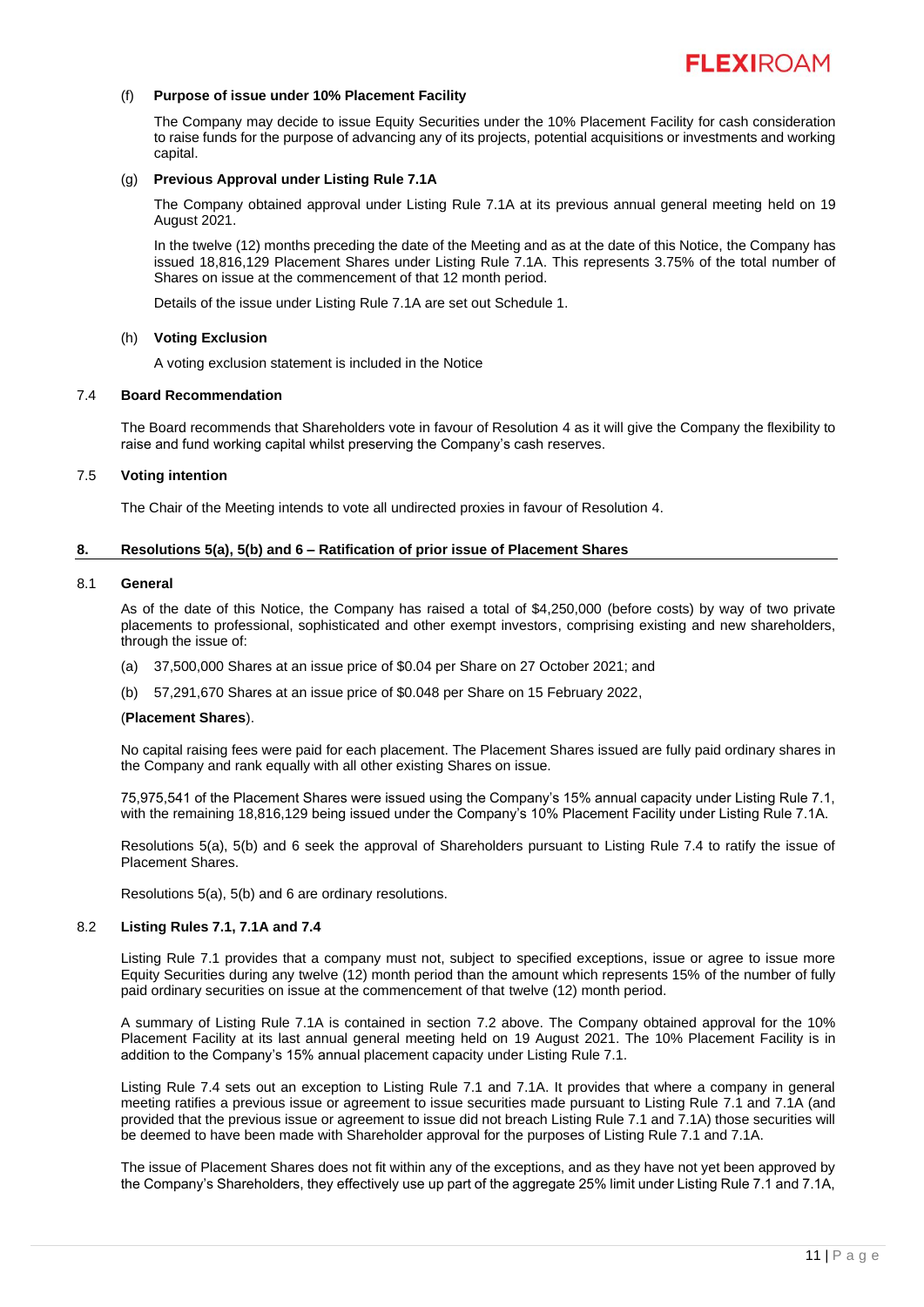reducing the Company's capacity to issue further Equity Securities without Shareholder approval under Listing Rule 7.1 and 7.1A for the twelve (12) month period following the issue date.

The effect of Shareholders passing Resolutions 5(a), 5(b) and 6 will be to restore the Company's ability to issue further Equity Securities, to the extent of 94,791,670 Equity Securities (comprised of 75,975,541 Placement Shares issued under Listing Rule 7.1 and 18,816,129 Placement Shares issued under Listing Rule 7.1A) during the next twelve (12) months without the requirement to obtain prior Shareholder approval.

If Resolutions 5(a), 5(b) and 6 are not passed, the Placement Shares under the relevant Resolution will be counted towards the Company's 15% annual placement capacity under Listing Rule 7.1 and/or the 10% Placement Facility under Listing Rule 7.1A (as applicable), effectively decreasing the number of Equity Securities it can issue or agree to issue without Shareholder approval over the twelve (12) month period following the date of issue of the Placement Shares.

# 8.3 **Specific information required under Listing Rule 7.5**

In accordance with Listing Rule 7.5, the following information is provided in relation to the ratification:

- the Placement Shares were issued to professional and sophisticated investors, and other exempt investors (or their nominees), none of whom are related parties of the Company nor considered to be "material investors" for the purposes of ASX Guidance Note 21, paragraph 7.2. The allottees consisted of new investors and existing Shareholders, including members of the management team, identified and arranged by the Board;
- a total of 94,791,670 Placement Shares were issued as follows:
	- o 37,500,000 Placement Shares were issued at \$0.04 per Share under Listing Rule 7.1, within the Company's 15% annual placement capacity, on 27 October 2021;
	- $\circ$  38,475,541 Placement Shares were issued at \$0.048 per Share under Listing Rule 7.1, within the Company's 15% annual placement capacity, on 15 February 2022; and
	- o 18,816,129 Placement Shares were issued at \$0.048 per Share under Listing Rule 7.1A, within the Company's 10% Placement Capacity, on 15 February 2022;
- the Placement Shares are fully paid ordinary shares in the Company, issued on the same terms and conditions as the Company's existing Shares;
- the Placement Shares were not issued under an agreement;
- a voting exclusion statement is included in the Notice; and
- the funds raised have been and will continue to be applied towards the acceleration of growth initiatives for the Company's Internet of Things (**IoT**) connectivity solutions platform, Flexiroam Solutions, and these initiatives include:
	- o development of core features for IoT clients in new verticals;
	- o engineering resources to support ongoing and new product development;
	- o development of corporate partnerships to further penetrate the global market for travel and IoT solutions; and
	- o closing out deals to deliver highly scalable bespoke IoT solutions, plug and play IoT solutions and white label data reseller agreements.

# 8.4 **Board Recommendation**

The Board recommends that Shareholders vote in favour of Resolutions 5(a), 5(b) and 6 so as to refresh the Company's issuing capacity under Listing Rules 7.1 and 7.1A, and give the Company the flexibility to raise additional funds through the offer and issue of Equity Securities, if and as required.

# 8.5 **Voting intention**

The Chair of the Meeting intends to vote all undirected proxies in favour of Resolutions 5(a), 5(b) and 6.

#### **9. Resolution 7 – Approval to issue 10,000,000 FY2023 CEO Performance Rights to Mr Marc Barnett**

#### 9.1 **General**

This Resolution seeks Shareholder approval to issue and allot 10,000,000 FY2023 CEO Performance Rights to Mr Marc Barnett, Executive Director and Chief Executive Officer of the Company (or his nominee).

The CEO Performance Rights are intended to provide a continuing incentive for Mr Barnett as he executes a global strategy and leads Flexiroam through its next phase of growth. The Board (other than Mr Barnett) has carefully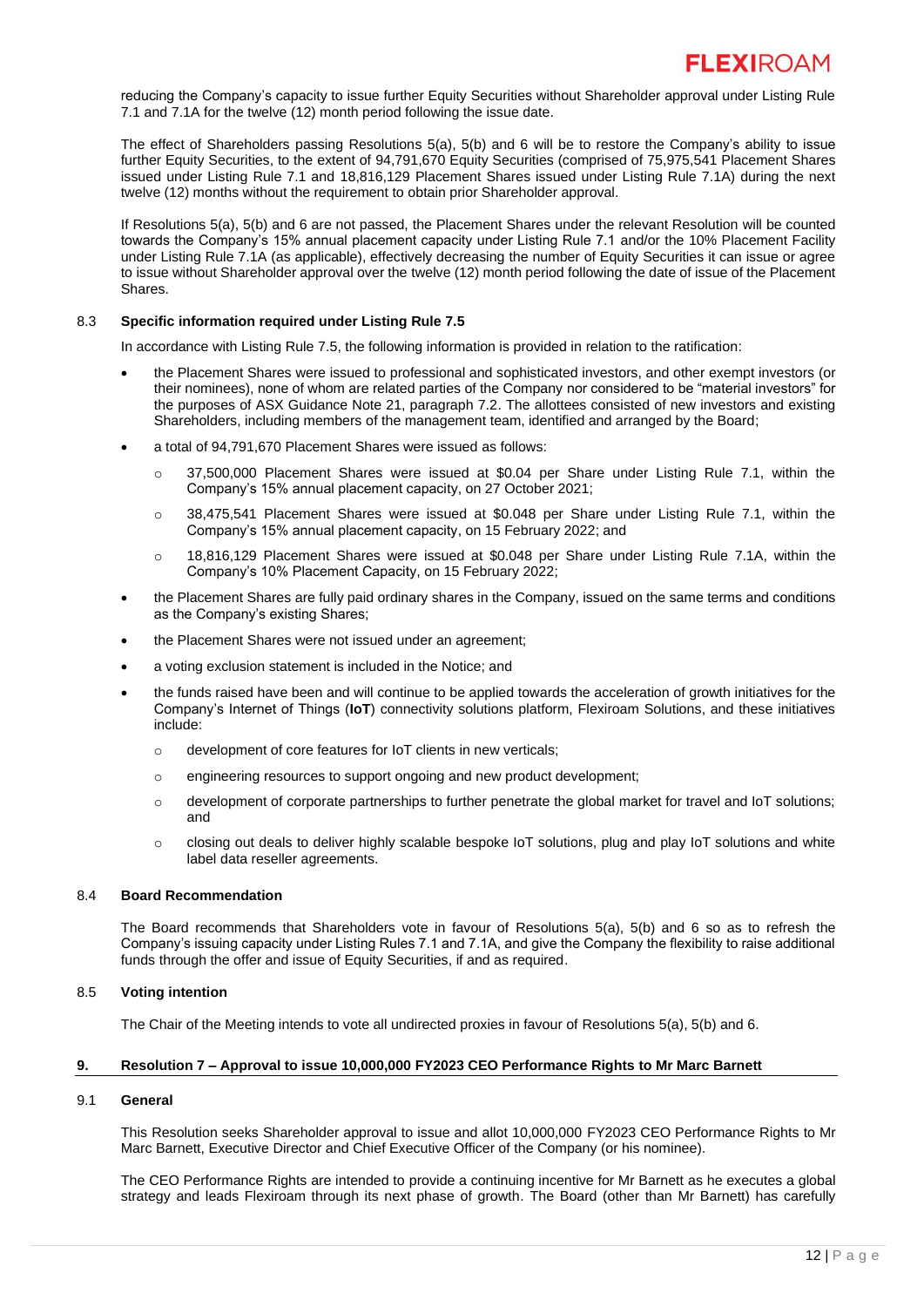considered the key project and business objectives and believe that offering the performance rights is an appropriate method for linking the Company's current remuneration structure to the achievement of short-term to medium-term goals, including the creation of sustainable growth for Shareholders.

The Company intends to grant the FY2023 CEO Performance Rights under the Company's Employee Incentive Plan (**Plan**).

The FY2023 CEO Performance Rights will vest and become exercisable into Shares for nil consideration:

- (a) upon announcement by the Company on the ASX market announcements platform that it has achieved a revenue target of \$7.2 million in the financial year commencing 1 April 2022 and ending on 31 March 2023; and
- (b) Mr Barnett's continued employment with the Company at the time the above condition is satisfied.

The revenue target of \$7.2 million for the 2023 financial year has been reviewed and approved by the Board, in line with the Company's strategic plan, which emphasises the following priorities for its Travel and Solutions businesses:

- Enhancing the product infrastructure and strengthening the core platform to continue to scale to billions of devices globally
- Developing new features and solutions based on market demands as the business remains committed to expanding across multiple verticals and use cases globally and growing new and existing verticals

• Developing and enhancing corporate partnerships to drive global penetration across Travel and Solutions For the avoidance of doubt, the revenue target for the 2023 financial year will be recognised and calculated in accordance with AASB 15: Revenue from Contracts with Customers and will exclude or disregard:

- one-off or extraordinary revenue items;
- revenue received in the form of government grants, allowances, rebates or other hand-outs; and
- revenue or profit that has been "manufactured" to achieve the vesting condition outlined in section 9.1(a) above.

The revenue target will also be independently assessed by the Company's auditor, Rothsay Audit and Assurance Pty Ltd.

Resolution 7 is an ordinary resolution.

# <span id="page-14-0"></span>9.2 **Listing Rule 10.14**

Under Listing Rule 10.14, Shareholder approval is required for the issue of securities to any Director under an employee incentive scheme. Shareholder approval is sought to grant the FY2023 CEO Performance Rights to Mr Barnett.

If Resolution 7 is passed, the Company will be able to proceed with the issue of up to 10,000,000 FY2023 CEO Performance Rights to Mr Barnett and incentivise Mr Barnett in a manner which is linked to value accretion for Shareholders. The Company will not require separate approval under Listing Rules 7.1 or 10.11.

If Resolution 7 is not passed, the Company will not be able to proceed with the issue of performance rights to Mr Barnett, and the Board will consider alternative arrangements to appropriately remunerate and incentivise Mr Barnett.

# 9.3 **Specific information required by Listing Rule 10.15**

In accordance with Listing Rule 10.15, the following information is provided in relation to the proposed issue of FY2023 CEO Performance Rights:

- Resolution 7 contemplates the issue of FY2023 CEO Performance Rights to Mr Marc Barnett;
- Mr Barnett is an Executive Director of the Company and therefore fall within Listing Rule 10.14.1;
- a maximum of 10,000,000 FY2023 CEO Performance Rights will be issued to Mr Barnett (or his nominee) on the terms and conditions set out in Schedule 2. Upon conversion of the performance rights, Shares will be issued on a one for one basis and will rank equally in all respects with the Company's existing Shares;
- Mr Barnett's annual total remuneration (including superannuation) for the previous and current financial years are set out below:

| <b>Executive Director</b> | 2021/20221 | 2022/2023 <sup>2</sup> |  |
|---------------------------|------------|------------------------|--|
| Marc Barnett              | \$350,000  | \$350,000              |  |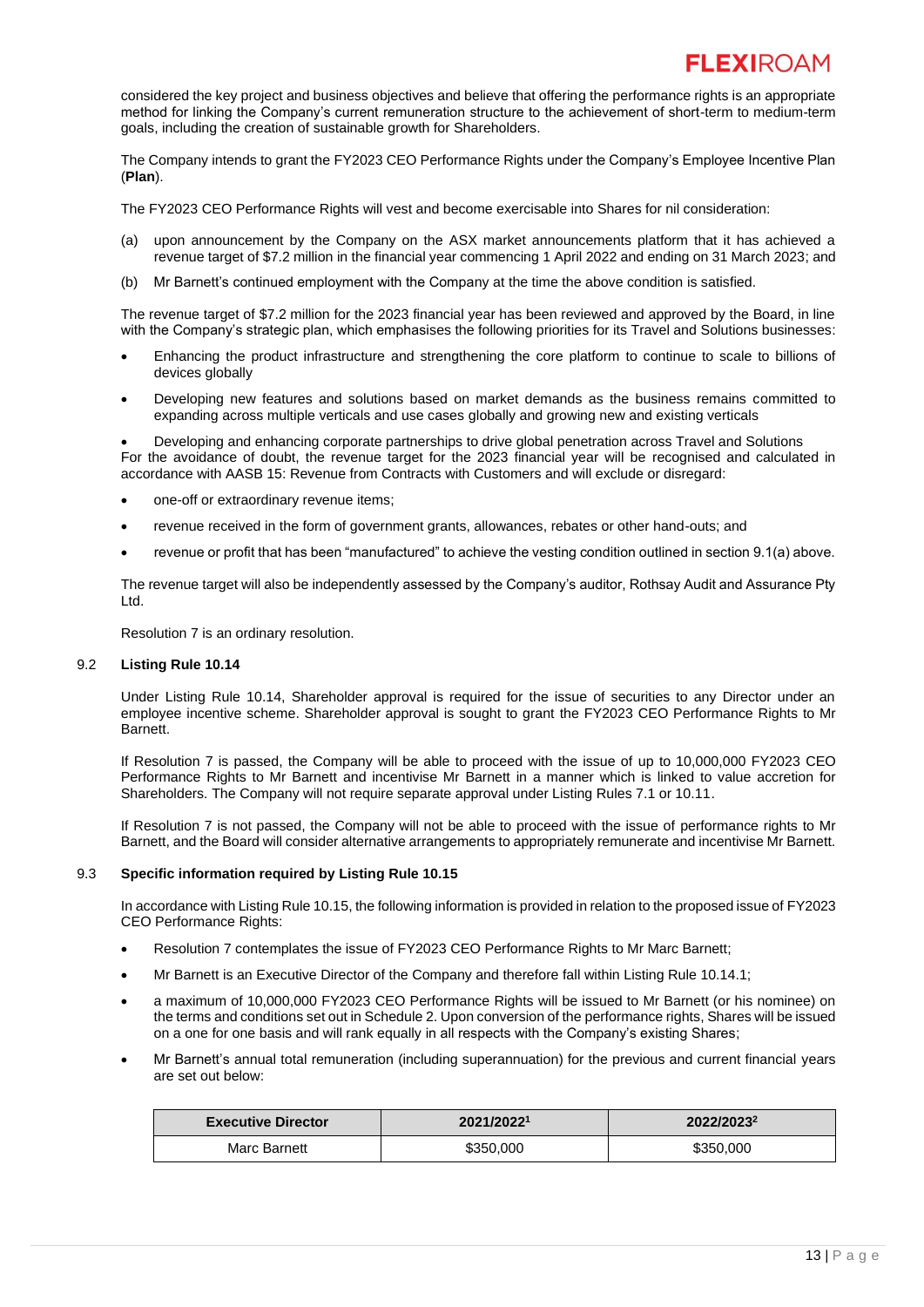

Notes:

- 1. On 28 April 2021, Mr Barnett was re-designated as Chief Executive Officer and Executive Director. For additional details about his remuneration package, refer ASX Announcement dated 28 April 2021.
- 2. Mr Barnett currently holds 10,000,000 CEO Options, 10,000,000 FY2022 CEO Performance Rights and an Executive Performance Right for FY2022 representing Shares up to a maximum value of \$175,000 (split into two equal tranches of \$87,500 each). These convertible securities were issued and allotted to Mr Barnett following shareholder approval obtained at the 2021 annual general meeting.
- the following Equity Securities have been previously issued to the Directors under the Plan, following Shareholder approval obtained at the 2021 annual general meeting held on 19 August 2021:
	- o 10,000,000 CEO Options issued and allotted to Mr Barnett;
	- o 10,000,000 FY2022 CEO Performance Rights issued and allotted to Mr Barnett;
	- o an Executive Performance Right to Mr Barnett for FY2022, representing Shares up to a maximum value of \$175,000, split into two equal tranches of \$87,500 each; and
	- o an Executive Performance Right to Mr Kenn Tat (Jefrey) Ong for FY2022, representing Shares up to a maximum value of \$60,000, split into two equal tranches of \$30,000 each;
- the FY2023 CEO Performance Rights are considered an appropriate form of incentive remuneration as they align the interests the holder with the financial success of the Company, while preserving the Company's cash reserves. They also do not represent any significant opportunity costs to the Company or benefits foregone by the Company in issuing the FY2023 CEO Performance Rights on the terms proposed;
- the value in which the Company attributes to the FY2023 CEO Performance Rights and its basis is set out in Schedule 3;
- the FY2023 CEO Performance Rights will be issued no later than 3 years after the date of the Meeting (or such later date to the extent permitted by any ASX waiver or modification of the Listing Rule) and it is intended that all of the FY2023 CEO Performance Rights will be granted on the same date;
- the FY2023 CEO Performance Rights will be issued for nil consideration as they will be issued as short-term to medium-term incentives for Mr Barnett. Accordingly, no funds will be raised as a result of the issue. Any Shares issued on the achievement of the revenue target will be issued for nil consideration;
- a summary of the key terms and conditions of the Plan are set out in Schedule 4. In addition, a copy of the Plan is available for review by Shareholders at the registered office of the Company until the date of the Meeting;
- no loan has been or will be given to Mr Barnett in relation to the issue of the FY2023 CEO Performance Rights;
- details of any securities issued under the Plan will be published in the Company's annual report relating to the period in which they were issued, along with a statement that approval for the issue was obtained under Listing Rule 10.14; and
- any persons covered by Listing Rule 10.14 who become entitled to participate in an issue of securities under the Plan after Resolution 7 is approved and who were not named in this Notice will not participate until approval is obtained under that rule.

# 9.4 **Section 200E of the Corporations Act**

Under section 200B of the Corporations Act, a company may only give a person a benefit in connection with them ceasing to hold a 'managerial or executive office' (as defined in the Corporations Act) if an exemption applies or if the benefit is approved by shareholders in accordance with section 200E of the Corporations Act.

Mr Barnett holds a 'managerial or executive office' by virtue of him being the Chief Executive Officer and an Executive Director of the Company.

Under the terms and conditions in Schedule 2, under which the FY2023 CEO Performance Rights the subject of Resolution 7 are proposed to be issued, circumstances in which early vesting is permitted at the Board's discretion include, amongst other things, termination of a participant's employment, engagement or office with the Company due to redundancy or any other reason the Board decides, or in other circumstances where the Board exercises its discretion to allow early vesting as well as change of control events, notwithstanding that the Company will comply with its obligations under Listing Rules 10.18 and 10.19.

The termination 'benefit' under section 200B of the Corporations Act has a wide operation and relevantly includes, in the context of Resolution 7, the early vesting of FY2023 CEO Performance Rights upon the exercise of the Board's discretion or the Board determining to provide that the FY2023 CEO Performance Rights do not lapse but will continue and be vested in the ordinary course.

Resolution 7 therefore also seeks approval of any termination benefit that may be provided to Mr Barnett under the terms and conditions of the FY2023 CEO Performance Rights proposed to be issued under this Resolution.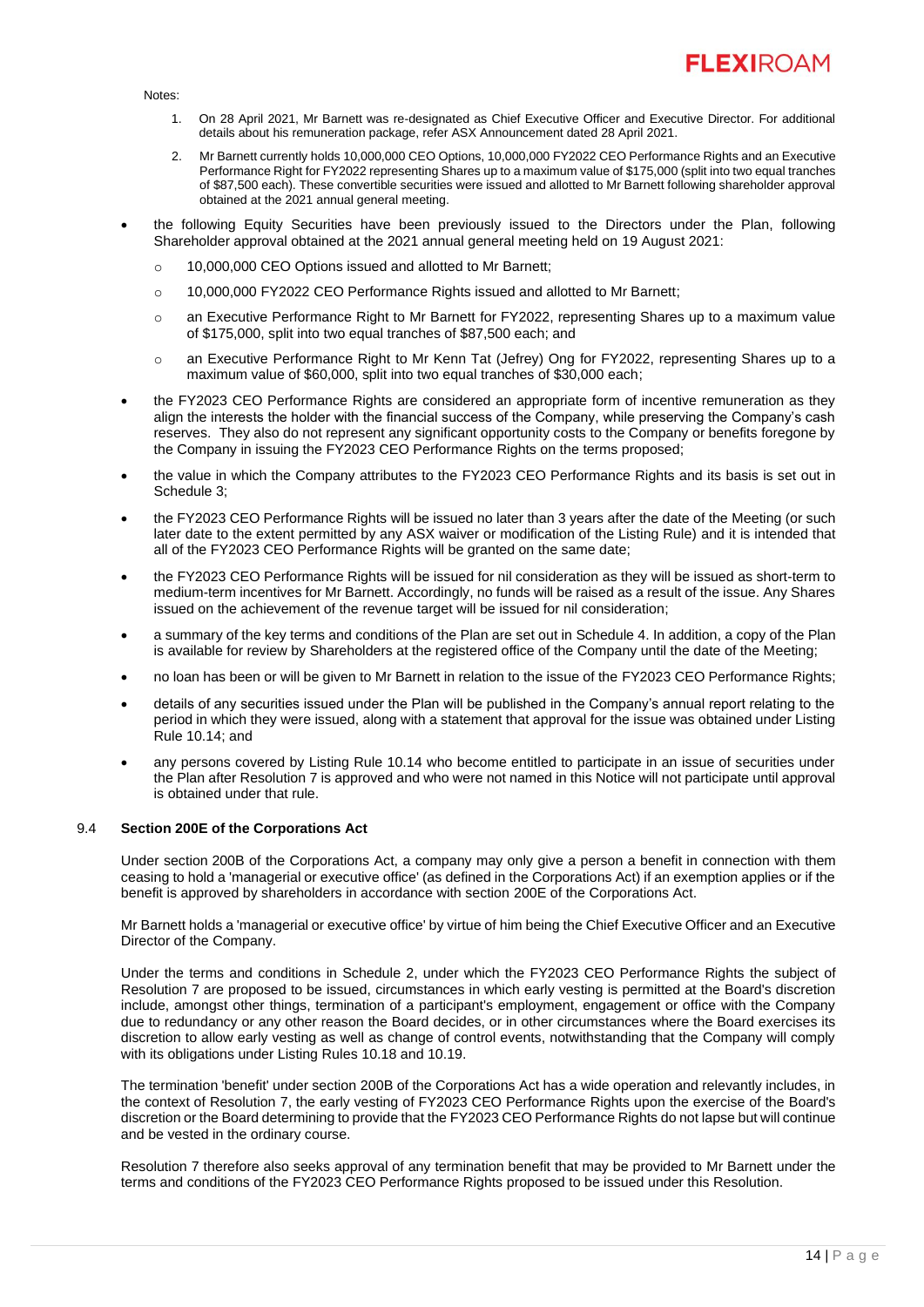

# 9.5 **Specific information required by section 200E(2) of the Corporations Act**

The value of the potential termination benefits cannot be determined in advance. This is because various matters will or are likely to affect that value. In particular, the value of a particular benefit will depend on factors such as the Share price at the time of vesting and the number of FY2023 CEO Performance Rights that will vest or otherwise be affected. The following additional factors may also affect the benefit's value:

- Mr Barnett's length of service and the status of any conditions attaching to the relevant FY2023 CEO Performance Rights at the time Mr Barnett's employment or office ceases; and
- the number of unvested FY2023 CEO Performance Rights that Mr Barnett (or his nominee) holds at the time he ceases employment or office.

#### 9.6 **Chapter 2E of the Corporations Act**

In accordance with Chapter 2E of the Corporations Act, in order to give a financial benefit to a related party, the Company must:

- obtain Shareholder approval in the manner set out in section 217 to 227 of the Corporations Act; and
- give the benefit within fifteen (15) months following such approval,

unless the giving of the financial benefit falls within an exception set out in sections 210 to 216 of the Corporations Act.

The grant of the FY2023 CEO Performance Rights constitutes giving a financial benefit and Mr Barnett is a related party of the Company by virtue of being an Executive Director.

Accordingly, the Company is seeking approval for the purposes of Chapter 2E of the Corporations Act in respect of the FY2023 CEO Performance Rights proposed to be issued to Mr Barnett pursuant to Resolution 7.

# 9.7 **Information requirements for Chapter 2E of the Corporations Act**

In accordance with section 219 of the Corporations Act, the following information is provided in relation to the proposed issue of the FY2023 CEO Performance Rights:

- the FY2023 CEO Performance Rights will be issued to Mr Marc Barnett or his nominee;
- Resolution 7 seeks Shareholder approval to allow the Company to issue the FY2023 CEO Performance Rights in the amount specified in section 9.1 to Mr Barnett or his nominee, in accordance with the terms and conditions set out in Schedule 2;
- a Black and Scholes valuation of the FY2023 CEO Performance Rights is set out in Schedule 3;
- at the date of this Notice, Mr Barnett holds the following relevant interests in Equity Securities of the Company:
	- o 10,000,000 CEO Options issued and allotted to Mr Barnett;
	- o 10,000,000 FY2022 CEO Performance Rights issued and allotted to Mr Barnett; and
	- o an Executive Performance Right to Mr Barnett for FY2022, representing Shares up to a maximum value of \$175,000, split into two equal tranches of \$87,500 each;

assuming that Resolution 7 is approved by Shareholders, the FY2023 CEO Performance Rights are issued, vested and exercised into Shares, and no other Equity Securities are issued or exercised, Mr Barnett's interest would represent approximately 2% of the Company's expanded capital.

• the highest and lowest closing market sale prices of the Shares on ASX during the twelve (12) months prior to the date of this Notice were:

Highest \$0.059 per Share

Lowest \$0.023 per Share

- the closing market price of the Shares on the ASX prior to the date of this Notice was \$0.046 per Share on 19 April 2022;
- the issue of the FY2023 CEO Performance Rights will have a diluting effect on the percentage interest of existing Shareholders' holdings if the FY2023 CEO Performance Rights vest and are exercised. The potential dilution effect is approximately 2% on the current Share capital structure as at the date of this Notice (being 601,295,275 Shares on 19 April 2022) and that no Shares are issued other than the Shares issued on exercise of the FY2023 CEO Performance Rights. The actual dilution will depend on the extent that additional Shares are issued by the Company;
- the FY2023 CEO Performance Rights are being offered to Mr Barnett (or his nominee) at a nil issue price, accordingly, the Company will not raise any funds from the issue of the performance rights;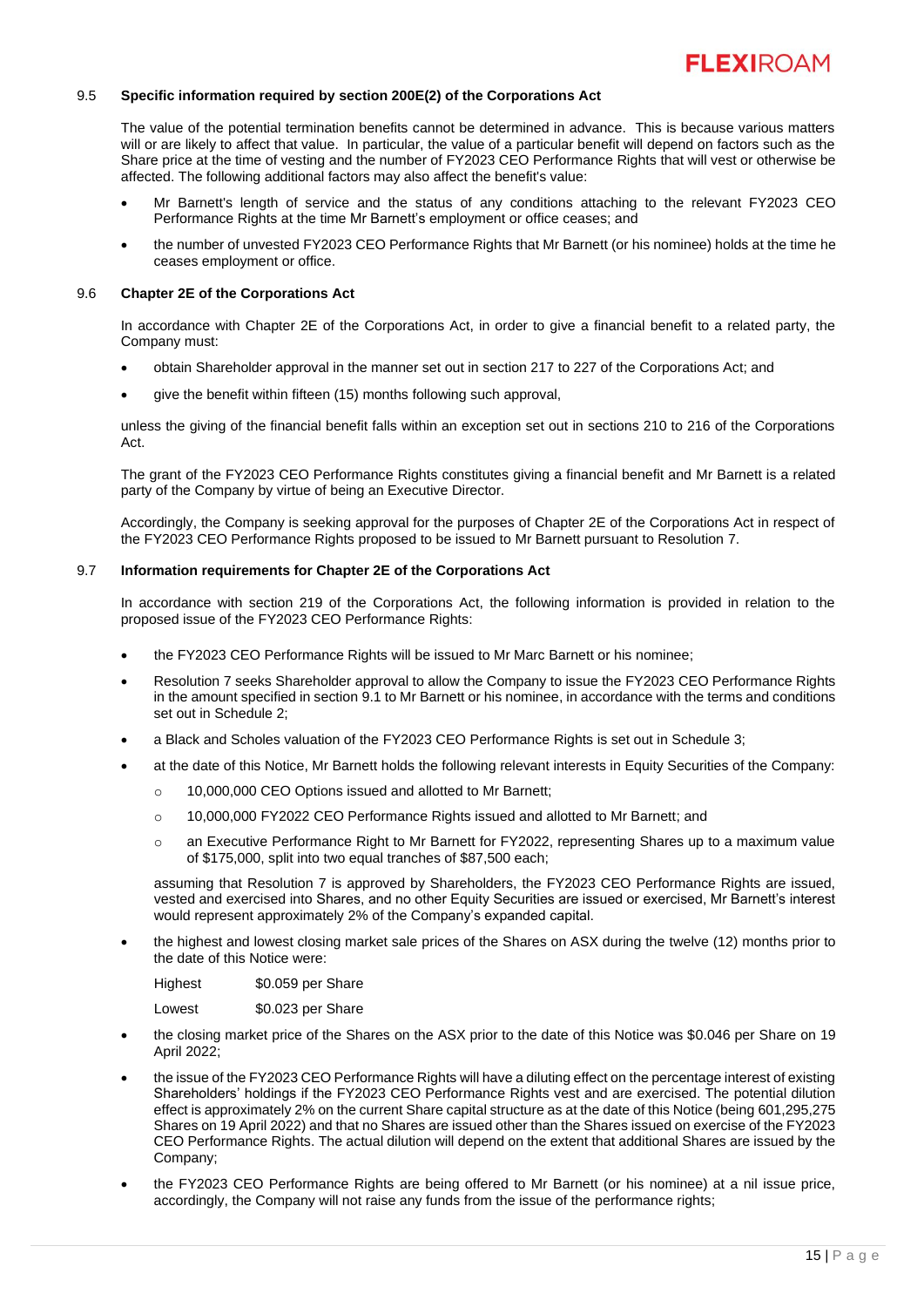- the Board (excluding Mr Barnett) believes that the grant of the FY2023 CEO Performance Rights to Mr Barnett is in line with Recommendations 8.2 of the  $3<sup>rd</sup>$  and  $4<sup>th</sup>$  editions of the ASX Corporate Governance Council's Corporate Governance Principles and Recommendations;
- there are no taxation consequences for the Company arising from the issue of the FY2023 CEO Performance Rights (including fringe benefits tax); and
- the Board (excluding Mr Barnett) considers the grant of FY2023 CEO Performance Rights to Mr Barnett is reasonable given the Company's size and stage of development. The performance rights are a cost-effective reward incentive as opposed to alternative forms of incentives, such as the payment of cash compensation. In addition, the performance rights are structured to align the interests of the Shareholders such that the performance rights will only vest on the achievement of the revenue target set out in section 9.1 above.

#### 9.8 **Board Recommendation**

The Board (other than Mr Barnett) recommends that Shareholders vote in favour of Resolution 7 for the reasons outlined in section 9.1 above.

#### 9.9 **Voting intention**

The Chair of the Meeting intends to vote all undirected proxies in favour of Resolution 7.

#### **10. Resolution 8 – Approval to issue an Executive Performance Right for FY2023 to Mr Marc Barnett**

#### <span id="page-17-0"></span>10.1 **General**

This Resolution seeks Shareholder approval to issue and allot an Executive Performance Right for the financial year ending 31 March 2023 to Mr Marc Barnett, representing Shares up to a maximum value of \$175,000, split into two equal tranches of \$87,500 each.

As outlined in section 9.1 above, these incentive securities are intended to provide a continuing equity incentive for Mr Barnett, Executive Director and Chief Executive Officer of the Company, and are aimed at ensuring the Executive Director's annual remuneration is competitive and drives alignment between employee and shareholder interests.

# 10.2 **Proposed Executive Performance Right for FY2023 to Mr Marc Barnett, Executive Director**

The Company intends to grant the FY2023 Executive Performance Right under the Company's Employee Incentive Plan (**Plan**).

The Executive Director has a maximum opportunity of 100% of his Executive Performance Right dollar value, based on the following performance measures:

- non-financial performance components to be assessed across measures relating to the following categories:
	- o operational priorities;
	- o people and leadership;
	- o external stakeholders;
	- o individual objectives; and
- a financial performance component based on the achievement of an Earnings Before Interest, Taxes, Depreciation and Amortisation (**EBITDA**) value of the Company for the financial year commencing 1 April 2022 and ending on 31 March 2023 (**Relevant Period**),

(collectively, the **Performance Measures**). The Performance Measures constitute vesting conditions under the rules of the Plan.

The apportionment for each tranche of the Executive Performance Right is set out in the following table:

| <b>Performance Measures</b>                           | % of tranche apportioned to conditions |  |
|-------------------------------------------------------|----------------------------------------|--|
| <b>FY2023 Executive Performance Right - Tranche 1</b> |                                        |  |
| Non-financial component                               | up to a maximum of 75%                 |  |
| Financial component                                   | up to a maximum of 25%                 |  |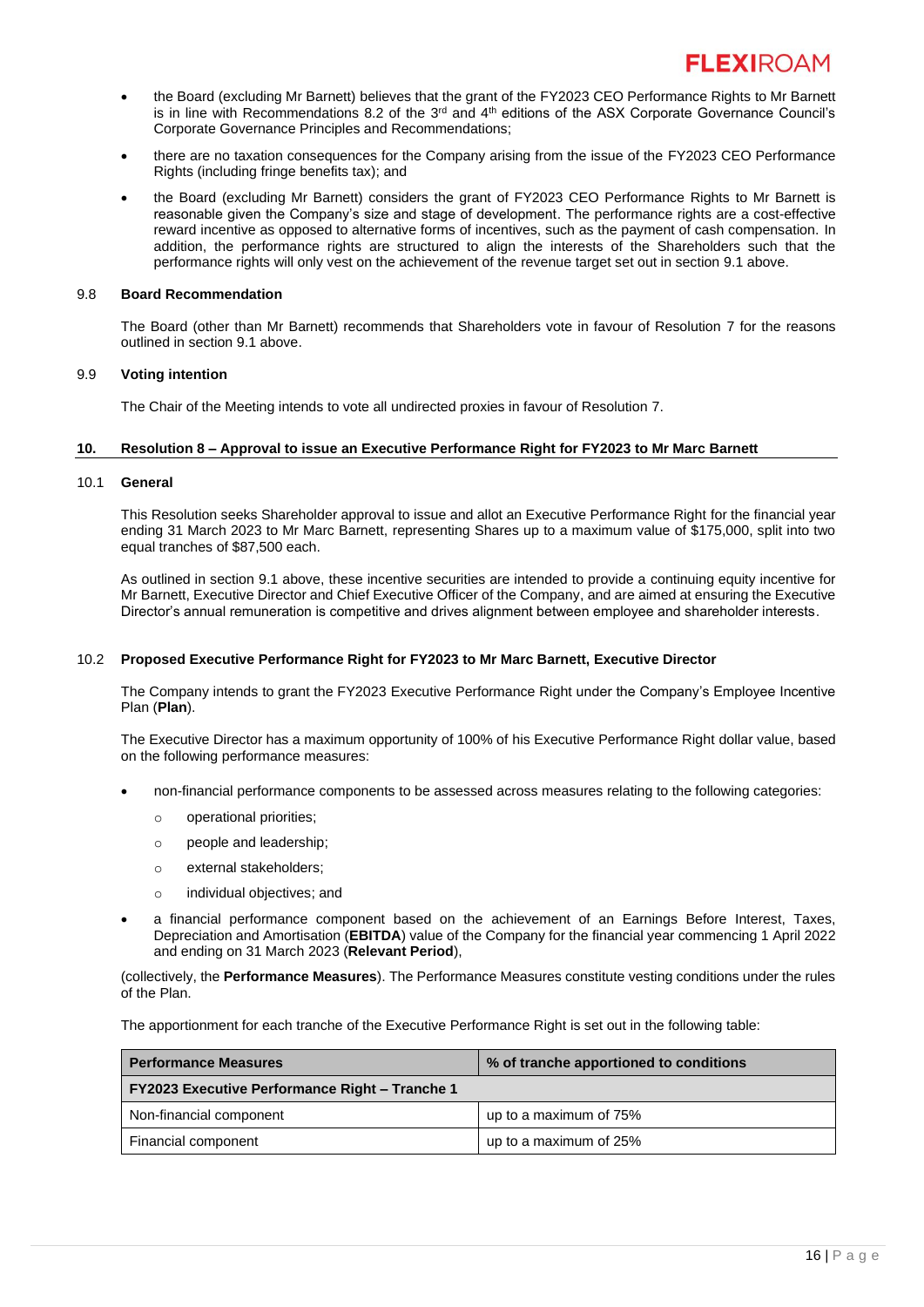| <b>FY2023 Executive Performance Right - Tranche 2</b> |                        |  |  |  |
|-------------------------------------------------------|------------------------|--|--|--|
| Non-financial component                               | up to a maximum of 60% |  |  |  |
| Financial component                                   | up to a maximum of 40% |  |  |  |

At the end of the 2023 financial year, the Board (other than the Executive Director) will assess achievement against the Performance Measures against a scorecard comprising quantifiable goals and objective measurement criteria in relation to the non-financial component of the Performance Measures and in accordance with the following formula to determine the actual number of Shares to be issued to the Executive Director (if any). The Executive Director's assessment will be disclosed to the market and reported in the 2024 Remuneration Report.

# *A = (B / C) x D*

where:

- *A* is the number of Shares the Executive Director is entitled to receive under the FY2023 Executive Performance Right.
- **B** is the total maximum dollar value of the Executive Director's FY2023 Executive Performance Right.
- **C** is the VWAP over the last twenty (20) trading days prior to the exercise date of the FY2023 Executive Performance Right.
- **D** is the final score (out of 100%) the Executive Director has achieved for each tranche of the FY2023 Executive Performance Right.

To the extent that the Performance Measures are met, and Shares are issued to the Executive Director on exercise of the vested Executive Performance Right, a two (2) year holding lock will be applied to the Shares issued under Tranche 2 to the Executive Director from the date of issue.

The Performance Measures will be reviewed and reset annually based on financial outcomes and qualitative indicators which pertain to sustainable improvements in the Company's business. The Board (other than Mr Barnett) will also consider the Executive Director's role in the Company to encourage sustainable value creation for Shareholders.

For Resolution 8, Mr Marc Barnett will be assessed on the following Performance Measures:

| <b>Performance Measure</b>                                                                                                                                                                                                                                                                                                                                       | <b>Tranche 1</b> | <b>Tranche 2</b> |
|------------------------------------------------------------------------------------------------------------------------------------------------------------------------------------------------------------------------------------------------------------------------------------------------------------------------------------------------------------------|------------------|------------------|
| Underlying EBITDA of the Company for the Relevant<br>Period being at least -\$3.8 million based on the revenue<br>target of \$7.2 million                                                                                                                                                                                                                        | 25%              | 40%              |
| Achievement of individual strategic objectives linked to<br>business opportunities and priorities for the year from<br>the corporate plan, upholding and improving the<br>Company's culture and values and directed at<br>positioning the Company to deliver sustainable value<br>over the longer term                                                           | 35%              | 15%              |
| Achievement of growth-related and operational criteria<br>which the Board considers will contribute towards the<br>growth trajectory of the Company, including targets<br>around expansion of the Solutions vertical for the<br>Relevant Period and implementation of systems and<br>processes to reinforce analytical, diagnostic and<br>reporting capabilities | <b>20%</b>       | 30%              |
| Achievement of other qualitative measures associated<br>with stakeholder relationships, risk, compliance and<br>reputation                                                                                                                                                                                                                                       | 20%              | 15%              |

With this model, the non-financial components have been split between several key focus areas for the Executive **Director** 

Resolution 8 is an ordinary resolution.

# 10.3 **Listing Rule 10.14**

Listing Rule 10.14 is summarised in section [9.2](#page-14-0) above. Shareholder approval is sought to grant the Executive Performance Right for FY2023 to Mr Barnett, having an entitlement to be issued new Shares (up to a total maximum value of \$175,000) on satisfaction of the Performance Measures.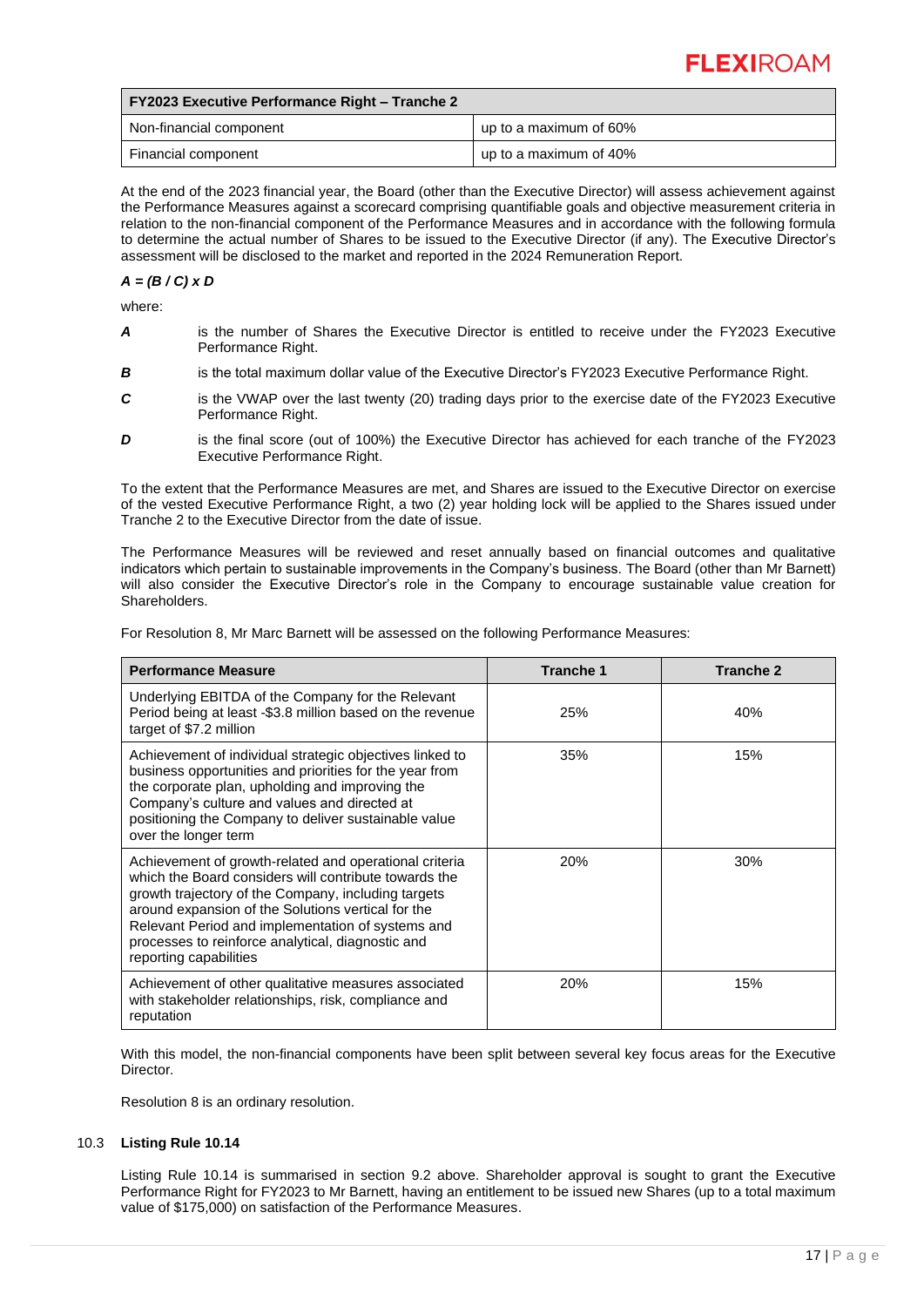If Resolution 8 is passed, the Company will not require separate approval under Listing Rules 7.1 or 10.11, and will be able to proceed with the grant of an Executive Performance Right for FY2023 to Mr Barnett.

If Resolution 8 is not passed, the Board (other than Mr Barnett) will consider alternative arrangements to appropriately remunerate and incentivise Mr Barnett.

# 10.4 **Specific information required by Listing Rule 10.15**

Pursuant to and in accordance with Listing Rule 10.15, the following information is provided in relation to the proposed issue of Shares in respect of the Executive Performance Right for FY2023:

- Resolution 8 contemplates the issue of an Executive Performance Right for FY2023 to Mr Marc Barnett, which will grant him (or his nominee) the right to be issued new Shares up to a total maximum value of \$175,000 on satisfaction of the Performance Measures outlined in section 10.2 above;
- Mr Barnett is an Executive Director of the Company and therefore fall within Listing Rule 10.14.1;
- the actual number of new Shares that Mr Barnett will be granted on satisfaction of his Performance Measures for FY2023, and exercise of a vested Executive Performance Right will be determined based on the formula outlined in section 10.2 above, with any Shares issued under Tranche 2 of the FY2023 Executive Performance Right to be placed in a two (2) year holding lock from the date of issue;
- Mr Barnett's annual total remuneration (including superannuation) for the previous and current financial years are set out below:

| <b>Executive Director</b> | 2021/20221 | 2022/2023 |  |
|---------------------------|------------|-----------|--|
| Marc Barnett              | \$350,000  | \$350,000 |  |

Notes:

- 1. On 28 April 2021, Mr Barnett was re-designated as Chief Executive Officer and Executive Director. For additional details about his remuneration package, refer ASX Announcement dated 28 April 2021.
- 2. Mr Barnett currently holds 10,000,000 CEO Options, 10,000,000 FY2022 CEO Performance Rights and an Executive Performance Right for FY2022 representing Shares up to a maximum value of \$175,000 (split into two equal tranches of \$87,500 each). These convertible securities were issued and allotted to Mr Barnett following shareholder approval obtained at the 2021 annual general meeting.
- the following Equity Securities have been previously issued to the Directors under the Plan, following Shareholder approval obtained at the 2021 annual general meeting held on 19 August 2021:
	- o 10,000,000 CEO Options issued and allotted to Mr Barnett;
	- o 10,000,000 FY2022 CEO Performance Rights issued and allotted to Mr Barnett;
	- o an Executive Performance Right to Mr Barnett for FY2022, representing Shares up to a maximum value of \$175,000, split into two equal tranches of \$87,500 each; and
	- o an Executive Performance Right to Mr Kenn Tat (Jefrey) Ong for FY2022, representing Shares up to a maximum value of \$60,000, split into two equal tranches of \$30,000 each;
- the terms of the Executive Performance Right for FY2023 are set out in Schedule 5;
- the Executive Performance Right is considered an appropriate form of incentive remuneration as it aligns the interests the holder with the financial success of the Company, while preserving the Company's cash reserves. There are no significant opportunity costs to the Company in issuing the Executive Performance Right for FY2023 on the terms proposed;
- the Executive Performance Right for FY2023 will be issued no later than 3 years after the date of the Meeting (or such later date to the extent permitted by any ASX waiver or modification of the Listing Rule);
- the Executive Performance Right for FY2023 will be issued for nil consideration. Further, there will be no consideration payable on exercise of a vested Executive Performance Right;
- a summary of the key terms and conditions of the Plan are set out in Schedule 4. In addition, a copy of the Plan is available for review by Shareholders at the registered office of the Company until the date of the Meeting;
- no loan has been or will be given to Mr Barnett in relation to the issue of the Executive Performance Right for FY2023;
- details of any securities issued under the Plan will be published in the Company's annual report relating to the period in which they were issued, along with a statement that approval for the issue was obtained under Listing Rule 10.14; and
- any persons covered by Listing Rule 10.14 who become entitled to participate in an issue of securities under the Plan after Resolution 8 is approved and who were not named in this Notice will not participate until approval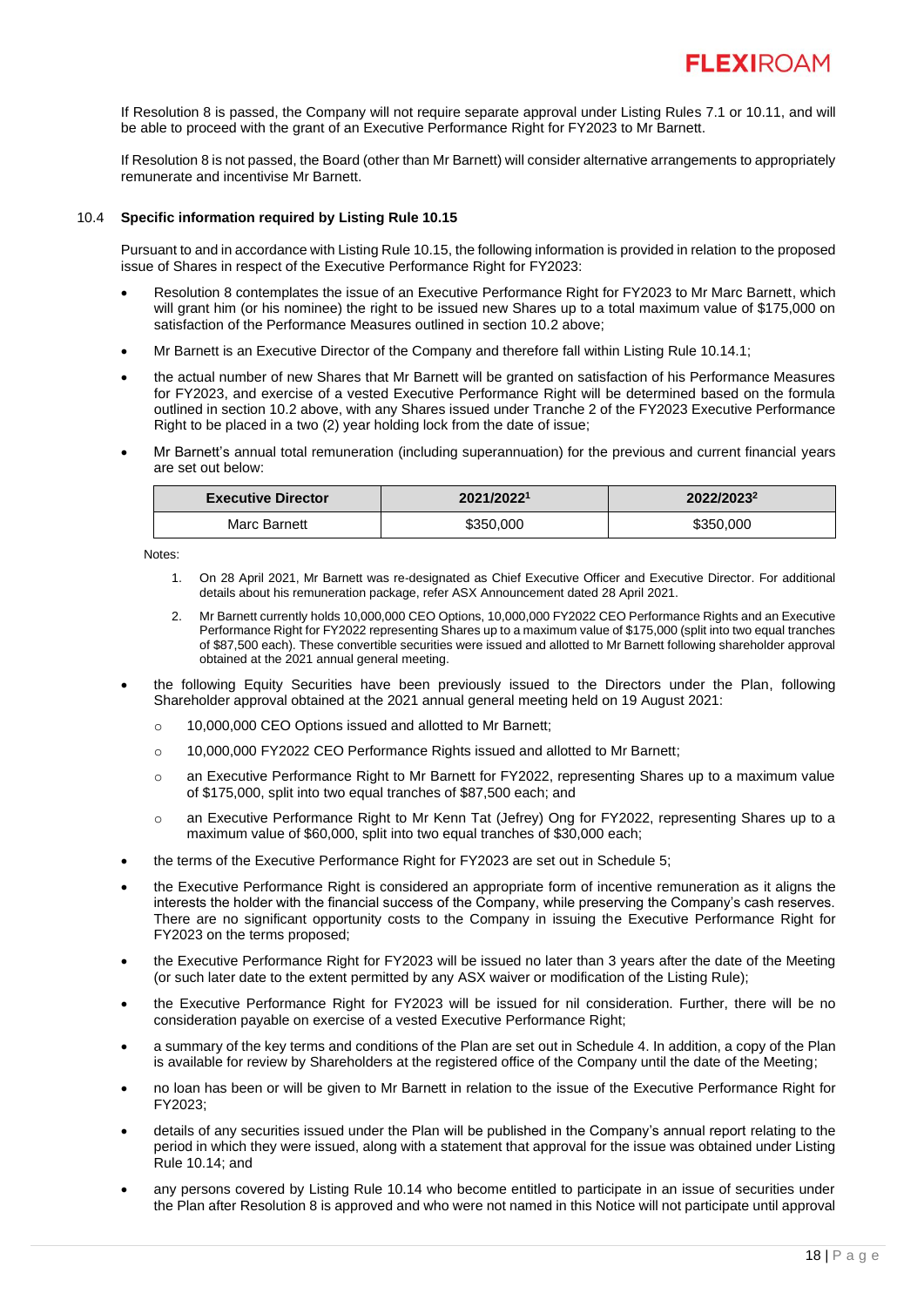is obtained under that rule.

# 10.5 **Chapter 2E of the Corporations Act**

A summary of Chapter 2E is provided in section 9.6 above.

The proposed issue of an Executive Performance Right for FY2023 to Mr Barnett constitutes giving a financial benefit as the Executive Director is a related party of the Company by virtue of being a Director. It is the view of the Board (other than Mr Barnett) that the exceptions under Chapter 2E of the Corporations Act may not apply in the current circumstances.

Accordingly, the Company is seeking approval for the purposes of Chapter 2E of the Corporations Act in respect of the Executive Performance Right proposed to be issued to Mr Barnett pursuant to Resolution 8.

# 10.6 **Specific information required by Chapter 2E of the Corporations Act**

Section 219 of the Corporations Act requires that the following information be provided to Shareholders in relation to the proposed issue of an Executive Performance Right for FY2023:

- an Executive Performance Right for FY2023 (and the resultant Shares) will be issued to Mr Marc Barnett or his nominee under the Plan;
- Resolution 8 seeks Shareholder approval to allow the Company to issue an Executive Performance Right in the manner outlined in section 10.2 above to Mr Barnett or his nominee;
- a Black and Scholes valuation of the Executive Performance Right for FY2023 is set out in Schedule 6;
- at the date of this Notice, Mr Barnett holds the following relevant interests in Equity Securities of the Company:
	- o 10,000,000 CEO Options issued and allotted to Mr Barnett;
	- o 10,000,000 FY2022 CEO Performance Rights issued and allotted to Mr Barnett; and
	- o an Executive Performance Right to Mr Barnett for FY2022, representing Shares up to a maximum value of \$175,000, split into two equal tranches of \$87,500 each;

assuming that Resolution 8 is approved by Shareholders, the Executive Performance Right for FY2023 is issued, vested and exercised into Shares, and no other Equity Securities are issued or exercised, Mr Barnett's interest would represent approximately 0.6% of the Company's expanded capital.

• the highest and lowest closing market sale prices of the Shares on ASX during the twelve (12) months prior to the date of this Notice were:

Highest \$0.059 per Share

Lowest \$0.023 per Share

- the closing market price of the Shares on the ASX prior to the date of this Notice was \$0.046 per Share on 19 April 2022;
- the issue of the Executive Performance Right for FY2023 will have a diluting effect on the percentage interest of existing Shareholders' holdings if it vests and is exercised to the total maximum value of \$175,000. The potential dilution effect is approximately 0.6% on the current Share capital structure as at the date of this Notice (being 601,295,275 Shares on 19 April 2022) and that no Shares are issued other than the Shares issued on exercise of the Executive Performance Right for FY2023. The actual dilution will depend on the extent that additional Shares are issued by the Company;
- the Executive Performance Right and underlying Shares are being offered to the Executive Director at a nil issue price, accordingly, the Company will not raise any funds from the issue of the same;
- the Board (excluding Mr Barnett) believes that the issue of an Executive Performance Right for FY2023 to the Executive Director is in line with Recommendations 8.2 of the  $3<sup>rd</sup>$  and  $4<sup>th</sup>$  editions of the ASX Corporate Governance Council's Corporate Governance Principles and Recommendations;
- there are no taxation consequences for the Company arising from the issue of an Executive Performance Right for FY2023 (including fringe benefits tax); and
- the Board (excluding Mr Barnett) considers the issue of an Executive Performance Right to the Executive Director for FY2023 as reasonable given the Company's size and stage of development. The Executive Performance Right and underlying Shares are a cost-effective reward incentive as opposed to alternative forms of incentives, such as the payment of cash compensation. In addition, the Performance Measures outlined in section 10.2 above are structured to align the interests of the Shareholders such that the underlying Shares will only be granted on the achievement of the Performance Measures.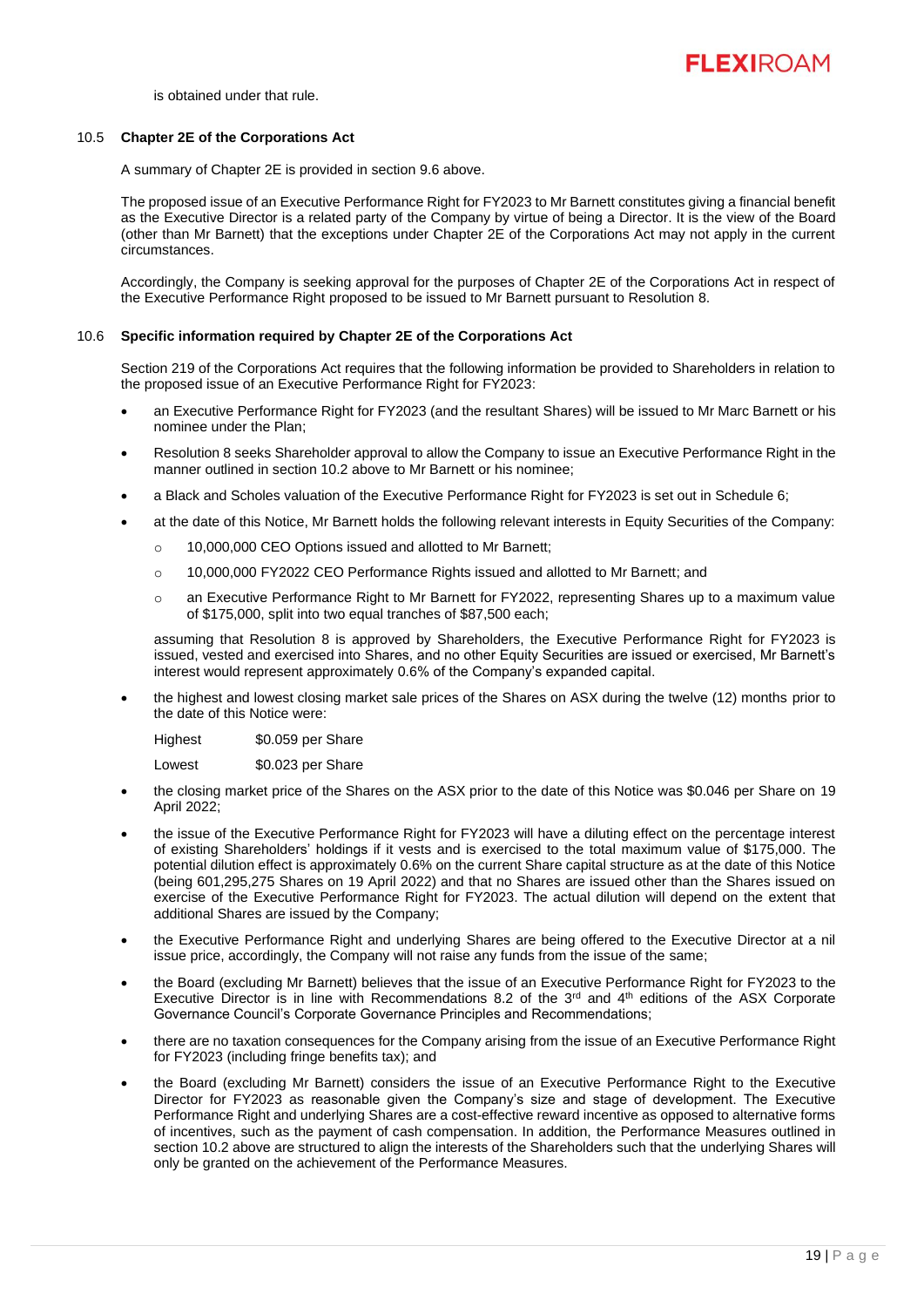# 10.7 **Board Recommendation**

For the reasons outlined in sections [10.1](#page-17-0) and 10.2, the Board (other than Mr Barnett) recommends that Shareholders vote in favour of Resolution 8.

# 10.8 **Voting intention**

The Chair of the Meeting intends to vote all undirected proxies in favour of Resolution 8.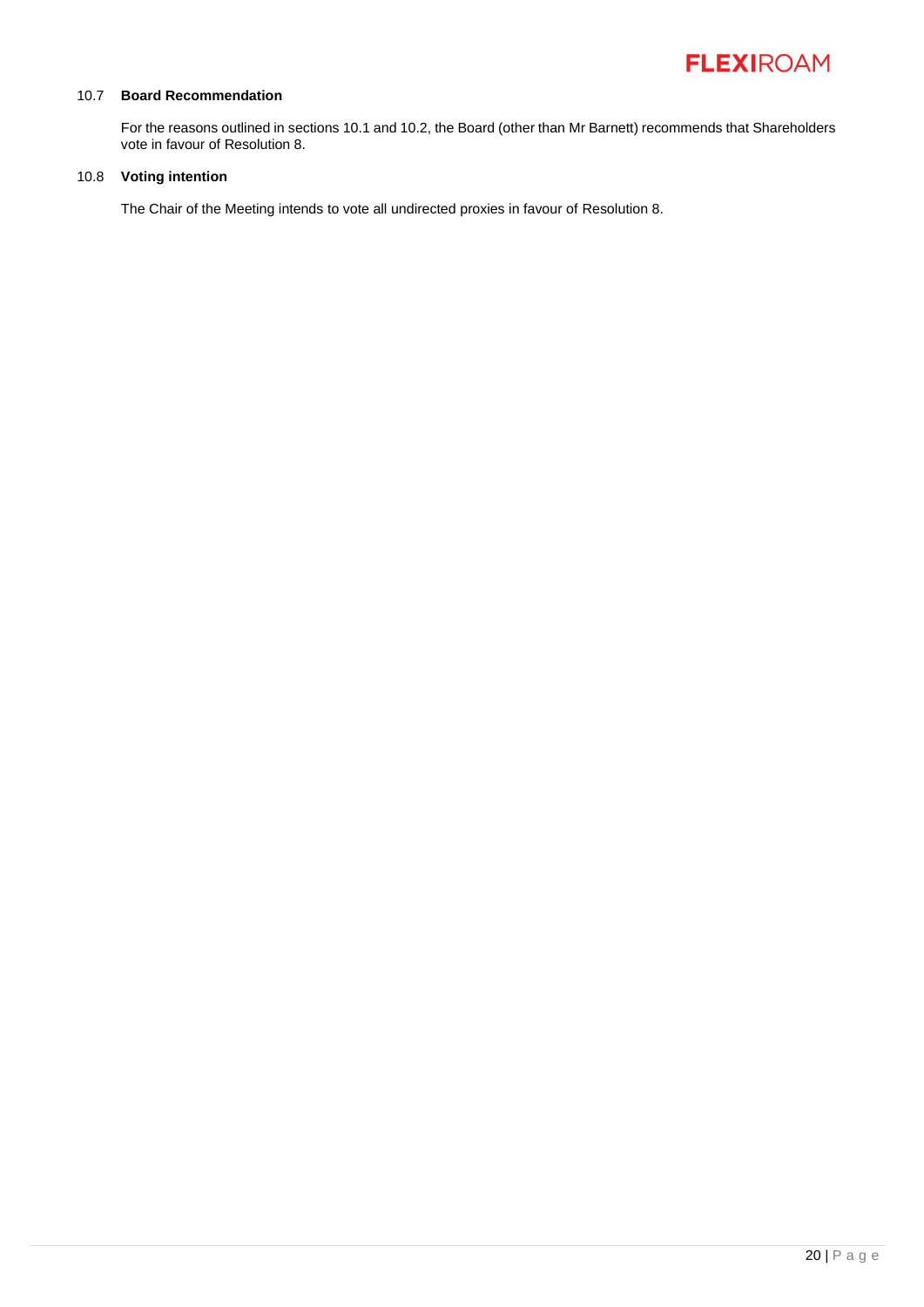In this Notice and Explanatory Statement, the following terms have the following meanings:

| 10% Placement Facility             | has the meaning given in section 7.1.                                                                                                                                                                                                                                                                                                                                                                  |  |  |
|------------------------------------|--------------------------------------------------------------------------------------------------------------------------------------------------------------------------------------------------------------------------------------------------------------------------------------------------------------------------------------------------------------------------------------------------------|--|--|
| 10% Placement Period               | has the meaning given in section 7.2.                                                                                                                                                                                                                                                                                                                                                                  |  |  |
| $$$ or A\$                         | means Australian Dollars.                                                                                                                                                                                                                                                                                                                                                                              |  |  |
| <b>Annual Report</b>               | the Company's annual report for the financial year ended 31 March 2022<br>comprising the Financial Report, the Directors' Report, the Remuneration Report<br>and the Auditor's Report.                                                                                                                                                                                                                 |  |  |
| <b>ASX</b>                         | means the ASX Limited (ACN 008 624 691) and where the context permits the<br>Australian Securities Exchange operated by ASX Limited.                                                                                                                                                                                                                                                                   |  |  |
| <b>Auditor</b>                     | refers to the external auditor of the Company, Rothsay Audit and Assurance Pty<br>Ltd.                                                                                                                                                                                                                                                                                                                 |  |  |
| <b>Auditor's Report</b>            | refers to the auditor's report set out in the Annual Report.                                                                                                                                                                                                                                                                                                                                           |  |  |
| <b>Board</b>                       | the board of Directors.                                                                                                                                                                                                                                                                                                                                                                                |  |  |
| <b>CEO Performance Rights</b>      | means up to 10,000,000 performance rights to be issued to Mr Marc Barnett for<br>the financial year ending 31 March 2023, on the terms and conditions set out in<br>Schedule 2, which is the subject of Resolution 7.                                                                                                                                                                                  |  |  |
| Chair                              | the chair of the Meeting.                                                                                                                                                                                                                                                                                                                                                                              |  |  |
| <b>Closely Related Party</b>       | a closely related party of a member of Key Management Personnel as defined in<br>section 9 of the Corporations Act, being:                                                                                                                                                                                                                                                                             |  |  |
|                                    | a spouse or child of the member;<br>(a)                                                                                                                                                                                                                                                                                                                                                                |  |  |
|                                    | a child of that member's spouse;<br>(b)                                                                                                                                                                                                                                                                                                                                                                |  |  |
|                                    | a dependent of that member or of that member's spouse;<br>(c)                                                                                                                                                                                                                                                                                                                                          |  |  |
|                                    | anyone else who is one of that member's family and may be expected to<br>(d)<br>influence that member, or be influenced by that member, in that member's<br>dealings with the Company;                                                                                                                                                                                                                 |  |  |
|                                    | (e)<br>a company that is controlled by that member; or                                                                                                                                                                                                                                                                                                                                                 |  |  |
|                                    | (f)<br>any other person prescribed by the regulations.                                                                                                                                                                                                                                                                                                                                                 |  |  |
| Company                            | means Flexiroam Limited (ACN 143 777 397).                                                                                                                                                                                                                                                                                                                                                             |  |  |
| <b>Constitution</b>                | the constitution of the Company as at the date of the Meeting.                                                                                                                                                                                                                                                                                                                                         |  |  |
| <b>Corporations Act</b>            | means the Corporations Act 2001 (Cth).                                                                                                                                                                                                                                                                                                                                                                 |  |  |
| <b>Director</b>                    | a current director of the Company.                                                                                                                                                                                                                                                                                                                                                                     |  |  |
| <b>Directors' Report</b>           | refers to the directors' report set out in the Annual Report.                                                                                                                                                                                                                                                                                                                                          |  |  |
| <b>Equity Security</b>             | has the same meaning as in the Listing Rules.                                                                                                                                                                                                                                                                                                                                                          |  |  |
| <b>Executive Performance Right</b> | means the performance rights to be issued to Mr Marc Barnett for the financial<br>year ending 31 March 2023, on the terms and conditions set out in Schedule 5,<br>which is the subject of Resolution 8.                                                                                                                                                                                               |  |  |
| <b>Explanatory Statement</b>       | means the explanatory statement which forms part of the Notice.                                                                                                                                                                                                                                                                                                                                        |  |  |
| <b>Financial Report</b>            | means the annual financial report prepared under Chapter 2M of the Corporations<br>Act for the Company and its controlled entities.                                                                                                                                                                                                                                                                    |  |  |
| <b>Key Management Personnel</b>    | the key management personnel of the Company as defined in section 9 of the<br>Corporations Act and Australian Accounting Standards Board accounting<br>standard 124, broadly including those persons having authority and responsibility<br>for planning, directing and controlling the activities of the Company, directly or<br>indirectly, including any Director (whether executive or otherwise). |  |  |
| <b>Listing Rules</b>               | means the listing rules of the ASX.                                                                                                                                                                                                                                                                                                                                                                    |  |  |
| <b>Meeting</b>                     | means the annual general meeting subject of this Notice.                                                                                                                                                                                                                                                                                                                                               |  |  |
| <b>Notice</b>                      | means this notice convening the 2022 annual general meeting of the Company.                                                                                                                                                                                                                                                                                                                            |  |  |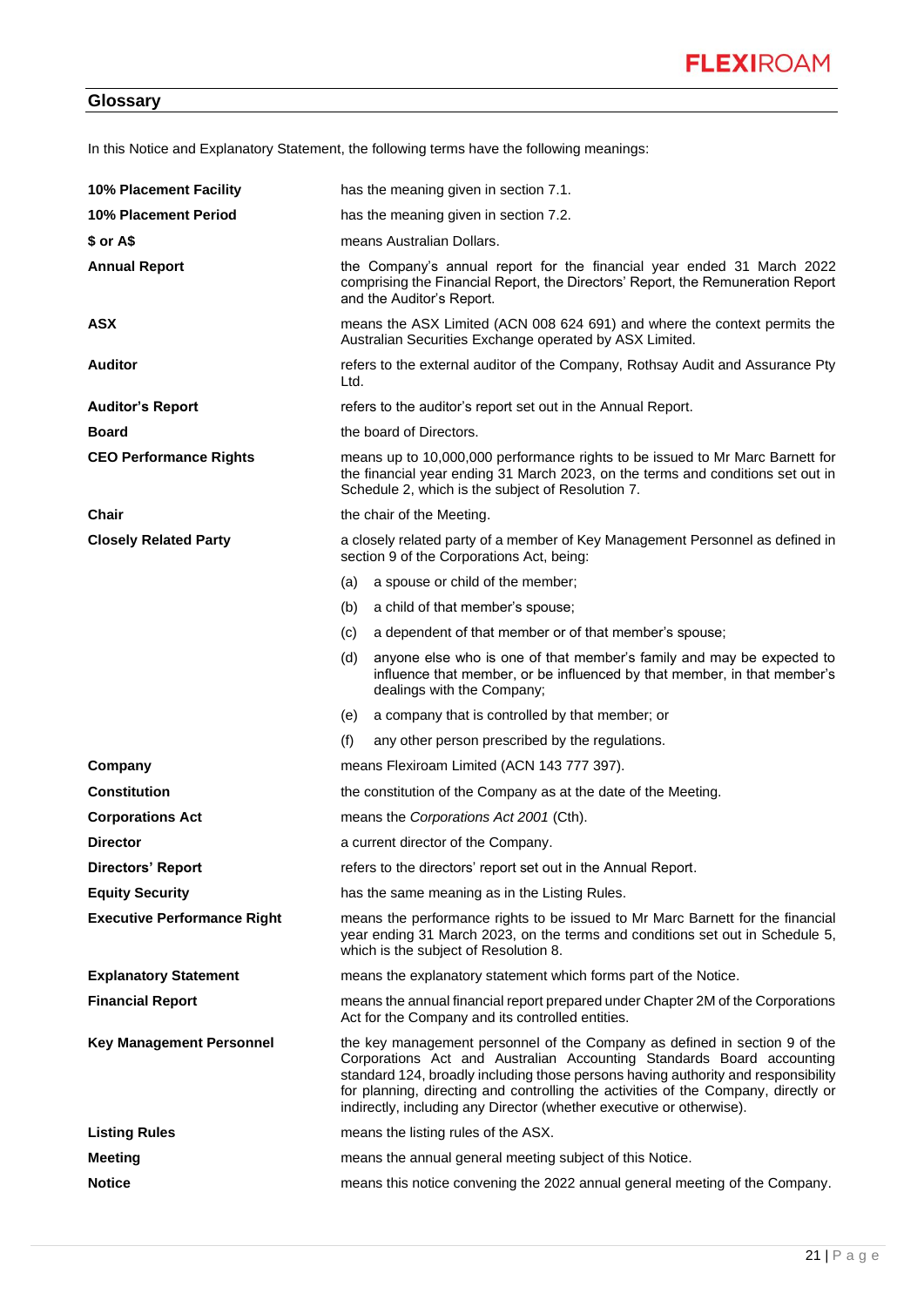| <b>Options</b>             | means an option to subscribe for a Share at an exercise price of \$0.12 each on<br>or before 31 October 2022. The Options are quoted on the ASX. |  |
|----------------------------|--------------------------------------------------------------------------------------------------------------------------------------------------|--|
| <b>Proxy Form</b>          | means the proxy form attached to the Notice.                                                                                                     |  |
| <b>Remuneration Report</b> | the section of the Directors' Report in the Annual Report of the Company titled<br>"Remuneration Report".                                        |  |
| <b>Share</b>               | means a fully paid ordinary share in the capital of the Company.                                                                                 |  |
| <b>Shareholder</b>         | means a holder of a Share.                                                                                                                       |  |
| <b>Spill Meeting</b>       | has the meaning given in section 4.1.                                                                                                            |  |
| <b>Virtual Meeting</b>     | has the same meaning as Meeting.                                                                                                                 |  |
| <b>VWAP</b>                | means volume weighted average market price.                                                                                                      |  |
| <b>WST</b>                 | Western Standard Time, being the time in Perth, Western Australia.                                                                               |  |
|                            |                                                                                                                                                  |  |

In this Notice, words importing the singular include the plural and vice versa.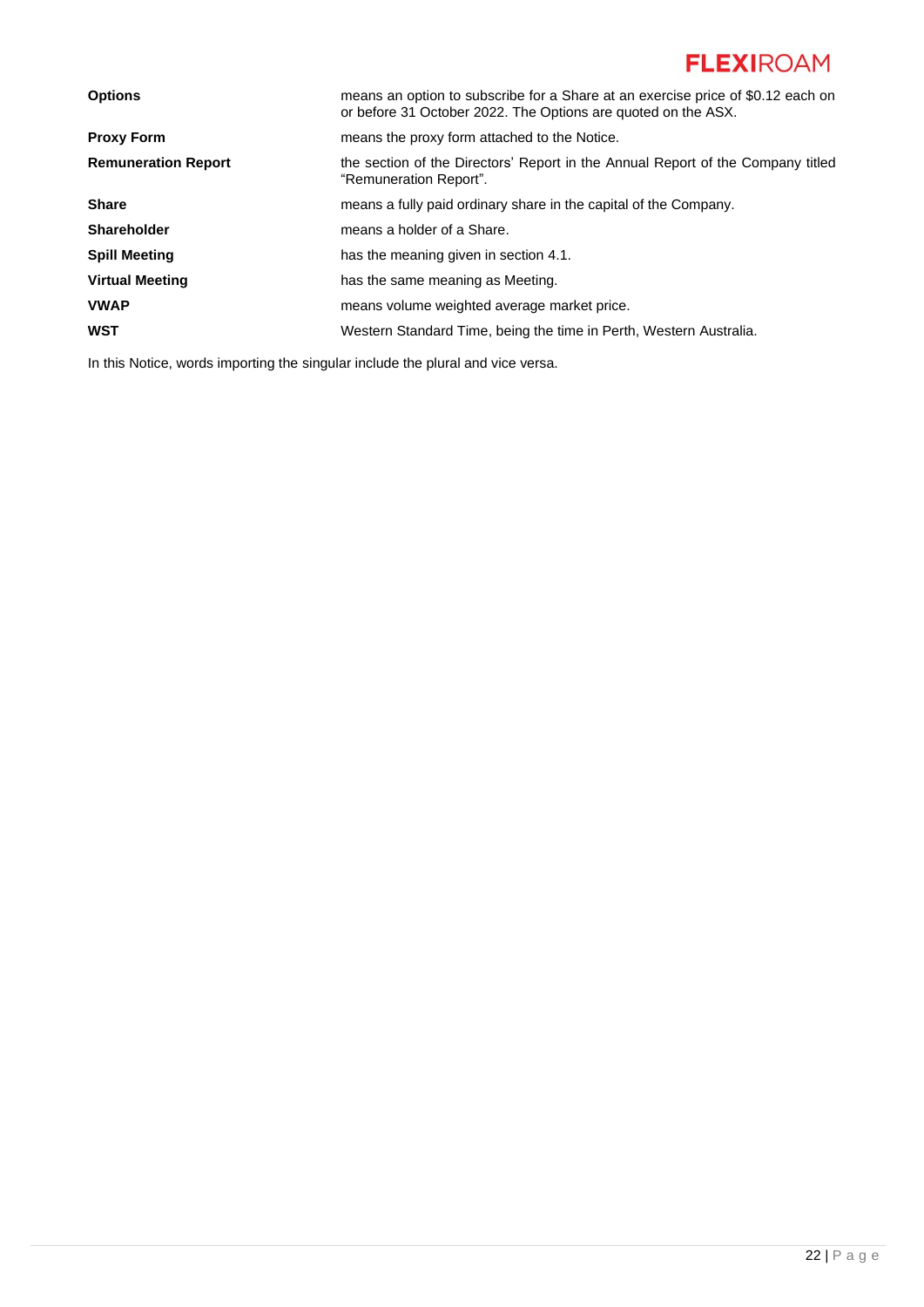# **– Equity Security Issues**

Equity Securities issued or agreed to be issued by the Company under Listing Rule 7.1A during the 12 months preceding the Meeting

| Date of issue    | <b>Type of Equity Security</b> | <b>Number issued</b>                  | <b>Summary of Terms of</b><br><b>Equity Securities</b>                                                                           | <b>Recipient of Equity</b><br><b>Securities</b>                                                                                                                                                                                                                                                                                                                                | <b>Issue Price (and</b><br>discount to closing<br>market price)                                                   | <b>Total cash consideration</b><br>and intended use of<br>remaining cash                                                                                                                                                                                                                                                                                                                                                                                                                                                                                                                         |
|------------------|--------------------------------|---------------------------------------|----------------------------------------------------------------------------------------------------------------------------------|--------------------------------------------------------------------------------------------------------------------------------------------------------------------------------------------------------------------------------------------------------------------------------------------------------------------------------------------------------------------------------|-------------------------------------------------------------------------------------------------------------------|--------------------------------------------------------------------------------------------------------------------------------------------------------------------------------------------------------------------------------------------------------------------------------------------------------------------------------------------------------------------------------------------------------------------------------------------------------------------------------------------------------------------------------------------------------------------------------------------------|
| 15 February 2022 | Fully paid ordinary Shares     | 18,816,129<br><b>Placement Shares</b> | Fully paid ordinary Shares<br>which rank equally in all<br>respects with the existing<br>fully paid ordinary Shares<br>on issue. | The Placement Shares<br>were issued to<br>sophisticated and<br>professional investors,<br>and other exempt<br>investors (or their<br>nominees) none of<br>whom are related parties<br>of the Company. The<br>allottees consisted of<br>new investors and<br>existing Shareholders,<br>including members of<br>the management team,<br>identified and arranged<br>by the Board. | \$0.048 per Share,<br>representing a 4%<br>discount to the last closing<br>price of \$0.05 on 7<br>February 2022. | The full placement<br>(including issue capacity<br>under Listing Rule 7.1)<br>raised \$2.75 million (before<br>costs) and as at the date of<br>this Notice, the Company<br>has yet to spend the<br>placement funds.<br>The funds will be deployed<br>as the Company executes<br>on its significant pipeline of<br>Internet of Things (IoT)<br>opportunities, towards:<br>engineering resources<br>$\bullet$<br>to support product<br>development;<br>development of IoT<br>$\bullet$<br>corporate partnerships;<br>and<br>closing out deals to<br>$\bullet$<br>deliver bespoke loT<br>solutions. |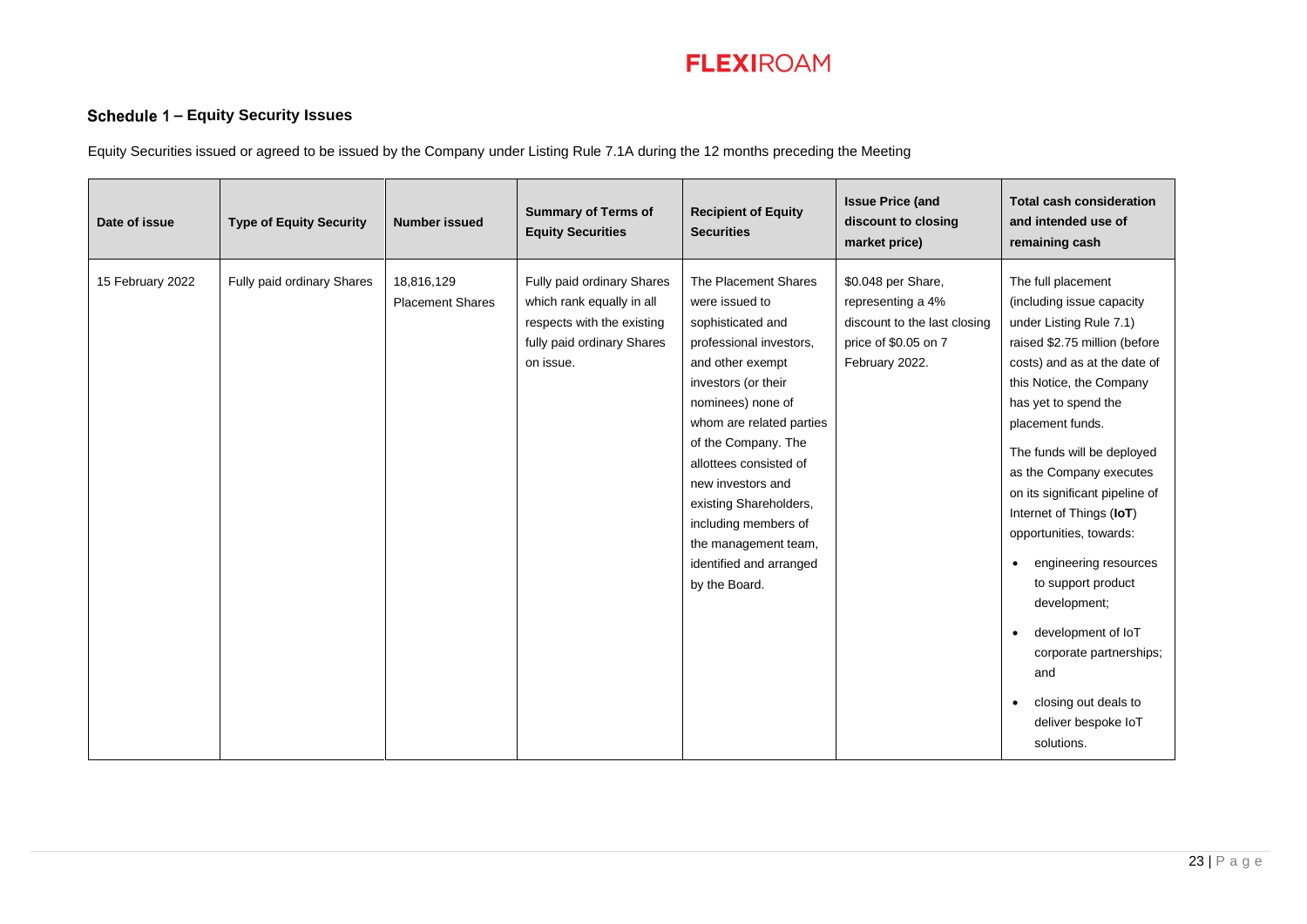# **– Terms and Conditions of FY2023 CEO Performance Rights**

Terms and conditions of the FY2023 CEO Performance Rights proposed to be issued to Mr Marc Barnett pursuant to Resolution 7 are set out below.

# **1. Entitlement**

- (a) Each CEO Performance Right entitles the holder to subscribe for and be issued with one Share on and subject to these terms.
- (b) The holder is not required to pay any amount to the Company for the grant of a CEO Performance Right.

# <span id="page-25-2"></span><span id="page-25-1"></span><span id="page-25-0"></span>**2. Vesting**

- (a) Each CEO Performance Right will vest in the holder and become exercisable upon satisfaction of the following conditions (**Vesting Conditions**):
	- (i) the Company meeting or exceeded its revenue target for the financial year commencing 1 April 2022 and ending on 31 March 2023 (**Relevant Period**) of \$7.2 million (**Revenue Target**); and
	- (ii) Mr Marc Barnett not resigning or being dismissed from his employment with the Company for breach of his employment contract, misconduct or any other grounds for summary dismissal prior to the Vesting Condition in item [2](#page-25-0)[\(a\)](#page-25-1)[\(i\)](#page-25-2) being satisfied.
- (b) For the purposes of item [2](#page-25-0)[\(a\):](#page-25-1)
	- (i) whether or not the Revenue Target has been satisfied will be assessed by reference to the Company's audited financial statements for the Relevant Period as released to ASX; and
	- (ii) the Revenue Target will be recognised and calculated in accordance with AASB 15: *Revenue from Contracts with Customers* and will exclude or disregard:
		- A. one-off or extraordinary revenue items;
		- B. revenue received in the form of government grants, allowances, rebates or other hand-outs; and
		- C. revenue or profit that has been "manufactured" to achieve the vesting condition.

# **3. Expiry Date**

A CEO Performance Right will lapse upon the Vesting Conditions becoming incapable of satisfaction on or before the date that is 2 years from the date of issue (**Expiry Date**).

# **4. Exercise Period**

Subject to the satisfaction of the Vesting Conditions, each CEO Performance Right is exercisable at any time on or prior to the Expiry Date (**Exercise Period**).

# **5. Notice of Exercise**

Vested CEO Performance Right may be exercised during the Exercise Period by notice in writing to the Company in the manner specified on the CEO Performance Right certificate (**Notice of Exercise**).

# **6. Exercise Date**

A Notice of Exercise is only effective on and from the later of the date of receipt of the Notice of Exercise (**Exercise Date**).

# <span id="page-25-3"></span>**7. Timing of Issue of Shares on Exercise**

- <span id="page-25-4"></span>(a) Within 15 Business Days after the Exercise Date, the Company will:
	- (i) allot and issue the number of Shares required under these terms and conditions in respect of the number of CEO Performance Rights specified in the Notice of Exercise;
	- (ii) if required, give ASX a notice that complies with section 708A(5)(e) of the Corporations Act, or, if the Company is unable to issue such a notice, lodge with ASIC a prospectus prepared in accordance with the Corporations Act and do all such things necessary to satisfy section 708A(11) of the Corporations Act to ensure that an offer for sale of the Shares does not require disclosure to investors; and
	- (iii) if admitted to the official list of ASX at the time, apply for official quotation on ASX of Shares issued pursuant to the exercise of the CEO Performance Rights.
- (b) If a notice delivered under item [7](#page-25-3)[\(ii\)](#page-25-4) for any reason is not effective to ensure that an offer for sale of the Shares does not require disclosure to investors, the Company must, no later than 20 Business Days after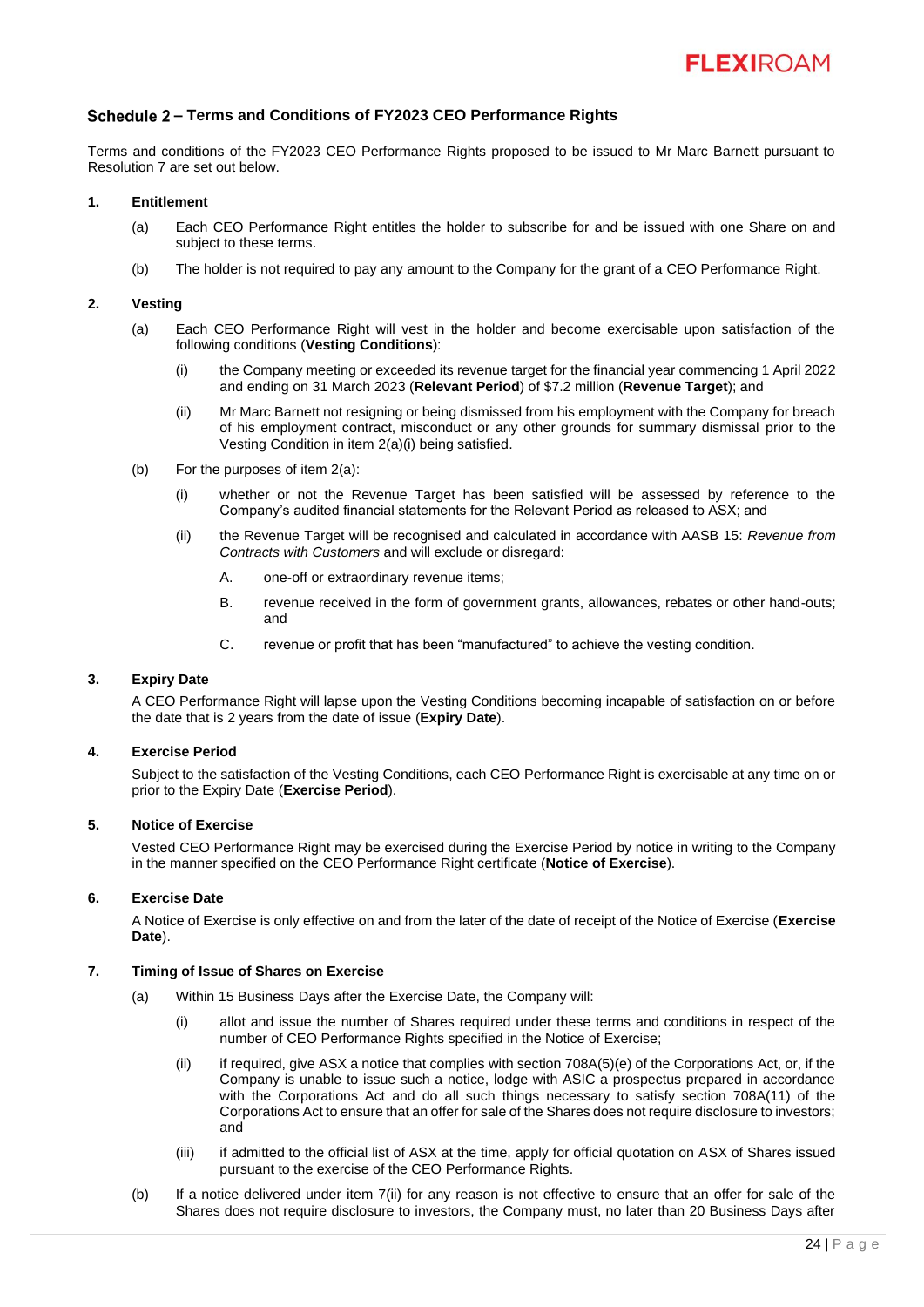becoming aware of such notice being ineffective, lodge with ASIC a prospectus prepared in accordance with the Corporations Act and do all such things necessary to satisfy section 708A(11) of the Corporations Act to ensure that an offer for sale of the Shares does not require disclosure to investors.

(c) The holder is not required to pay any exercise price or fee upon the exercise of vested CEO Performance Rights.

# **8. Shares Issued on Exercise**

Shares issued on exercise of the CEO Performance Rights rank equally with the then issued shares of the Company.

# **9. Reconstruction of Capital**

If at any time the issued capital of the Company is reconstructed, all rights of the holder are to be changed in a manner consistent with the Corporations Act and the ASX Listing Rules at the time of the reconstruction.

# **10. Participation in New Issues**

There are no participation rights or entitlements inherent in the CEO Performance Rights and holders will not be entitled to participate in new issues of capital offered to Shareholders during the currency of the CEO Performance Rights (e.g. bonus issues, entitlement issues) without exercising the CEO Performance Rights.

# **11. Unquoted**

The Company will not apply for quotation of the CEO Performance Rights on ASX.

# **12. Transferability**

The CEO Performance Rights are not transferable.

# **13. Voting**

A CEO Performance Right does not confer on the option holder any right to vote on any resolution proposed at a general meeting of the Company, except and only to the extent required by applicable law.

# **14. Dividends**

A CEO Performance Right does not confer on the option holder any right to receive a dividend by the Company, whether fixed or at the discretion of the directors of the Company.

# **15. Returns of Capital and Winding-up**

A CEO Performance Right does not confer on the option holder any right to:

- (a) any right to a return of capital by the Company, whether on winding-up of the Company, a reduction of capital or otherwise; or
- (b) participate in the surplus profits or assets of the Company on winding-up of the Company.

# **16. Change of Control**

Upon:

- (a) a takeover bid under Chapter 6 of the Corporations Act having:
	- (i) been made in respect of the Company;
	- (ii) received acceptances for not less than 50.1% of the Company's Shares on issue; and
	- (iii) been declared unconditional by the bidder; or
- (b) a Court granting orders approving a compromise or arrangement for the purposes of or in connection with a scheme of arrangement for the reconstruction of the Company or its amalgamation with any other company or companies,

to the extent the CEO Performance Rights have not vested due to satisfaction of the Vesting Conditions, the CEO Performance Rights automatically vest to that number of Shares which when issued together with all Shares issued under any other class of performance rights then on issue, is equal to the lesser of one Share per performance right and 10% of the total Shares on issue in the Company at that time. CEO Performance Rights that are not vested and exercised into Shares will continue to be held by the holder on the same terms and conditions.

# **17. Takeovers Limitation**

Notwithstanding any other provisions of these terms, if the exercise of any CEO Performance Rights would result in any person being in breach of section 606(1) of the Corporations Act, the exercise of each CEO Performance Right that would cause the contravention will be deferred until such time or times thereafter that the exercise would not result in a contravention of section 606(1).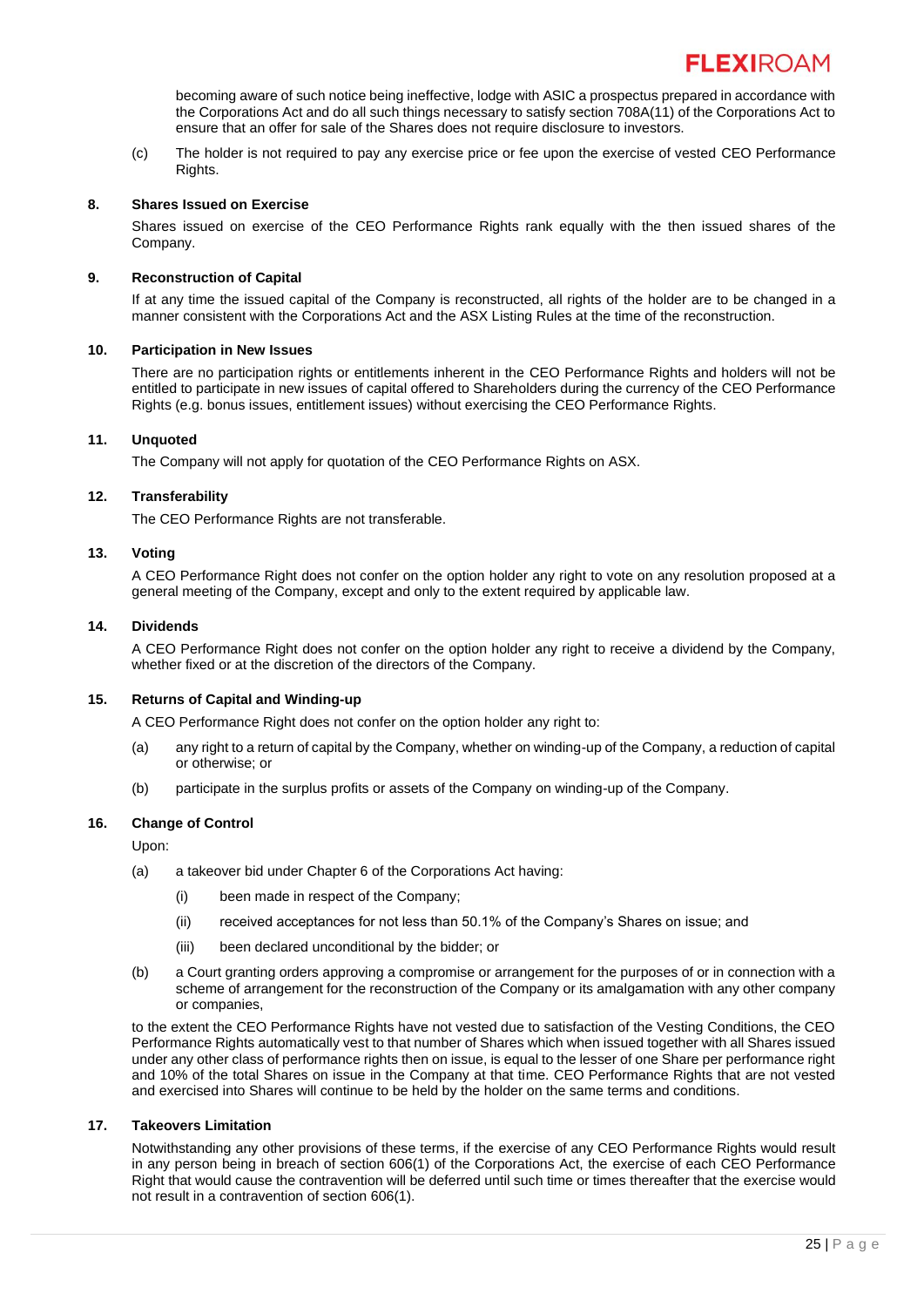# **– Valuation of FY2023 CEO Performance Rights**

The FY2023 CEO Performance Rights proposed to be issued to Mr Marc Barnett pursuant to Resolution 7 have been valued using the Black and Scholes valuation model based on the assumptions set out below.

| <b>Assumptions</b>                                     | <b>FY2023 CEO Performance Rights</b> |
|--------------------------------------------------------|--------------------------------------|
| <b>Valuation Date</b>                                  | 19 April 2022                        |
| Market price of Shares (at Valuation Date)             | \$0.046                              |
| Exercise price                                         | Nil                                  |
| Performance/ vesting period (years)                    | 2 years                              |
| Risk free interest rate                                | 1.34%                                |
| Share price volatility                                 | 92%                                  |
| Dividend yield                                         | Nil                                  |
| Theoretical value per CEO Performance Right            | \$460,000                            |
| Number of CEO Performance Rights proposed to be issued | 10,000,000                           |
| Total theoretical value of the CEO Performance Rights  | \$460,000                            |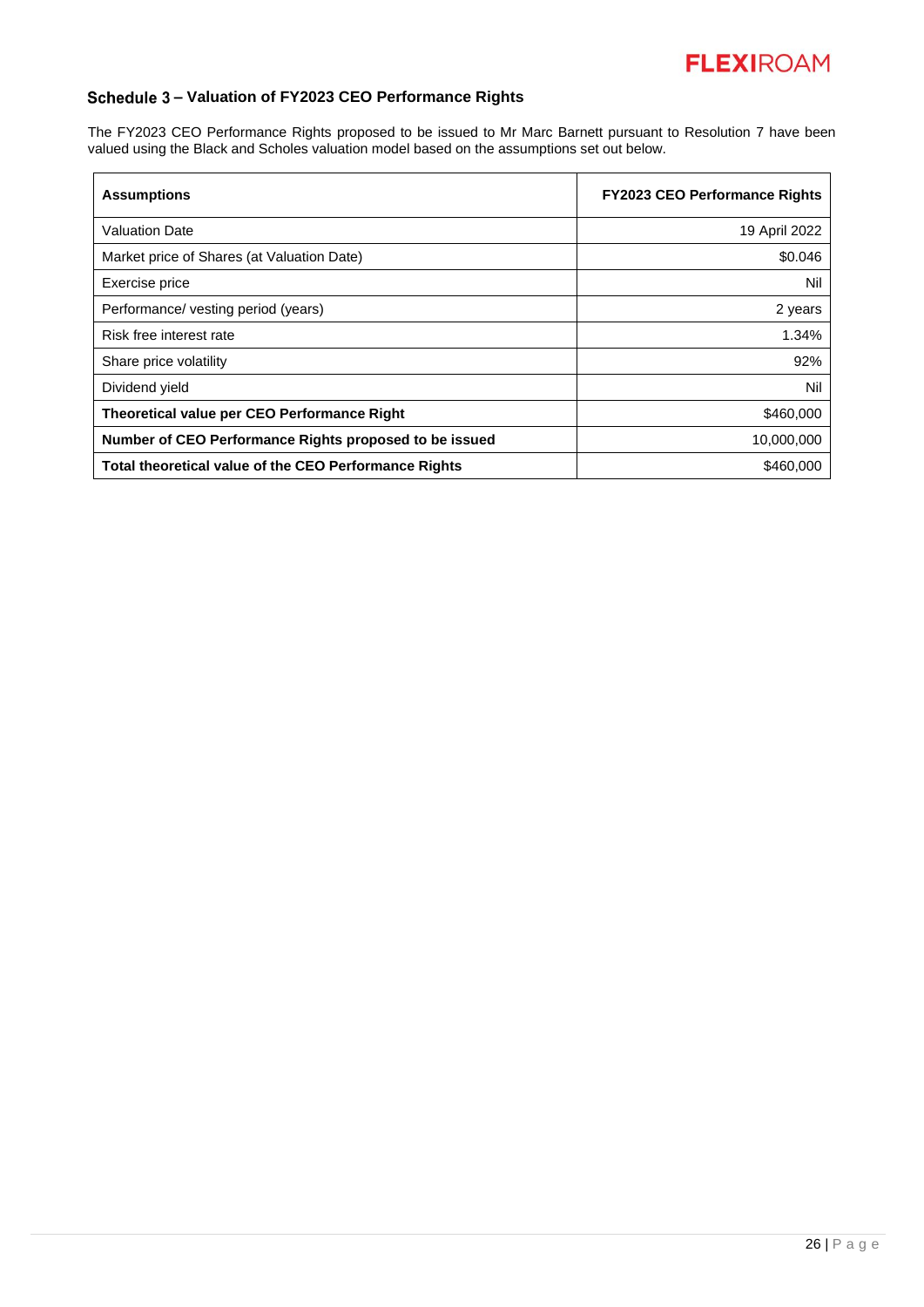# **– Summary of key terms and conditions of the Employee Incentive Plan (Plan)**

# **1. Awards**

Under the Plan Rules, an "**Award**" includes any share-based incentive award, including:

- (a) shares;
- (b) options to subscribe for a share issued in accordance with the Plan and subject to the satisfaction of any vesting conditions, performance conditions and/or exercise conditions and payment of the relevant exercise price; or
- (c) performance rights which provide entitlements to be issued with shares, subject to the satisfaction of any vesting conditions and/or performance conditions.

Awards may, among other things, be loan-funded or issued as tax-deferred incentives under Australian tax legislation.

# **2. Eligibility**

Participants in the Plan may be:

- (a) full-time or part-time employee, including an Executive Director;
- (b) a non-executive Director;
- (c) a contractor;
- (d) casual employee where they are, or might reasonably be expected to be, engaged to work the pro-rata equivalent of 40% or more of a comparable full-time position; or
- (e) a person to whom an Offer is made but who can only accept the offer if an arrangement has been entered into that will result in the person becoming covered by one of paragraphs (i), (ii), (iii) or (iv) above,

# (**Eligible Person**).

# **3. Administration of Plan**

Subject to the requirements of the Listing Rules and the Corporations Act, the Board will administer the Plan and determine:

- (a) the persons to whom the Awards will be offered under the Plan; and
- (b) the number of Awards which may be offered to those persons.

# **4. Offer**

Following determination that an Eligible Person may participate in the Plan, the Board may from time to time make an offer in writing to an Eligible Person. Each offer must specify, in clear, concise and effective manner:

- (a) the date of the offer, and the final date the offer must be accepted by (**Final Acceptance Date**);
- (b) the name and address of the Eligible Person to whom the offer is made;
- (c) the type of Awards being offered;
- (d) the maximum number of Awards being offered;
- (e) in the case of an Option, the exercise price and the exercise period;
- (f) the vesting conditions (if any), the performance conditions and performance period (if any), the test dates (if any) and/or exercise conditions (if any) relating to the Awards being offered;
- (g) the term and expiry date or end date (if any);
- (h) the summary of any rights attaching to the Awards;
- (i) agreement with the Eligible Person for the Company to supply details to third parties (including the share registry of the Company) where required by law; and
- (j) any other matters required to be specified in the Offer by either the Corporations Act, the Listing Rules or an applicable ASIC Class Order or instrument of relief, and attach an Application and a copy of this Plan.

# **5. Restriction Conditions**

Awards may be subject to restriction conditions (such as a period of employment) which must be satisfied before the underlying Shares can be sold, transferred, or encumbered.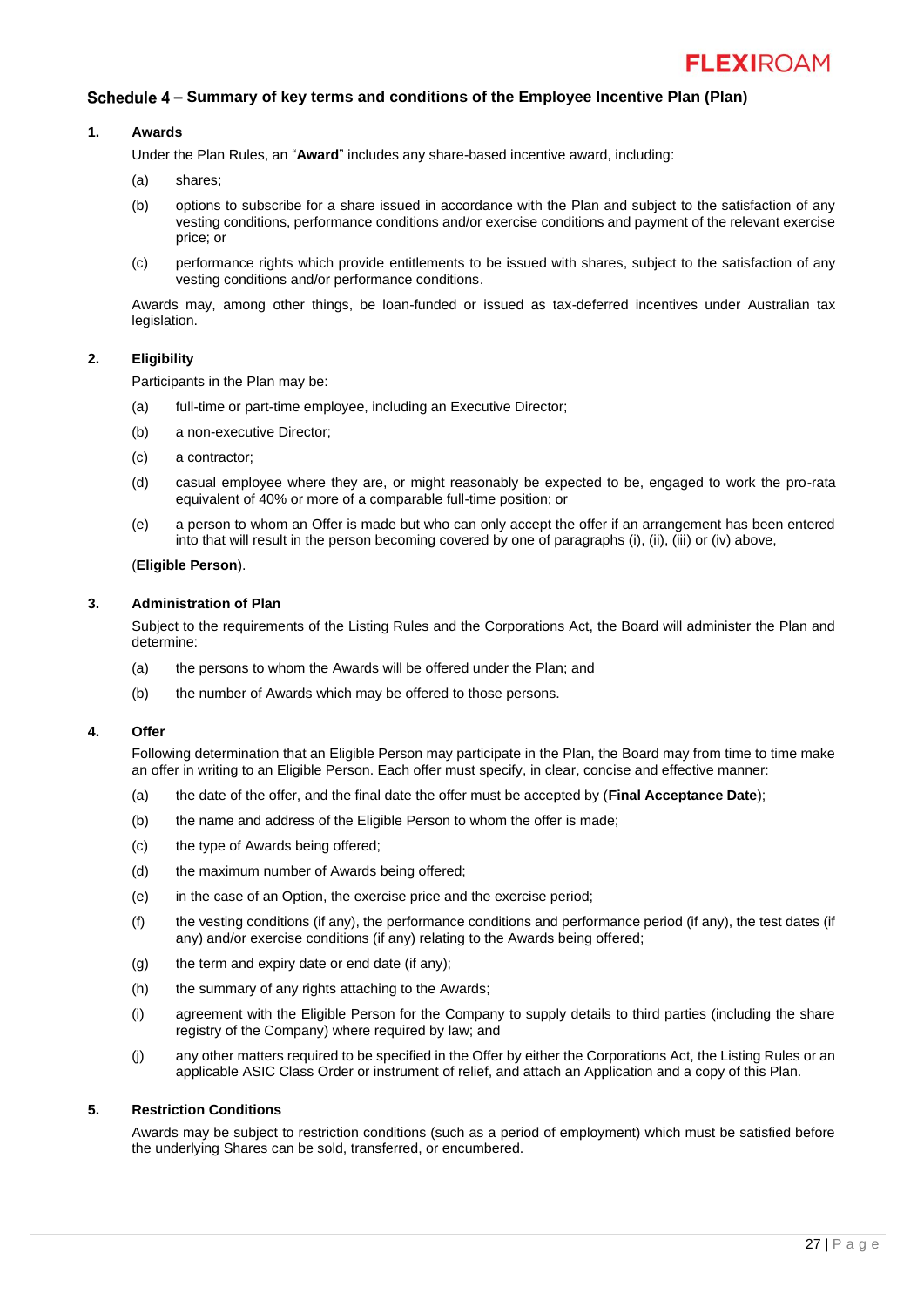

# **6. Power of Attorney**

In consideration of the issue of the Awards, each Participant irrevocably appoints each Director and the Secretary (as appointed from time to time) of the Company severally as his or her attorney, to do all acts and things and to complete and execute any documents, including for the purposes of giving effect to the buy-back or sale of forfeited Shares, and the application of the proceeds of the sale of forfeited Shares.

# **7. Plan limit**

The Directors will not make an Offer or issue Awards in accordance with the Plan unless they have reasonable grounds to believe that the number of underlying Shares that form part of the issued capital of the Company that have been or may be issued in any of the circumstances covered by the following paragraphs will not exceed 5% of the total number of underlying Shares in that class on issue:

- (a) underlying Shares that may be issued under the Offer; and
- (b) underlying Shares issued or that may be issued as a result of offers made at any time during the previous 3 year period under:
	- (i) an employee incentive scheme covered by ASIC Class Order [CO 14/1000]; and
	- (ii) an ASIC exempt arrangement of a similar kind to an employee incentive scheme.

# **8. Restriction on transfer**

Shares, or any beneficial or legal interest in Shares, may not be transferred, encumbered or otherwise disposed of, or have a security interest granted over them, unless all restrictions on the transfer, encumbrance or disposal of the Shares have been met, the Board has waived such restrictions, or prior consent of the Board is obtained which consent may impose such terms and conditions on such transfer, encumbrance or disposal as the Board sees fit.

# **9. Rights attaching to Shares**

Any Shares issued by the Company to an Eligible Person will rank equally with all existing Shares on and from the date of issue.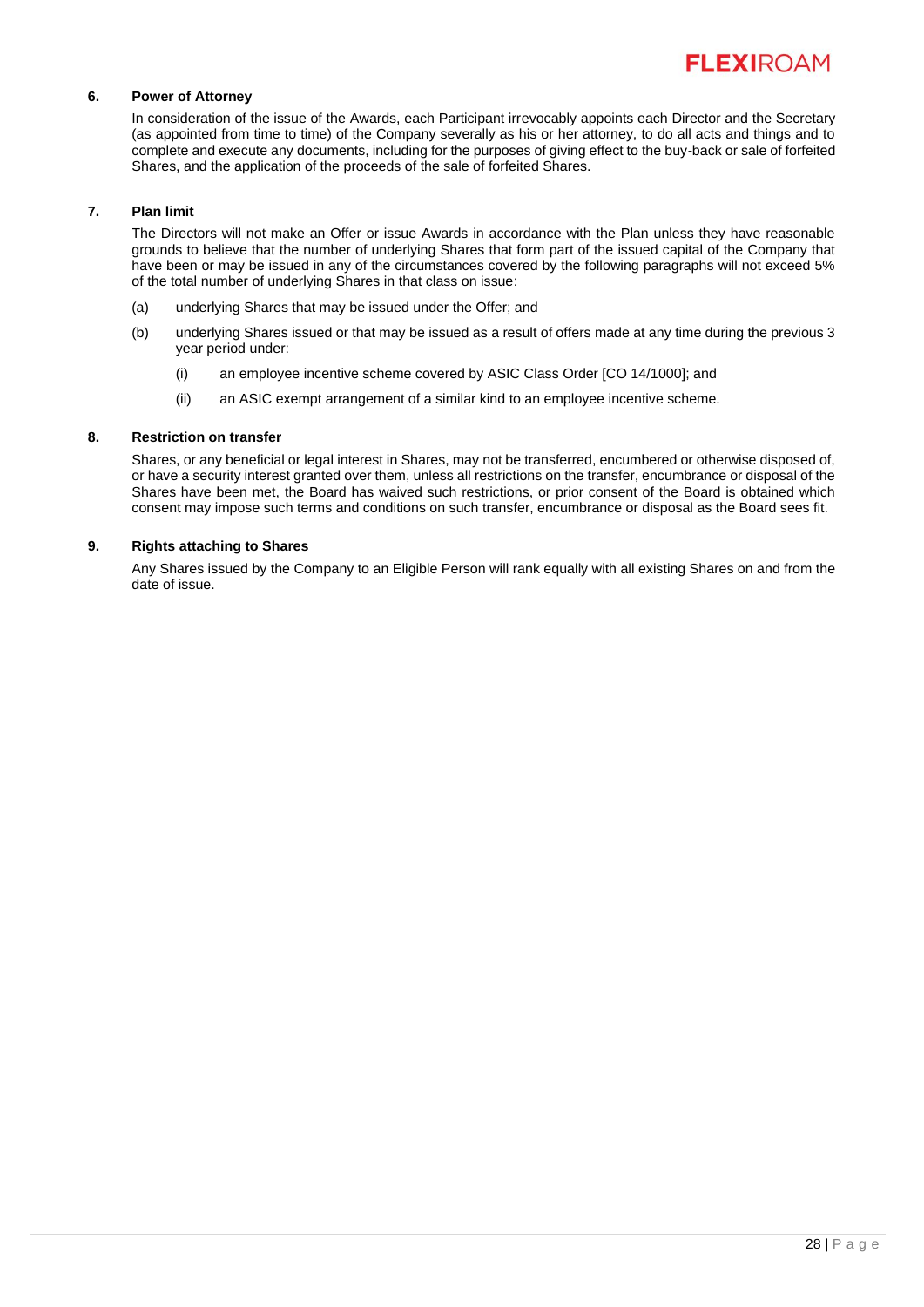# **– Terms and Conditions of the Executive Performance Right**

Terms and conditions of the FY2023 Executive Performance Right proposed to be issued to Mr Marc Barnett pursuant to Resolution 8 are set out below.

# <span id="page-30-1"></span><span id="page-30-0"></span>**1. Entitlement**

(a) The Executive Performance Right entitles the holder to subscribe for and be issued with Share in accordance with the following formula, on and subject to these terms:

| <b>Holder</b> | <b>Entitlement</b>                                                               |
|---------------|----------------------------------------------------------------------------------|
| Marc Barnett  | Shares up to a maximum value of \$175,000 in two equal tranches of \$87,500 each |

- (b) The holder is not required to pay any amount to the Company for the grant of an Executive Performance Right.
- (c) For the purposes of item [1](#page-30-0)[\(a\),](#page-30-1) each Share will have a price equal to the VWAP over the 20 trading days prior to the Exercise Date (defined below).

# <span id="page-30-3"></span><span id="page-30-2"></span>**2. Vesting**

- <span id="page-30-4"></span>(a) The Executive Performance Right will vest in the holder and become exercisable upon satisfaction of the following conditions (**Vesting Conditions**) for the financial year commencing 1 April 2022 and ending on 31 March 2023 (**Relevant Period**):
	- (i) the holder satisfying the following financial and non-financial performance measures (**Performance Measures**):

| <b>Holder</b> | <b>Vesting Condition</b>                                                                                                                                                                                                                                                                                                                                                     | Percentage of<br>tranche 1         | Percentage of<br>tranche 2 |  |
|---------------|------------------------------------------------------------------------------------------------------------------------------------------------------------------------------------------------------------------------------------------------------------------------------------------------------------------------------------------------------------------------------|------------------------------------|----------------------------|--|
| Marc Barnett  | Financial performance measure                                                                                                                                                                                                                                                                                                                                                |                                    |                            |  |
|               | Underlying EBITDA of the<br>Company for the Relevant Period<br>being at least -\$3.84 million<br>based on the revenue target of<br>\$7.2 million                                                                                                                                                                                                                             | 25%                                | 40%                        |  |
|               |                                                                                                                                                                                                                                                                                                                                                                              | Non-financial performance measures |                            |  |
|               | Achievement of individual<br>strategic objectives linked to<br>business opportunities and<br>priorities for the year from the<br>corporate plan, upholding and<br>improving the Company's culture<br>and values and directed at<br>positioning the Company to<br>deliver sustainable value over the<br>longer term                                                           | 35%                                | 15%                        |  |
|               | Achievement of growth-related<br>and operational criteria which the<br>Board considers will contribute<br>towards the growth trajectory of<br>the Company, including targets<br>around expansion of the<br>Solutions vertical for the Relevant<br>Period and implementation of<br>systems and processes to<br>reinforce analytical, diagnostic<br>and reporting capabilities | 20%                                | 30%                        |  |
|               | Achievement of other qualitative<br>measures associated with<br>stakeholder relationships, risk,<br>compliance and reputation                                                                                                                                                                                                                                                | 20%                                | 15%                        |  |

(ii) the holder not resigning or being dismissed from his employment with the Company for breach of his employment contract, misconduct or any other grounds for summary dismissal prior to the Performance Measures in item [2](#page-30-2)[\(a\)](#page-30-3)[\(i\)](#page-30-4) being satisfied.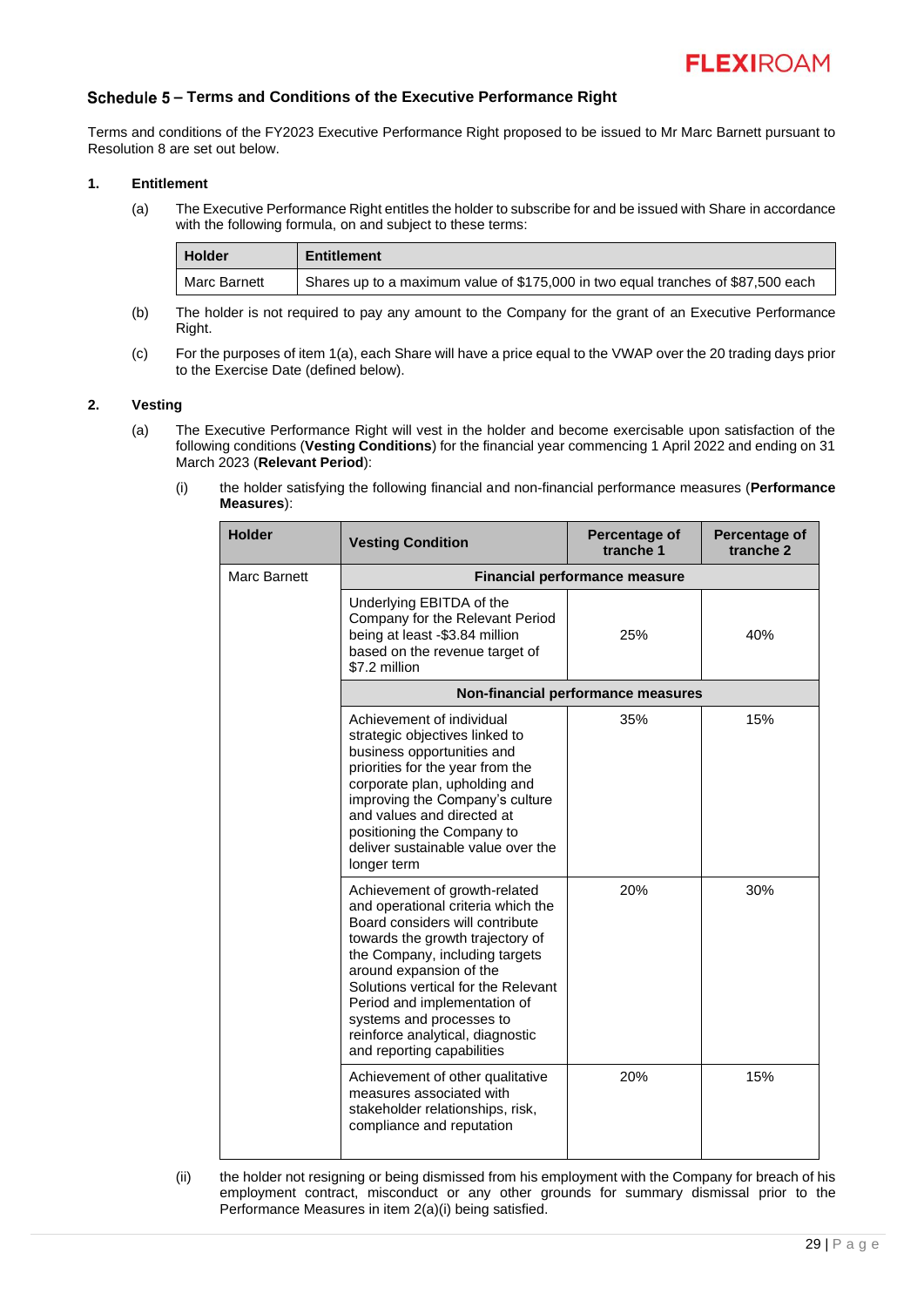- (b) For the purposes of item [2](#page-30-2)[\(a\):](#page-30-3)
	- (i) the Board (other than the holder) will assess the holder's level of achievement against the Performance Measures in accordance with the following formula:

# *A = (B / C) x D*

where:

- *A* is the number of Shares the Executive Director is entitled to receive under the Executive Performance Right.
- **B** is the total maximum dollar value of the Executive Director's Executive Performance Right.
- *C* is the VWAP over the last 20 trading days prior to the exercise date of the Executive Performance Right.
- **D** is the relevant percentage allocation for each Performance Measure achieved (out of 100%) for each tranche of the Executive Performance Rights;
- (ii) EBITDA will be assessed by reference to the Company's audited financial statements for the Relevant Period, as released to ASX;
- (iii) in determining EBITDA, revenue will be recognised and calculated in accordance with AASB 15: *Revenue from Contracts with Customers* and will exclude or disregard:
	- A. one-off or extraordinary revenue items;
	- B. revenue received in the form of government grants, allowances, rebates or other hand-outs; and
	- C. revenue or profit that has been "manufactured" to achieve the vesting condition; and
- (iv) the Company will assess the non-financial component of the Performance Measures against a scorecard comprising quantifiable goals and objective measurement criteria.

# **3. Expiry Date**

An Executive Performance Right will lapse upon the Vesting Conditions becoming incapable of satisfaction on or before the date that is 2 years from the date of issue (**Expiry Date**).

#### **4. Exercise Period**

Subject to the satisfaction of the Vesting Conditions, the Executive Performance Right is exercisable at any time on or prior to the Expiry Date (**Exercise Period**).

#### **5. Notice of Exercise**

A vested Executive Performance Right may be exercised during the Exercise Period by notice in writing to the Company in the manner specified on the Executive Performance Right certificate (**Notice of Exercise**).

# **6. Exercise Date**

A Notice of Exercise is only effective on and from the later of the date of receipt of the Notice of Exercise (**Exercise Date**).

# <span id="page-31-1"></span><span id="page-31-0"></span>**7. Timing of Issue of Shares on Exercise**

- <span id="page-31-2"></span>(a) Within 15 Business Days after the Exercise Date, the Company will:
	- (i) allot and issue the number of Shares required under these terms and conditions in respect of the Executive Performance Right specified in the Notice of Exercise;
	- (ii) if required, give ASX a notice that complies with section 708A(5)(e) of the Corporations Act, or, if the Company is unable to issue such a notice, lodge with ASIC a prospectus prepared in accordance with the Corporations Act and do all such things necessary to satisfy section 708A(11) of the Corporations Act to ensure that an offer for sale of the Shares does not require disclosure to investors; and
	- (iii) if admitted to the official list of ASX at the time, apply for official quotation on ASX of Shares issued pursuant to the exercise of the Executive Performance Rights.
- (b) If a notice delivered under item [7](#page-31-0)[\(a\)](#page-31-1)[\(ii\)](#page-31-2) for any reason is not effective to ensure that an offer for sale of the Shares does not require disclosure to investors, the Company must, no later than 20 Business Days after becoming aware of such notice being ineffective, lodge with ASIC a prospectus prepared in accordance with the Corporations Act and do all such things necessary to satisfy section 708A(11) of the Corporations Act to ensure that an offer for sale of the Shares does not require disclosure to investors.
- (c) The holder is not required to pay any exercise price or fee upon the exercise of a vested Executive Performance Right.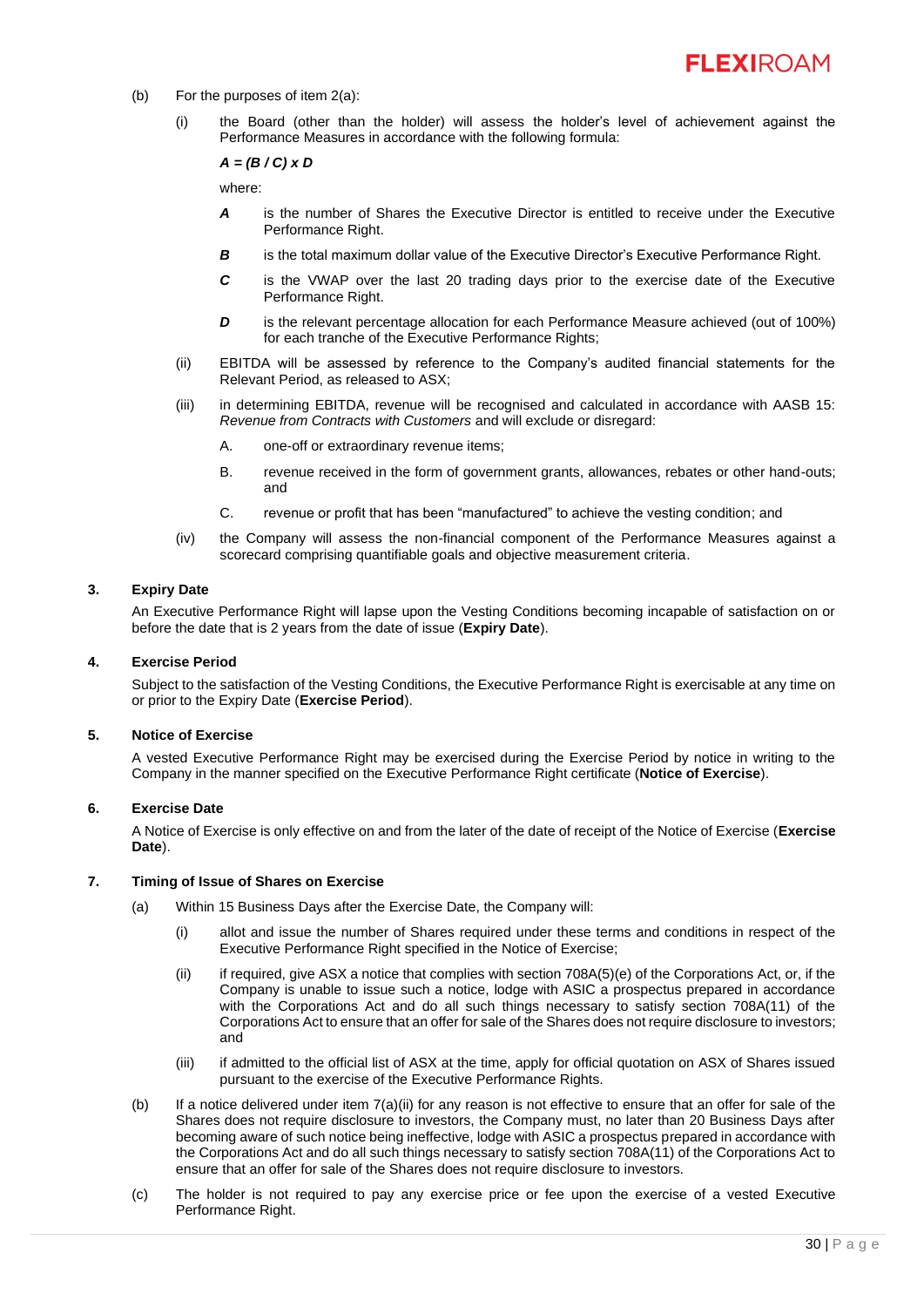# **8. Shares Issued on Exercise**

- (a) Shares issued on exercise of the Executive Performance Right rank equally with the then issued shares of the Company.
- (b) Shares issued under Tranche 2 on exercise of a vested Executive Performance Right will be subject to a "Restriction Period" under the Plan Rules for a period of 24 months from issue. During this time, a holding lock will be applied to those Shares.

#### **9. Reconstruction of Capital**

If at any time the issued capital of the Company is reconstructed, all rights of the holder are to be changed in a manner consistent with the Corporations Act and the ASX Listing Rules at the time of the reconstruction.

# **10. Participation in New Issues**

There are no participation rights or entitlements inherent in the Executive Performance Right and holder will not be entitled to participate in new issues of capital offered to Shareholders during the currency of the Executive Performance Right (e.g. bonus issues, entitlement issues) without exercising the Executive Performance Right.

#### **11. Unquoted**

The Company will not apply for quotation of the Executive Performance Right on ASX.

# **12. Transferability**

The Executive Performance Right is not transferable.

#### **13. Voting**

An Executive Performance Right does not confer on the option holder any right to vote on any resolution proposed at a general meeting of the Company, except and only to the extent required by applicable law.

#### **14. Dividends**

An Executive Performance Right does not confer on the option holder any right to receive a dividend by the Company, whether fixed or at the discretion of the directors of the Company.

# **15. Returns of Capital and Winding-up**

An Executive Performance Right does not confer on the option holder any right to:

- (a) any right to a return of capital by the Company, whether on winding-up of the Company, a reduction of capital or otherwise; or
- (b) participate in the surplus profits or assets of the Company on winding-up of the Company.

# **16. Change of Control**

Upon:

- (a) a takeover bid under Chapter 6 of the Corporations Act having:
	- (i) been made in respect of the Company;
	- (ii) received acceptances for not less than 50.1% of the Company's Shares on issue; and
	- (iii) been declared unconditional by the bidder; or
- (b) a Court granting orders approving a compromise or arrangement for the purposes of or in connection with a scheme of arrangement for the reconstruction of the Company or its amalgamation with any other company or companies,

to the extent the Executive Performance Right has not vested due to satisfaction of the Vesting Conditions, the Executive Performance Right will automatically vest to that number of Shares which when issued together with all Shares issued under any other class of performance rights then on issue, is equal to the lesser of one Share per performance right and 10% of the total Shares on issue in the Company at that time. Executive Performance Rights that are not vested and exercised into Shares will continue to be held by the holder on the same terms and conditions.

# **17. Takeovers Limitation**

Notwithstanding any other provisions of these terms, if the exercise of any Executive Performance Rights would result in any person being in breach of section 606(1) of the Corporations Act, the exercise of each Executive Performance Right that would cause the contravention will be deferred until such time or times thereafter that the exercise would not result in a contravention of section 606(1).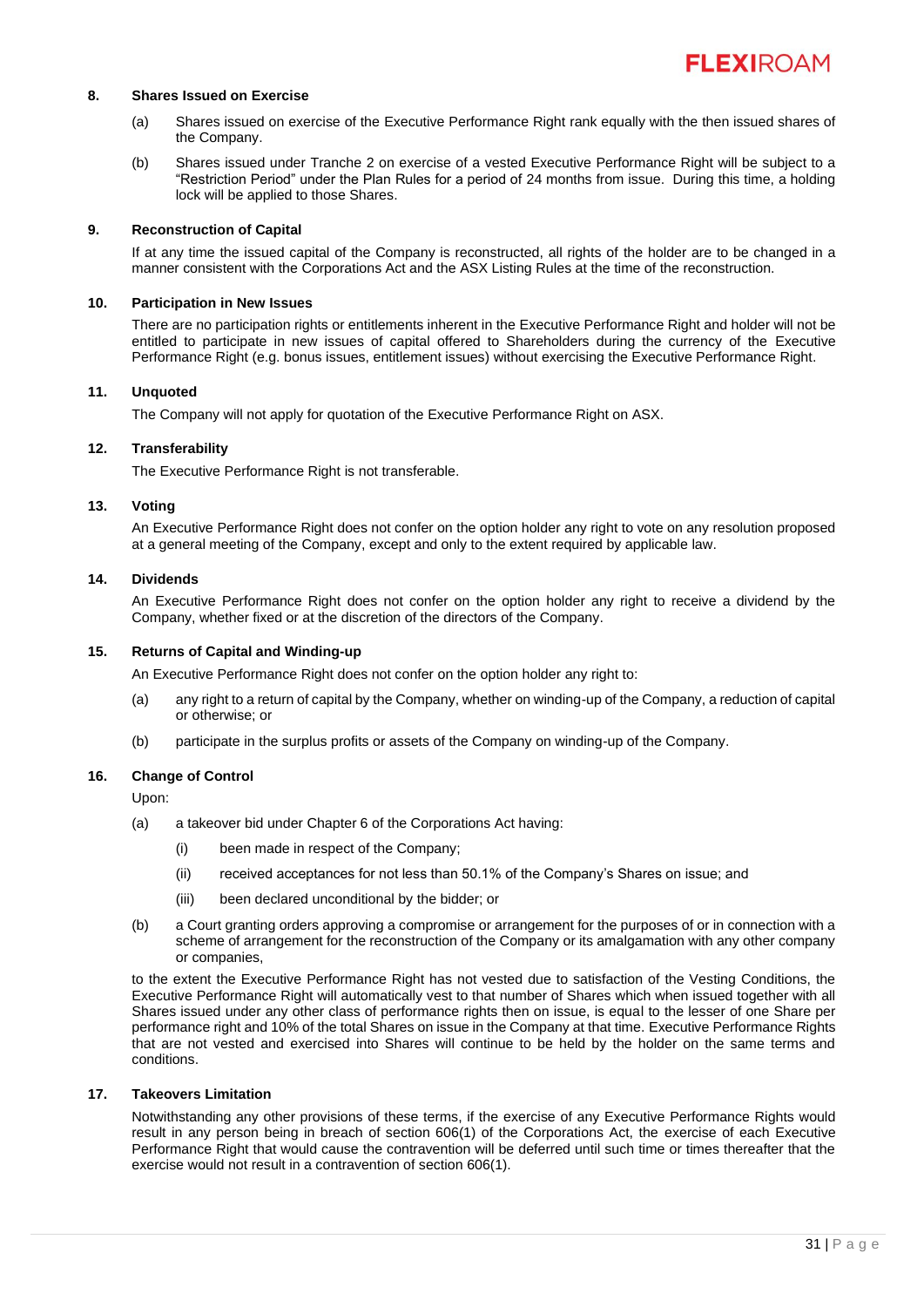

# **– Valuation of FY2023 Executive Performance Right**

The Executive Performance Right proposed to be issued to Mr Marc Barnett for the financial year ending 31 March 2023 pursuant to Resolution 8 has been valued using the Black and Scholes valuation model based on the assumptions set out below.

| <b>Assumptions</b>                                                 | <b>FY2023 Executive</b><br><b>Performance Rights</b> |  |  |  |
|--------------------------------------------------------------------|------------------------------------------------------|--|--|--|
| <b>Valuation Date</b>                                              | 19 April 2022                                        |  |  |  |
| Market price of Shares (at Valuation Date)                         | \$0.046                                              |  |  |  |
| Exercise price                                                     | Nil                                                  |  |  |  |
| Performance/ vesting period (years)                                | 2 years                                              |  |  |  |
| Risk free interest rate                                            | 1.34%                                                |  |  |  |
| Share price volatility                                             | 92%                                                  |  |  |  |
| Dividend yield                                                     | Nil                                                  |  |  |  |
| Number of Executive Performance Rights proposed to be issued       |                                                      |  |  |  |
| <b>Total theoretical value of the Executive Performance Rights</b> | \$175,000                                            |  |  |  |

# **Notes:**

The Executive Performance Right is an agreement to issue shares to Mr Marc Barnett based on the formula outlined in section 10.2 of the Explanatory Statement.

Accordingly, Mr Barnett pursuant to Resolution 8 will be issued an Executive Performance Right representing Shares up to a maximum value of \$175,000.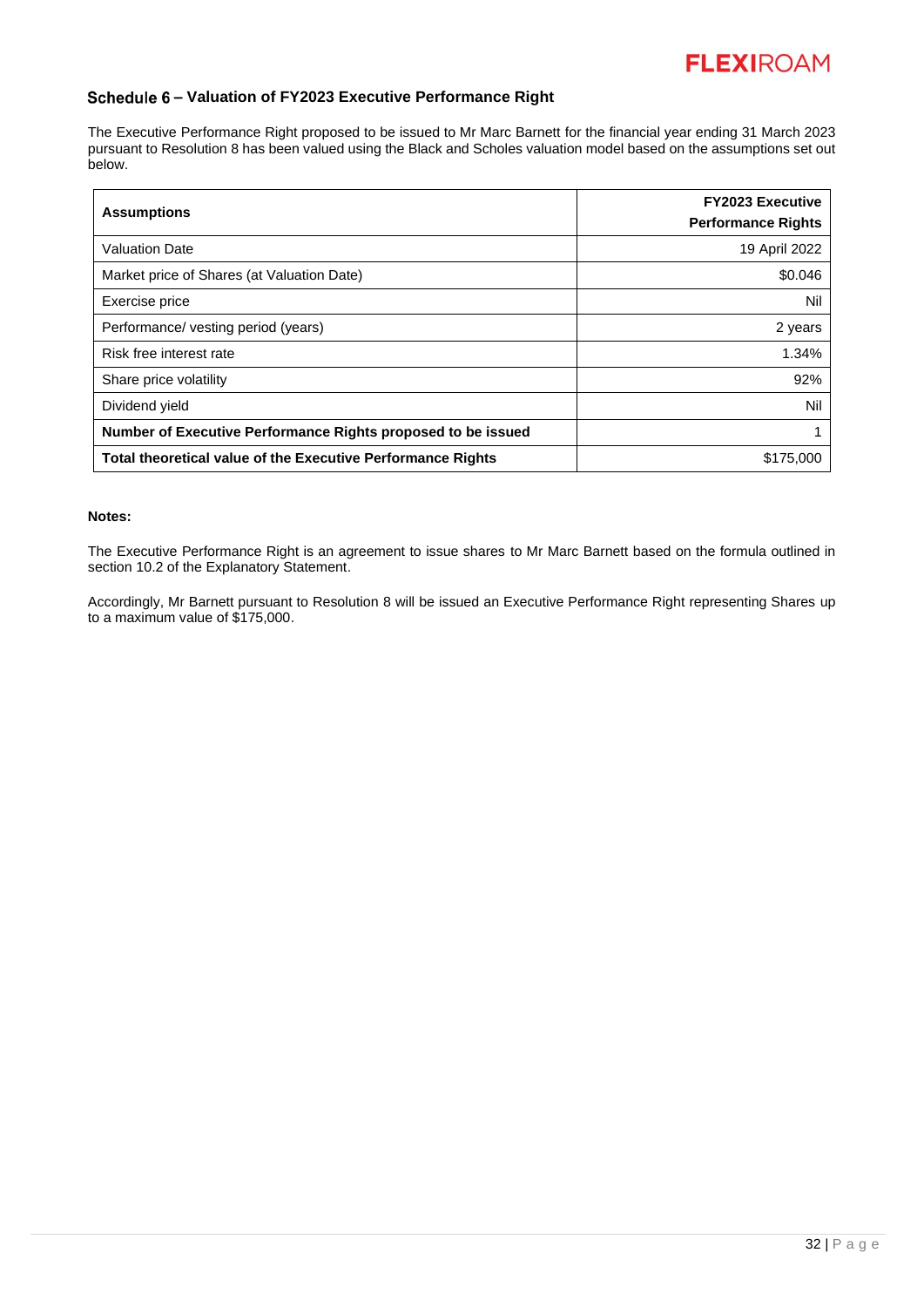# **LODGE YOUR PROXY APPOINTMENT ONLINE**

- ⊕ **ONLINE PROXY APPOINTMENT** www.advancedshare.com.au/investor-login
- **MOBILE DEVICE PROXY APPOINTMENT** О Lodge your proxy by scanning the QR code below, and enter your registered postcode. It is a fast, convenient and a secure way to lodge your vote.

**Important Note:** Due to the ongoing COVID-19 pandemic and uncertainty regarding the level of travel restrictions around the time of the Meeting, the Company has determined that shareholders will only be able to attend and participate in the Meeting through an online platform provided by Advanced Share Registry. To participate in the Meeting or register questions in advance of the Meeting, please visit www.advancedshare.com.au/virtual-meeting and refer to the Meeting ID and Shareholder ID on this Proxy Form to login to the portal.

|                                         | ANNUAL GENERAL MEETING PROXY FORM                                                                                                                                                                                                                                                                                                                                                                                                                                                                                                                                                                                                                                                                                                                                                                                                                                                                                                                                                                                                                                                                                                                                                                                                                                                                                                                                                                                                                                                                                                                                                                                                                                |                                                                                |                                                                                                                             |                                                                                                                                                 |  |  |     |  |                  |  |
|-----------------------------------------|------------------------------------------------------------------------------------------------------------------------------------------------------------------------------------------------------------------------------------------------------------------------------------------------------------------------------------------------------------------------------------------------------------------------------------------------------------------------------------------------------------------------------------------------------------------------------------------------------------------------------------------------------------------------------------------------------------------------------------------------------------------------------------------------------------------------------------------------------------------------------------------------------------------------------------------------------------------------------------------------------------------------------------------------------------------------------------------------------------------------------------------------------------------------------------------------------------------------------------------------------------------------------------------------------------------------------------------------------------------------------------------------------------------------------------------------------------------------------------------------------------------------------------------------------------------------------------------------------------------------------------------------------------------|--------------------------------------------------------------------------------|-----------------------------------------------------------------------------------------------------------------------------|-------------------------------------------------------------------------------------------------------------------------------------------------|--|--|-----|--|------------------|--|
|                                         |                                                                                                                                                                                                                                                                                                                                                                                                                                                                                                                                                                                                                                                                                                                                                                                                                                                                                                                                                                                                                                                                                                                                                                                                                                                                                                                                                                                                                                                                                                                                                                                                                                                                  |                                                                                |                                                                                                                             | I/We being shareholder(s) of Flexiroam Limited and entitled to attend and vote hereby:                                                          |  |  |     |  |                  |  |
| $\overline{\phantom{0}}$<br><b>STEP</b> | <b>APPOINT A PROXY</b><br>$\exists \mathcal{A}$ PLEASE NOTE: If you leave the section blank, the Chair<br>The Chair of<br><b>OR</b><br>of the Meeting will be your proxy.<br>the Meeting<br>or failing the individual(s) or body corporate(s) named, or if no individual(s) or body corporate(s) named, the Chair of the Meeting, as my/our proxy to act<br>generally at the Meeting on my/our behalf, including to vote in accordance with the following directions (or, if no directions have been given, and to the<br>extent permitted by law, as the proxy sees fit), at the Annual General Meeting of the Company to be held virtually on Monday, 20 June 2022 at 12.00pm<br>(WST) and at any adjournment or postponement of that Meeting.<br>Chair's voting intentions in relation to undirected proxies: The Chair intends to vote all undirected proxies in favour of all Resolutions. In exceptional<br>circumstances, the Chair may change his/her voting intentions on any Resolution. In the event this occurs, an ASX announcement will be made immediately<br>disclosing the reasons for the change.<br>Chair authorised to exercise undirected proxies on remuneration related resolutions: Where I/we have appointed the Chair of the Meeting as my/our<br>proxy (or the Chair becomes my/our proxy by default), I/we expressly authorise the Chair to exercise my/our proxy on Resolutions 1, 7 & 8 (except where<br>I/we have indicated a different voting intention below) even though these resolutions are connected directly or indirectly with the remuneration of a<br>member(s) of key management personnel, which includes the Chair. |                                                                                |                                                                                                                             |                                                                                                                                                 |  |  |     |  |                  |  |
| $\frac{\Omega}{\Pi}$                    |                                                                                                                                                                                                                                                                                                                                                                                                                                                                                                                                                                                                                                                                                                                                                                                                                                                                                                                                                                                                                                                                                                                                                                                                                                                                                                                                                                                                                                                                                                                                                                                                                                                                  | <b>VOTING DIRECTIONS</b>                                                       |                                                                                                                             |                                                                                                                                                 |  |  |     |  |                  |  |
|                                         |                                                                                                                                                                                                                                                                                                                                                                                                                                                                                                                                                                                                                                                                                                                                                                                                                                                                                                                                                                                                                                                                                                                                                                                                                                                                                                                                                                                                                                                                                                                                                                                                                                                                  | <b>Resolutions</b>                                                             |                                                                                                                             |                                                                                                                                                 |  |  | For |  | Against Abstain* |  |
|                                         | $\mathbf{1}$<br>Adoption of Remuneration Report                                                                                                                                                                                                                                                                                                                                                                                                                                                                                                                                                                                                                                                                                                                                                                                                                                                                                                                                                                                                                                                                                                                                                                                                                                                                                                                                                                                                                                                                                                                                                                                                                  |                                                                                |                                                                                                                             |                                                                                                                                                 |  |  |     |  |                  |  |
|                                         | $\overline{2}$                                                                                                                                                                                                                                                                                                                                                                                                                                                                                                                                                                                                                                                                                                                                                                                                                                                                                                                                                                                                                                                                                                                                                                                                                                                                                                                                                                                                                                                                                                                                                                                                                                                   | Re-election of Director - Mr Kenn Tat (Jefrey) Ong                             |                                                                                                                             |                                                                                                                                                 |  |  |     |  |                  |  |
|                                         | 3                                                                                                                                                                                                                                                                                                                                                                                                                                                                                                                                                                                                                                                                                                                                                                                                                                                                                                                                                                                                                                                                                                                                                                                                                                                                                                                                                                                                                                                                                                                                                                                                                                                                | Re-election of Director - Mr Tat Seng Koh                                      |                                                                                                                             |                                                                                                                                                 |  |  |     |  |                  |  |
|                                         | 4                                                                                                                                                                                                                                                                                                                                                                                                                                                                                                                                                                                                                                                                                                                                                                                                                                                                                                                                                                                                                                                                                                                                                                                                                                                                                                                                                                                                                                                                                                                                                                                                                                                                | Approval of the 10% Placement Facility                                         |                                                                                                                             |                                                                                                                                                 |  |  |     |  |                  |  |
|                                         | 5(a)                                                                                                                                                                                                                                                                                                                                                                                                                                                                                                                                                                                                                                                                                                                                                                                                                                                                                                                                                                                                                                                                                                                                                                                                                                                                                                                                                                                                                                                                                                                                                                                                                                                             | Ratification of prior issue of Placement Shares - 37,500,000 Shares            |                                                                                                                             |                                                                                                                                                 |  |  |     |  |                  |  |
|                                         | 5(b)                                                                                                                                                                                                                                                                                                                                                                                                                                                                                                                                                                                                                                                                                                                                                                                                                                                                                                                                                                                                                                                                                                                                                                                                                                                                                                                                                                                                                                                                                                                                                                                                                                                             | Ratification of prior issue of Placement Shares - 38,475,541 Shares            |                                                                                                                             |                                                                                                                                                 |  |  |     |  |                  |  |
|                                         | 6                                                                                                                                                                                                                                                                                                                                                                                                                                                                                                                                                                                                                                                                                                                                                                                                                                                                                                                                                                                                                                                                                                                                                                                                                                                                                                                                                                                                                                                                                                                                                                                                                                                                | Ratification of prior issue of Placement Shares                                |                                                                                                                             |                                                                                                                                                 |  |  |     |  |                  |  |
|                                         | 7                                                                                                                                                                                                                                                                                                                                                                                                                                                                                                                                                                                                                                                                                                                                                                                                                                                                                                                                                                                                                                                                                                                                                                                                                                                                                                                                                                                                                                                                                                                                                                                                                                                                | Approval to issue 10,000,000 FY2023 CEO Performance Rights to Mr Marc Barnett  |                                                                                                                             |                                                                                                                                                 |  |  |     |  |                  |  |
|                                         | 8                                                                                                                                                                                                                                                                                                                                                                                                                                                                                                                                                                                                                                                                                                                                                                                                                                                                                                                                                                                                                                                                                                                                                                                                                                                                                                                                                                                                                                                                                                                                                                                                                                                                | Approval to issue an Executive Performance Right for FY2023 to Mr Marc Barnett |                                                                                                                             |                                                                                                                                                 |  |  |     |  |                  |  |
|                                         | * If you mark the Abstain box for a particular Resolution, you are directing your proxy not to vote on your behalf on a show of hands or on a poll and<br>your votes will not be counted in computing the required majority on a poll.                                                                                                                                                                                                                                                                                                                                                                                                                                                                                                                                                                                                                                                                                                                                                                                                                                                                                                                                                                                                                                                                                                                                                                                                                                                                                                                                                                                                                           |                                                                                |                                                                                                                             |                                                                                                                                                 |  |  |     |  |                  |  |
|                                         |                                                                                                                                                                                                                                                                                                                                                                                                                                                                                                                                                                                                                                                                                                                                                                                                                                                                                                                                                                                                                                                                                                                                                                                                                                                                                                                                                                                                                                                                                                                                                                                                                                                                  | SIGNATURE OF SHAREHOLDERS - THIS MUST BE COMPLETED                             |                                                                                                                             |                                                                                                                                                 |  |  |     |  |                  |  |
| m<br>∩<br>π                             |                                                                                                                                                                                                                                                                                                                                                                                                                                                                                                                                                                                                                                                                                                                                                                                                                                                                                                                                                                                                                                                                                                                                                                                                                                                                                                                                                                                                                                                                                                                                                                                                                                                                  | Shareholder 1 (Individual)<br>Sole Director and Sole Company Secretary         | Joint Shareholder 2 (Individual)<br>Joint Shareholder 3 (Individual)<br>Director/Company Secretary (Delete one)<br>Director |                                                                                                                                                 |  |  |     |  |                  |  |
|                                         | This form should be signed by the shareholder. If a joint holding, all the shareholders should sign. If signed by the shareholder's attorney, the power of<br>attorney must have been previously noted by the registry or a certified copy attached to this form. If executed by a company, the form must be executed<br>in accordance with the company's constitution and the Corporations Act 2001 (Cth).                                                                                                                                                                                                                                                                                                                                                                                                                                                                                                                                                                                                                                                                                                                                                                                                                                                                                                                                                                                                                                                                                                                                                                                                                                                      |                                                                                |                                                                                                                             |                                                                                                                                                 |  |  |     |  |                  |  |
|                                         |                                                                                                                                                                                                                                                                                                                                                                                                                                                                                                                                                                                                                                                                                                                                                                                                                                                                                                                                                                                                                                                                                                                                                                                                                                                                                                                                                                                                                                                                                                                                                                                                                                                                  | <b>Email Address</b><br>and selected announcements.                            |                                                                                                                             | Please tick here to agree to receive communications sent by the Company via email. This may include meeting notifications, dividend remittance, |  |  |     |  |                  |  |